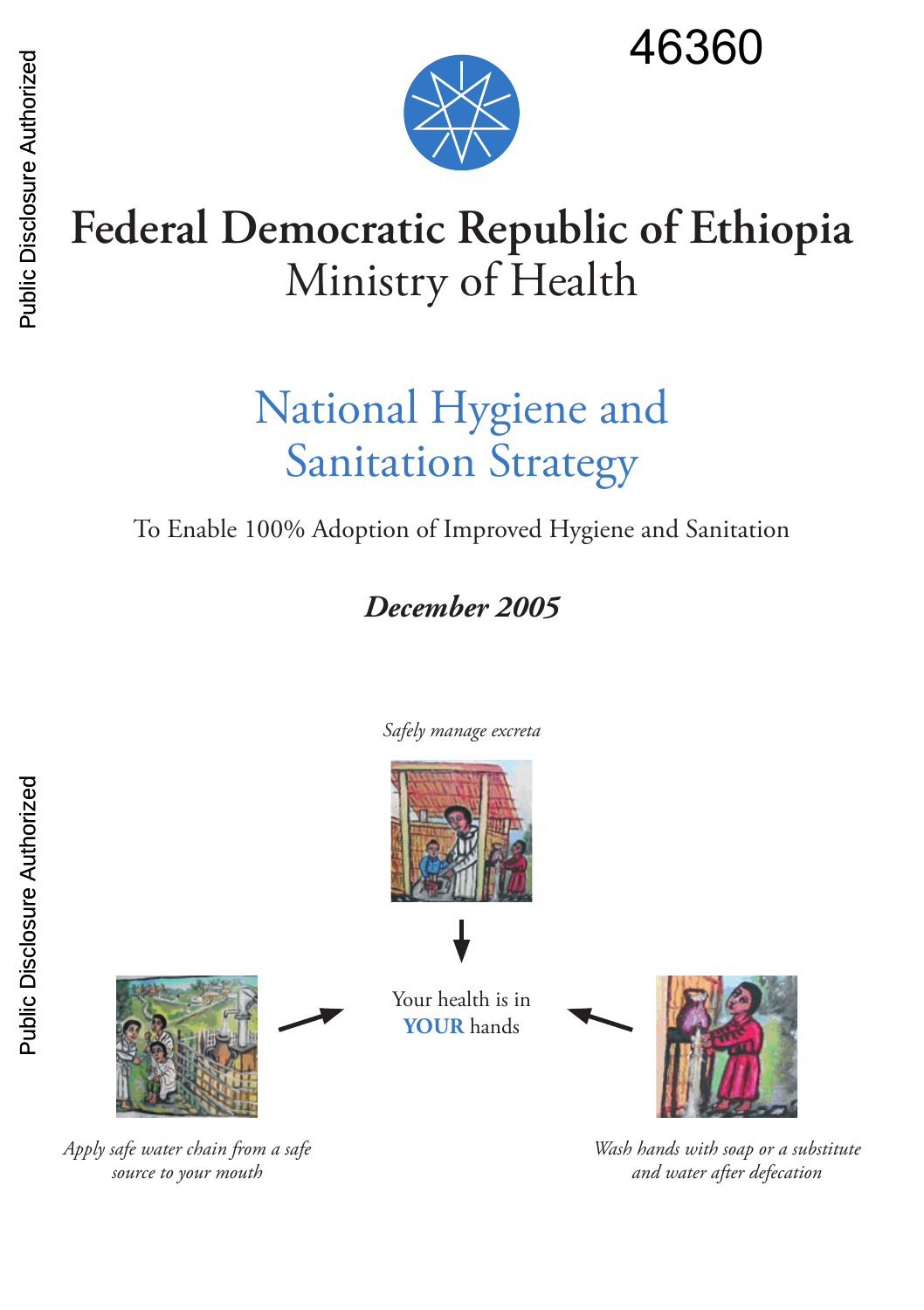**Federal Democratic Republic of Ethiopia** *National Hygiene and Sanitation Strategy* Ministry of Health



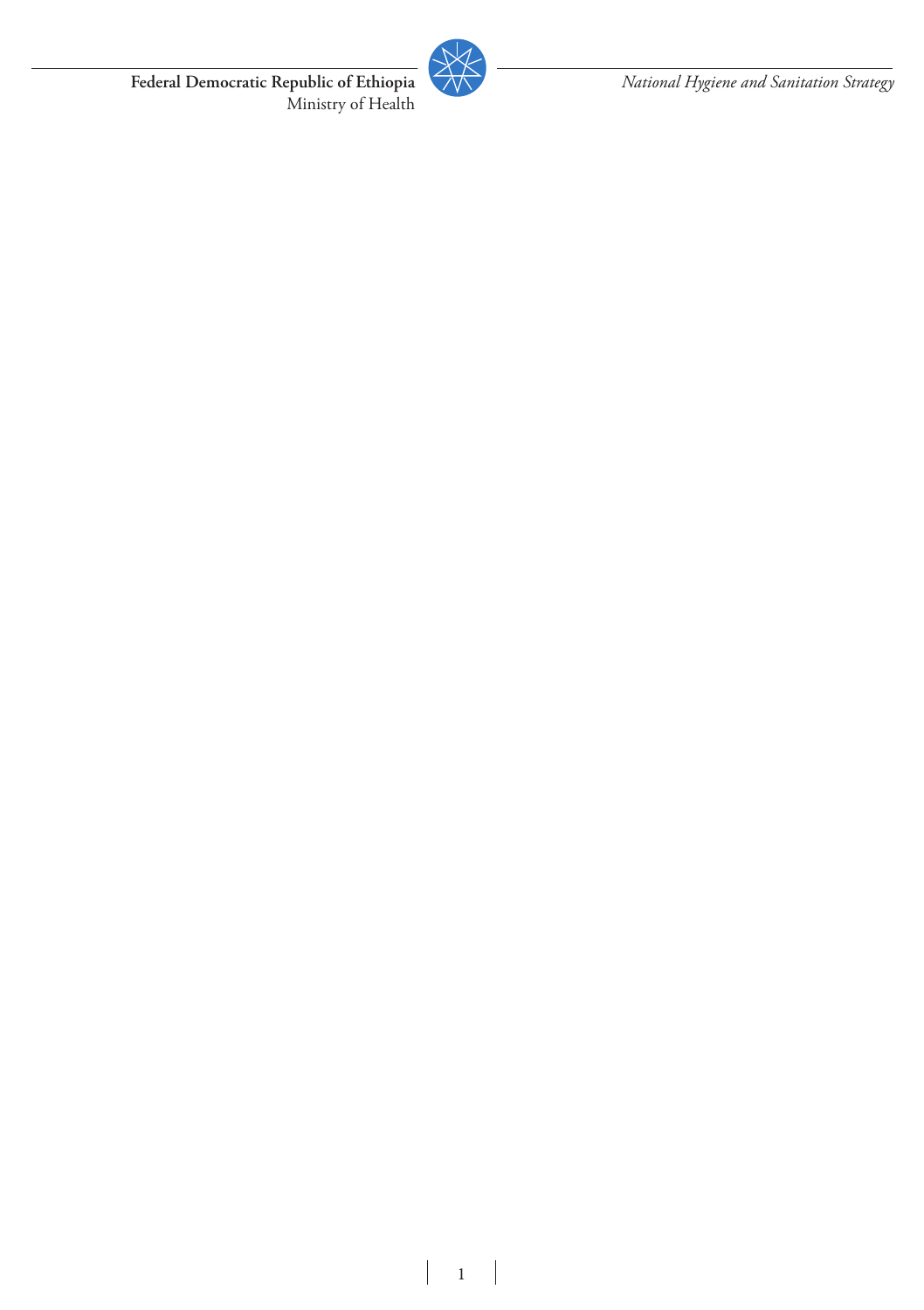

*National Hygiene and Sanitation Strategy* **Federal Democratic Republic of Ethiopia** Ministry of Health

### **Acknowledgements**

The journey towards the preparation of the draft strategy has been made possible by the close support received by many organisations and individuals involved in reviewing various drafts, making constructive inputs and active participation in consultation workshops and meetings. UNICEF as a key player in the sanitation field has made invaluable contributions throughout the process. The Ministries of Water Resources, Education and Agriculture as well as the Environmental Protection Authority and the Addis Ababa (AA) Sanitation, Beautification and Parks Agency were also consulted and made valuable contributions. Regional visits also ensured substantial inputs from the Health, Water and Education Bureaus as well as donors (Finland), non governmental organizations (REST, Care). Other non governmental organizations (NGOs) including Kale Heywot Church, WaterAid, Water Action, Plan, Oxfam, Sudea and Salem have provided important inputs. This document was finally prepared and compiled by Simon Bibby (Consultant, WSP-AF). The Water and Sanitation Program - Africa (WSP-AF) of the World Bank under the task management of Belete Muluneh and Andreas Knapp provided funding support and professional guidance to the development of this strategy.

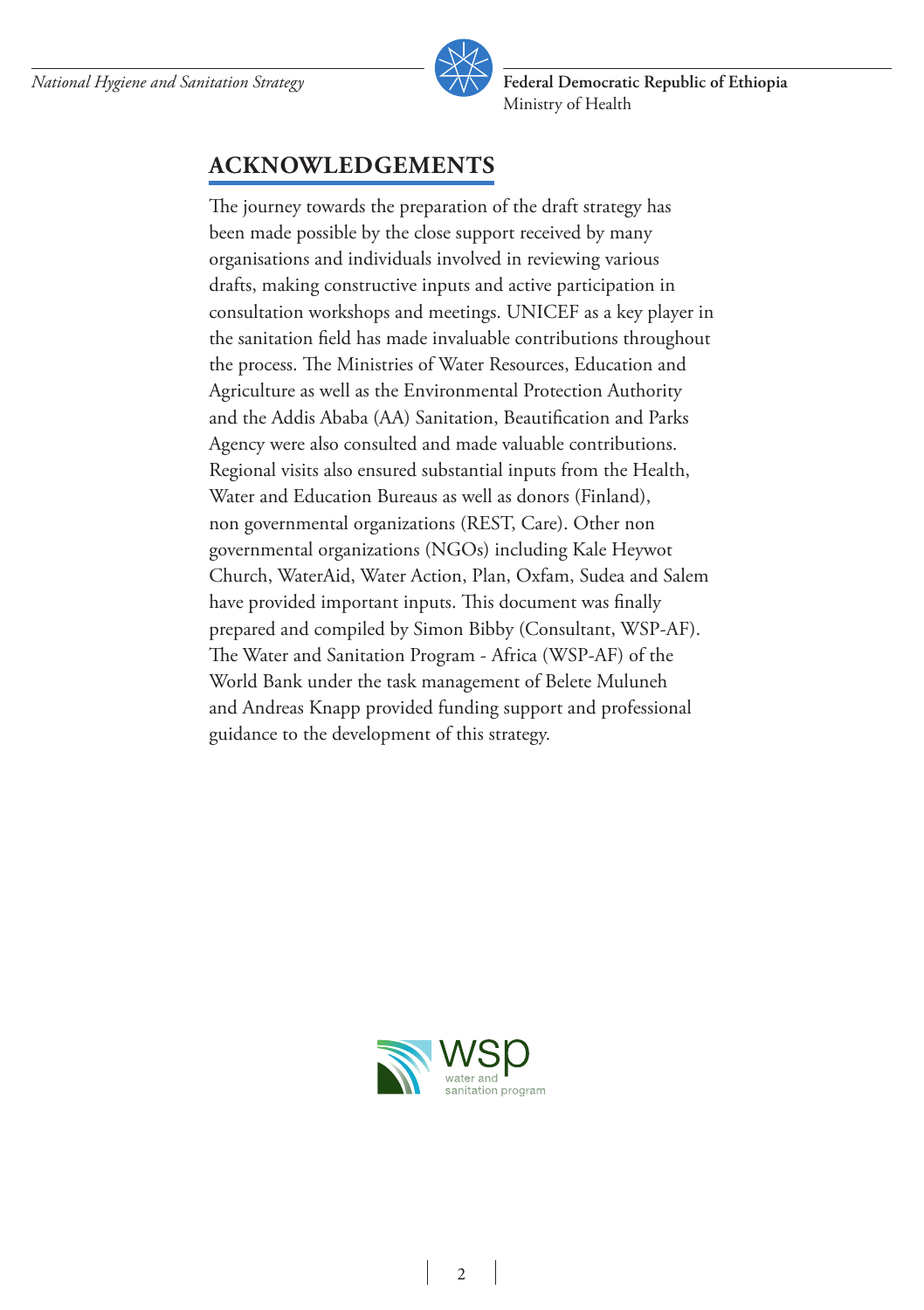**Federal Democratic Republic of Ethiopia** *National Hygiene and Sanitation Strategy* Ministry of Health



#### **CONTENTS**

| Acknowledgements                                                        | $\mathbf{2}$   |
|-------------------------------------------------------------------------|----------------|
| The Sanitation Vision for Ethiopia                                      | 5              |
| Acronyms                                                                | 7              |
| Preamble                                                                | 8              |
| 1. Background                                                           | 9              |
| 1.1. What is the Strategy?                                              | 10             |
| 1.2. What is Improved Sanitation and Hygiene?                           | II             |
| 1.3. What is the Current Sanitation and Hygiene Status of Ethiopia?     | I <sub>2</sub> |
| 1.4. What are the Effects of Poor Sanitation and Hygiene in Ethiopia?   | 15             |
| 1.5. What are the Sanitation and Hygiene Benefits?                      | 16             |
| 1.6. Factors Currently Blocking Effective Sanitation in Ethiopia        | 17             |
| 1.7. Progress to Date to Improve Sanitation and Hygiene                 | 19             |
| 2. The Policy Environment                                               | 2I             |
| 2.1. Policy Convergence                                                 | 2I             |
| 2.2. Programs                                                           | 22             |
| 2.3. Laws and Policies Affecting Sanitation                             | $^{24}$        |
| 3. Institutional Framework                                              | 24             |
| 3.1. The Responsibility of All                                          | 24             |
| 3.2. Community / Kebele                                                 | 25             |
| 3.3. Woreda                                                             | 26             |
| 3.4. Region                                                             | 28             |
| 3.5. National Level                                                     | 30             |
| 3.6. Responsibility Matrix                                              | 3I             |
| 4. Strategic framework                                                  | 3 <sup>2</sup> |
| 4.1. Strategic Framework - The Three Hygiene and Sanitation Pillars     | 33             |
| 4.2. Strategic Matrix – Logical Framework                               | 34             |
| 5. Enabling Environment                                                 | 38             |
| 5.1. One Sanitation Strategy at All Levels With Regional Interpretation | 38             |
| 5.2. Strengthened, Linked, Effective Institutional Framework            | 40             |
| 5.3. Human Resource Assessment                                          | 4 <sup>2</sup> |
| 5.4. Integrated Planning - The Triple A Rational Planning Cycle         | 43             |
| 5.5. Financing Sanitation                                               | 44             |
| 5.6. Research, Monitoring and Evaluation (M&E)                          | 47             |

 $\begin{array}{c} \hline \end{array}$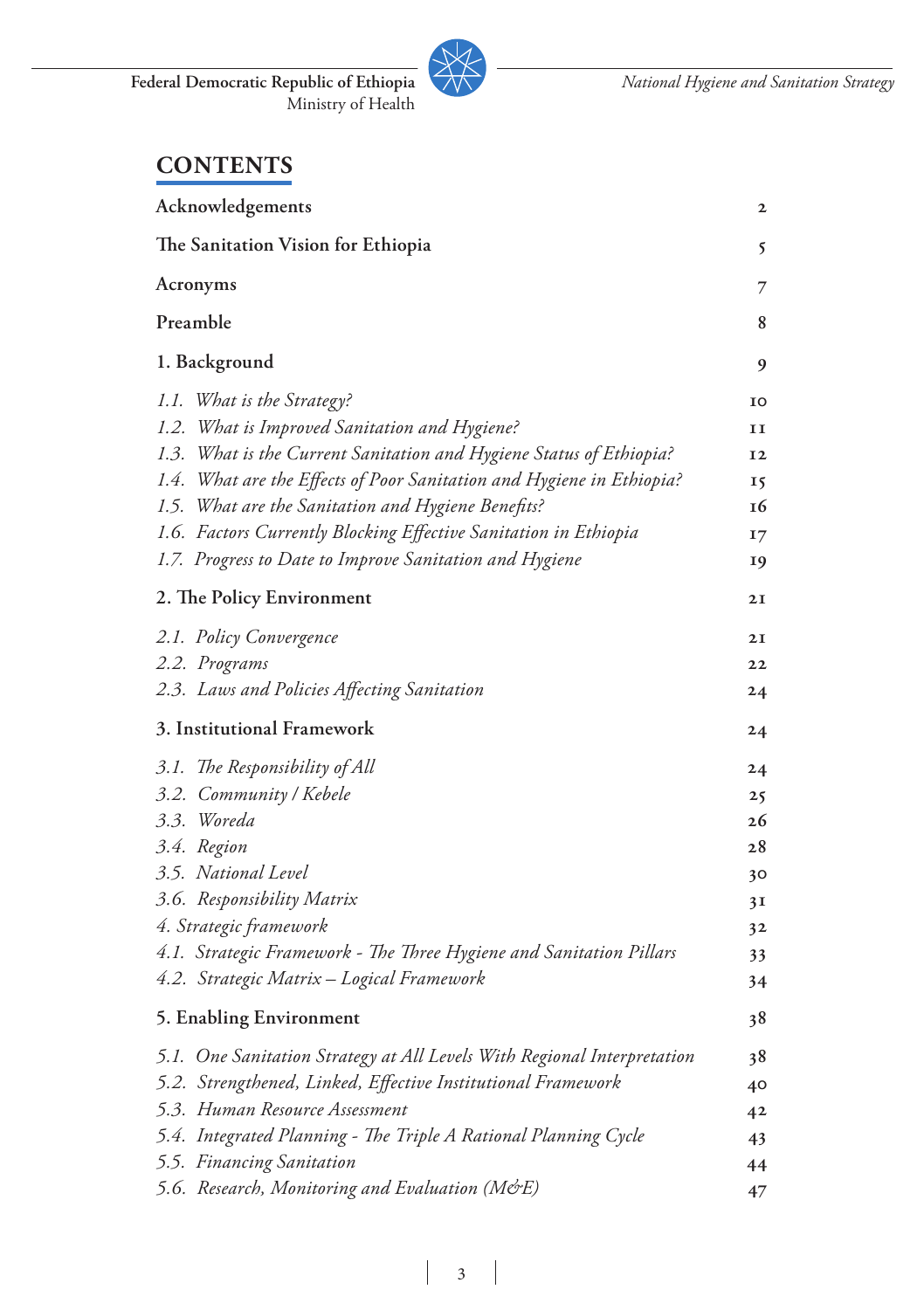

#### *National Hygiene and Sanitation Strategy* **Federal Democratic Republic of Ethiopia** Ministry of Health

| 6. Sanitation Promotion and Marketing  | 48 |
|----------------------------------------|----|
| 6.1. Behaviour and Social Change       | 49 |
| 6.2. Advocacy and Communication        | 50 |
| 6.3. Social (Sanitation) Marketing     | 52 |
| 7. Access to Hardware                  | 52 |
| 7.1. Safe Management of Faeces         | 53 |
| 7.2. Sanitation Technology Preference  | 53 |
| 7.3. Supply Chains                     | 54 |
| 7.4. Targeting Special Technical Needs | 55 |
| 7.5. Handwashing Options               | 56 |
| 7.6. Safe Drinking Water Chain Options | 58 |
| 8. Annexures                           | 59 |
| 8.1. Annexure 1: Assumptions           | 59 |
| 8.2. Annex 2: The Way Forward          | 60 |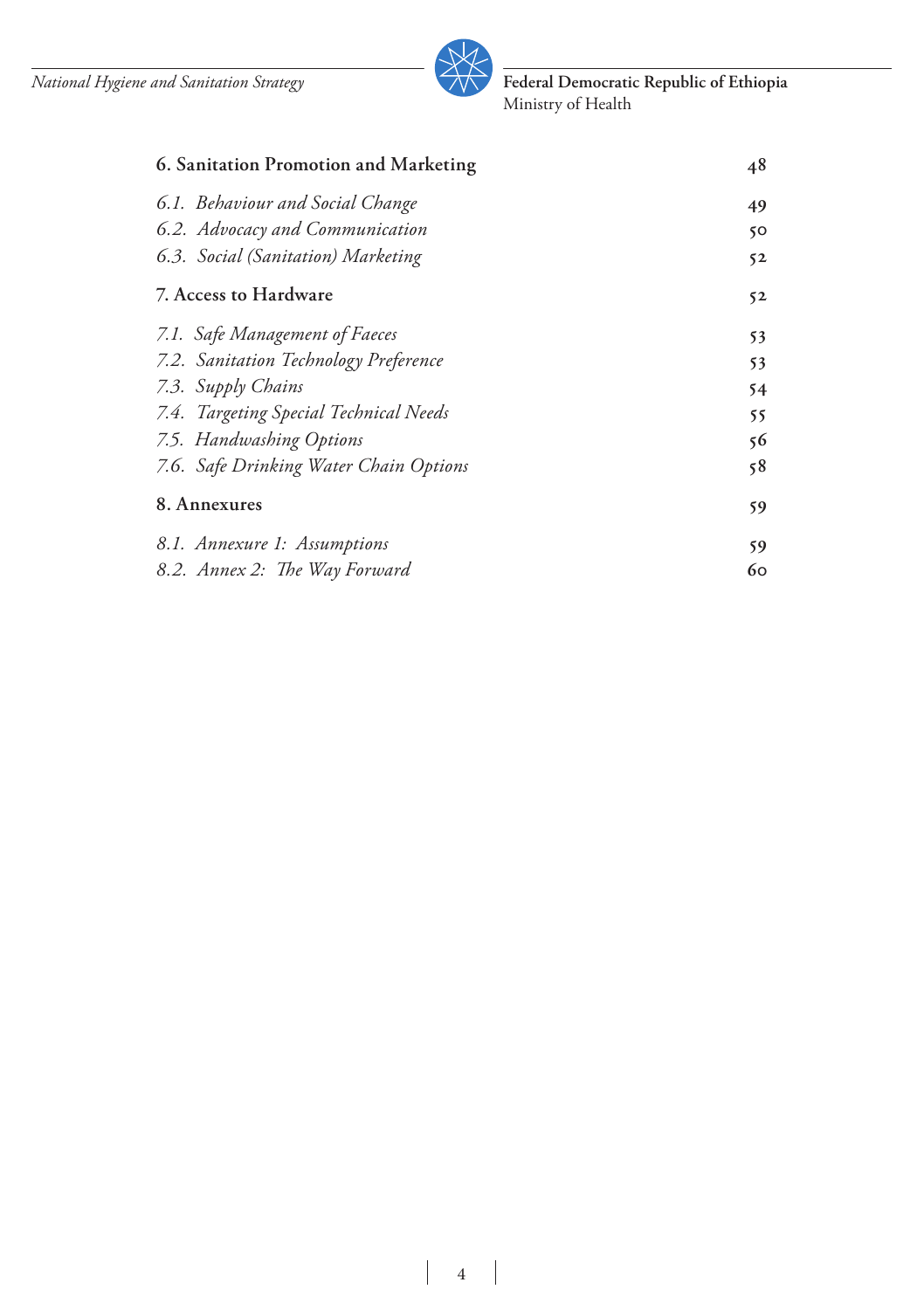**Federal Democratic Republic of Ethiopia** *NA National Hygiene and Sanitation Strategy* Ministry of Health



### **The Sanitation Vision for Ethiopia**

100% adoption of improved (household and institutional) sanitation and hygiene by each community which will contribute to better health, a safer, cleaner environment, and the socio-economic development of the country.

### **Conditions for Success**

- ◎ Getting consensus that the current limited and inappropriate access to sanitation and hygiene is a problem.
- Ensuring dedicated political commitment, support and action.  $\odot$
- Achieving accountability through 'minimum' performance contractual agreements at all levels.  $\bullet$
- Gaining intersectoral collaboration using convincing promotion of the benefits while emphasising ◉ the risks.
- Allowing for minimum contact time of health extension workers (guidance and health education) ◉ with households.
- Realizing community empowerment and responsibility through using viable local solutions.  $\bullet$
- Implementing effective supportive supervision and monitoring processes which are linked to ◉ performance contractual agreements.

### **The Three Strategic Pillars for Improved Sanitation and Hygiene**

### *Pillar 1*

An enabling framework to support and facilitate an accelerated scaling-up through policy consensus, legislation, political commitment, intersectoral co-operation, partnership, capacity building linked to performance contractual agreements, supportive supervision, research and monitoring.

#### *Pillar 2*

Sanitation and hygiene promotion through participatory learning, advocacy, communication, social marketing, incentives or sanctions to create demand and forge behavior change.

### *Pillar 3*

Improved access to strengthen the supply of sanitation through appropriate technology solutions, product and project development, and support to local producers and artisans.

### **Why is a Strategy Necessary?**

- In Ethiopia more than 250,000 children die every year from sanitation and hygiene related diseases. ◉
- Some 60 percent of the disease burden is related to poor sanitation and hygiene. ◉

 $\begin{vmatrix} 5 \end{vmatrix}$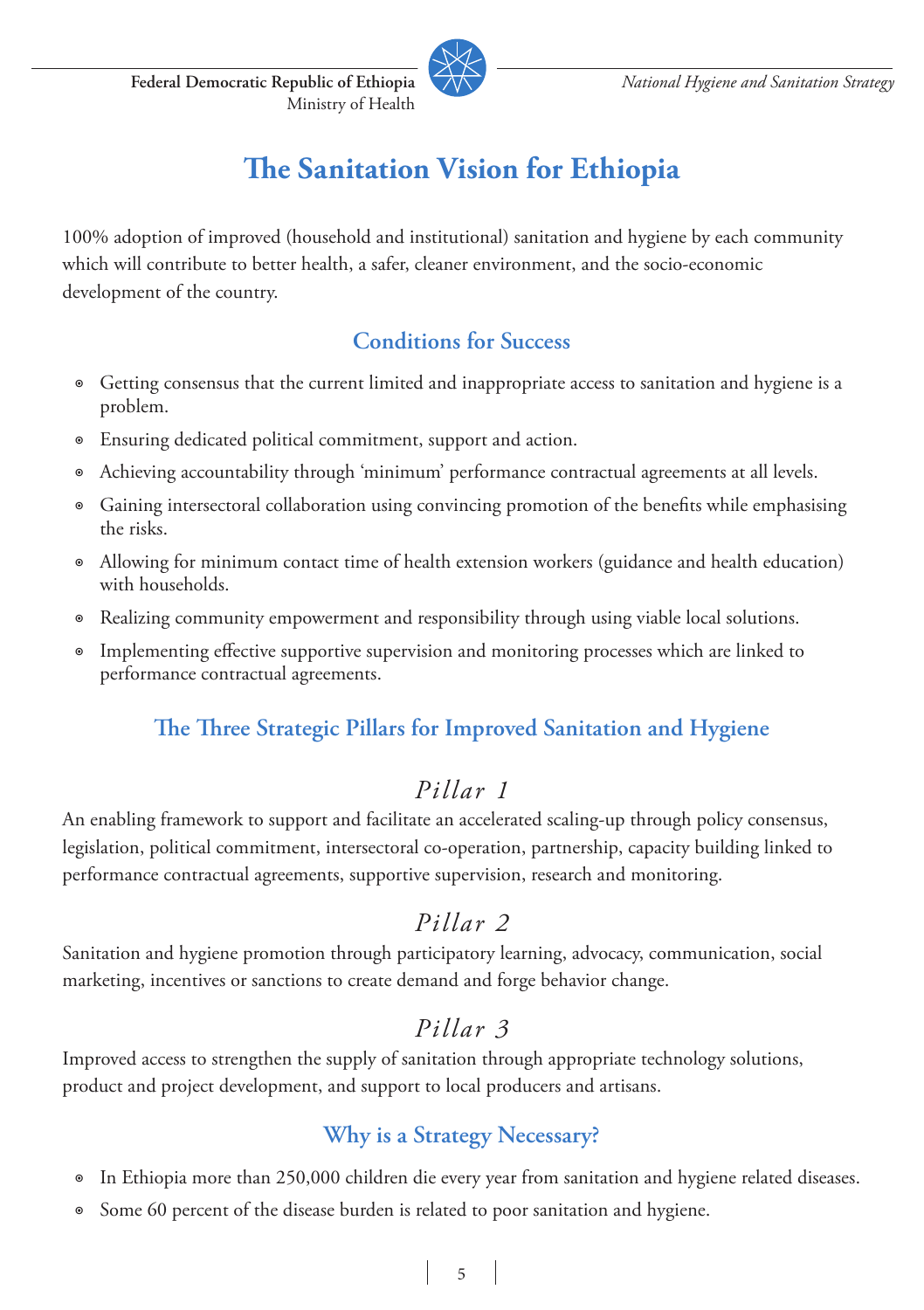

- A low number of households (between 6 and 18 percent) have access to improved sanitation. ◉
- Less than 1 percent of the health budget is dedicated to sanitation and hygiene improvement. ◉
- The annual sanitation 'fall-out' costs are devastating.  $\odot$

### **What are the Benefits of Improved Sanitation?**

- Health diarrhoea prevention, mortality decreased, curative care reduced and nutrition improved.  $\odot$
- Socio-economic fitter workforce, less time caring for the sick, less money spent treating sickness.  $\bullet$
- Educational enhanced girl child school attendance and attaining higher levels of education ◉
- Social privacy, dignity, safety and a cleaner environment.  $\bullet$
- Gender women stand most to gain from improved sanitation and hygiene benefits.  $\bullet$
- Political women represent 50 percent of the electorate, making sanitation an important political issue.  $\bullet$

### **How Big is the Challenge?**

- The 2015 Millennium Development Goal (MDG) is to halve the proportion of Ethiopians without access to improved sanitation which is equivalent to 11 million households in 11 years (1,000,000 households per year).  $\bullet$
- 100% sanitation and hygiene means SOME FOR ALL not more for some.  $\bullet$
- The imbalance between curative and preventive health care requires raising the sanitation profile.  $\bullet$

### **Where Are the Opportunities?**

- Positive examples from the regions and zones offer lessons of the scale that can be achieved such as:  $\bullet$
- The Southern Nations and Nationalities People's Regional State (SNNPRS)  $\bullet$
- has achieved 65 percent latrine coverage with their own resources through political (and budget) ◉ commitment, inter-sectoral collaboration, accountability and community ownership.
- There is increasing intersectoral convergence around a single sanitation strategy.  $\bullet$
- The new Health Service Extension Programme (HSEP) has seven dedicated sanitation packages.  $\bullet$
- The WaSH Movement is gathering momentum through its focus on handwashing in 2004.  $\bullet$
- An advancing decentralisation is dedicated towards people taking ownership of their own development.  $\bullet$
- Donors are recommending funds to be dedicated for sanitation and hygiene in WaSH programmes  $\bullet$

 $6\overline{6}$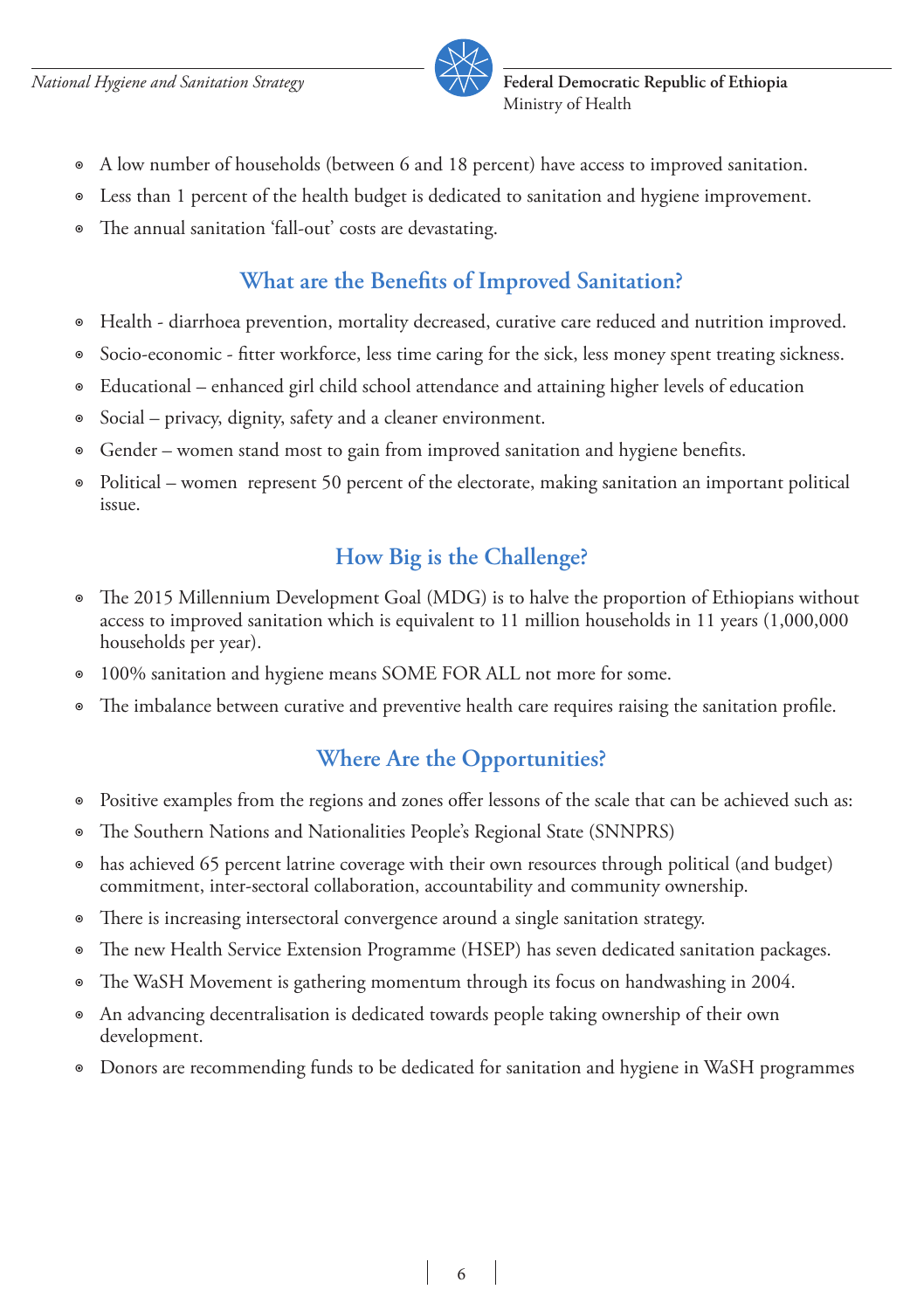

### **Acronyms**

| AA            | Addis Ababa                         | <b>RWSSH</b>  | Rural Water Supply,                |
|---------------|-------------------------------------|---------------|------------------------------------|
| <b>CBO</b>    | Community Based Organization        |               | Sanitation and Hygiene             |
| CHW/A         | Community Health Worker/Agent       | S.M.A.R.T.    | Specific, Measurable, Achievable,  |
| <b>CRDA</b>   | Christian Relief and                |               | Replicable and Timebound           |
|               | Development Association             | <b>SNNPRS</b> | Southern Nations and Nationalities |
| <b>CSFB</b>   | Community Sanitary Facility Builder |               | People's Regional State            |
| DRA           | Demand Responsive Approach          | <b>TBA</b>    | Traditional Birth Attendant        |
| DW            | Drinking Water                      | TOR           | Terms of Reference                 |
| EOC           | Ethiopian Orthodox Church           | TIPPY TAP     | Community handwashing facility     |
| <b>ECOSAN</b> | <b>Ecological Sanitation</b>        | <b>TPL</b>    | <b>Traditional Pit Latrine</b>     |
| ΕH            | Environmental Health                | <b>UNICEF</b> | United Nations Children's Fund     |
| <b>ESA</b>    | <b>External Support Agency</b>      | WaSH          | Water Supply, Sanitation and       |
| <b>FINIDA</b> | Finland International               |               | Hygiene (WaSH campaign)            |
|               | Development Agency                  | WaSHCo        | WaSH committee                     |
| GoE           | Government of Ethiopia              | WATSAN        | Water and Sanitation               |
| IEC           | <b>Information Education</b>        | WSP-AF        | Water and Sanitation               |
|               | Communication                       |               | Programme - Africa                 |
| HEW           | Health Extension Worker             |               |                                    |
| HSEP          | Health Service Extension Program    |               |                                    |
| <b>INGO</b>   | International Non-                  |               |                                    |
|               | Government Organization             |               |                                    |
| ISH           | Improved Sanitation and Hygiene     |               |                                    |
| <b>KABP</b>   | Knowledge, Attitude, Beliefs        |               |                                    |
|               | and Practice                        |               |                                    |
| LSP           | Local Service Provider              |               |                                    |
| M&E           | Monitoring and Evaluation           |               |                                    |
| <b>MDGs</b>   | Millennium Development Goals        |               |                                    |
| MoAg          | Ministry of Agriculture             |               |                                    |
| MoH           | Ministry of Health                  |               |                                    |
| MoWR          | Ministry of Water Resources         |               |                                    |
| <b>NACID</b>  | Nazareth Childrens Centre and       |               |                                    |
|               | <b>Integrated Development</b>       |               |                                    |
| <b>NWSSP</b>  | National Water Supply and           |               |                                    |
|               | Sanitation Porgram                  |               |                                    |
| <b>PBTK</b>   | Picture Based Tool Kit              |               |                                    |
| PHAST         | Participatory Sanitation and        |               |                                    |
|               | Hygiene Transformation              |               |                                    |
| PPP           | Public Private Partnership          |               |                                    |
| RHB           | Regional Health Bureau              |               |                                    |
| RWSEP         | Rural Water and Supply              |               |                                    |
|               | Environmental Programme             |               |                                    |

 $\mathbf{L}$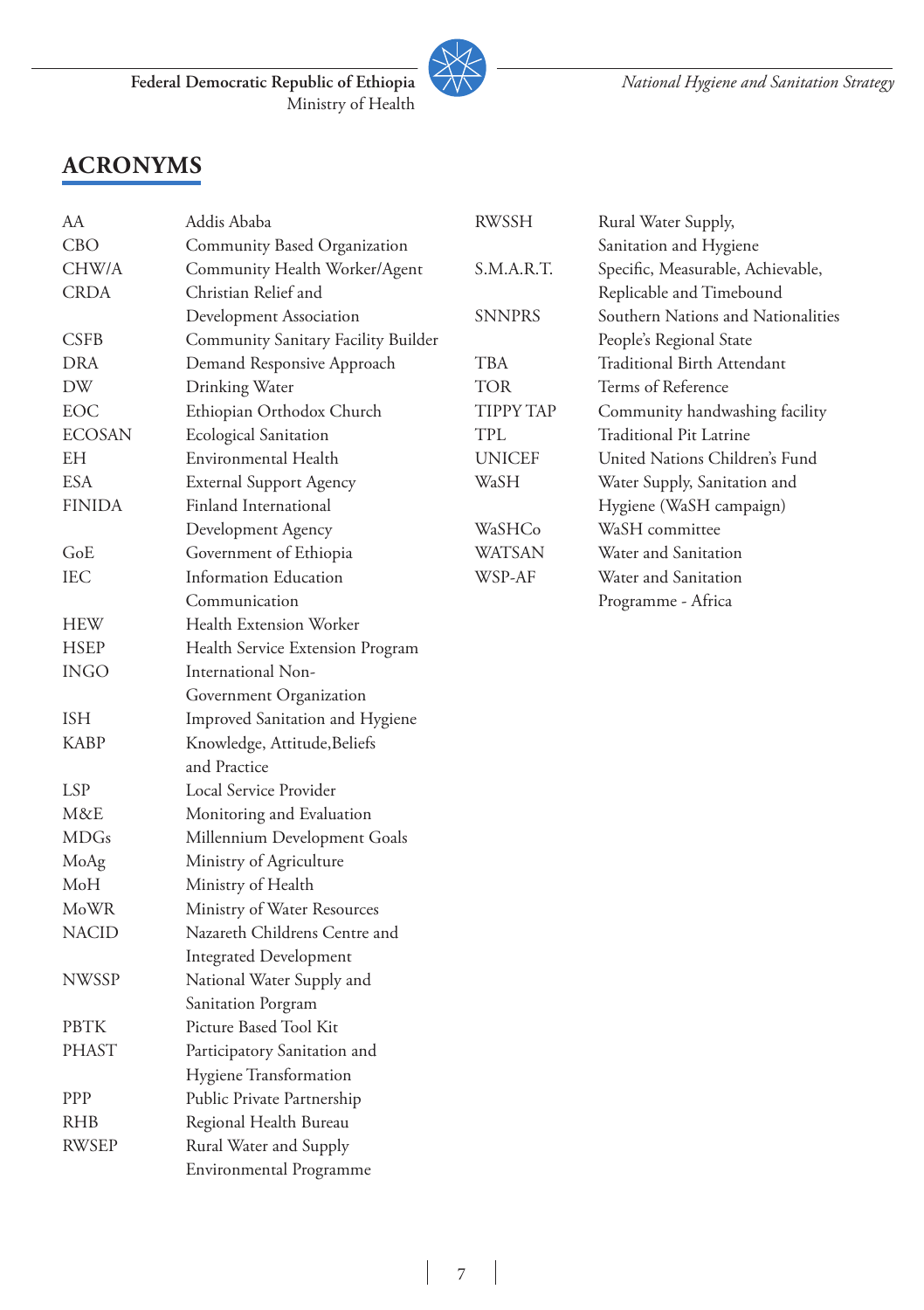

### **Preamble**

Many government agencies and NGOs have undertaken sanitation and hygiene improvement programs in Ethiopia. Lessons have been learnt which have informed the development of this strategy to support 100% improved sanitation and hygiene throughout the country. It is understood that the strategy is useless unless individuals, communities, kebele, woreda, regional and zonal federal decision-makers as well as other officials in public and private domains will:

- $\circ$  Recognize that current sanitation access and hygiene behaviour in Ethiopia is a major problem
- Accept personal and collective responsibility for achieving 100% sanitation and hygiene status ◉
- Exert pressure for improved sanitation and hygiene in their own sphere of influence ◉
- Choose to allocate a portion of their annual budget to promote improved sanitation and hygiene ◉
- Have access to appropriate promotional materials and technical options ◉
- Know to whom they can turn for specialist advice and support. ◉

Prevailing wisdom suggests that 100% sanitation and hygiene improvements will depend on:

- ◎ Dedicated funds in the budget for 100% improved sanitation and hygiene
- Consensus that the current limited access to sanitation and hygiene is a problem ◉
- ◉ Political commitment, support and action
- 'Minimum' performance contractual agreements for 100% sanitation and hygiene from household ◉ through to kebele, woreda and ultimately the region
- Intersectoral collaboration using a variety of creative methods with consistent messages (based ◉ on understanding and research into behaviours) delivered by health, water, education, rural development and agriculture offices
- Minimum contact time of health extension workers (guidance and health education) with ◉ households
- Empowered communities that take responsibility for improved sanitation and hygiene using viable ◉ local solutions as demonstrated by voluntary community health promoters who are supported by health extension workers
- Convincing communication to promote options and benefits while, at the same time, emphasising ◉ the risks
- Effective supportive supervision, monitoring (assessing performance) and evaluation which should ◉ be linked with performance contractual agreements.

Responsibility for creating an appropriate enabling environment is being decentralised to the woreda administration. The focus is on improving knowledge and information dissemination, and creating demand. It also involves managing and monitoring the process while ensuring that there are a diverse range of 'local service providers' and locally mobilized financial resources to meet these requirements.

The strategy will not be a blueprint but a set of guiding principles for interpretation at the different levels of administration. It is designed to serve a number of purposes. These include to:

Foster convergence among stakeholders ◉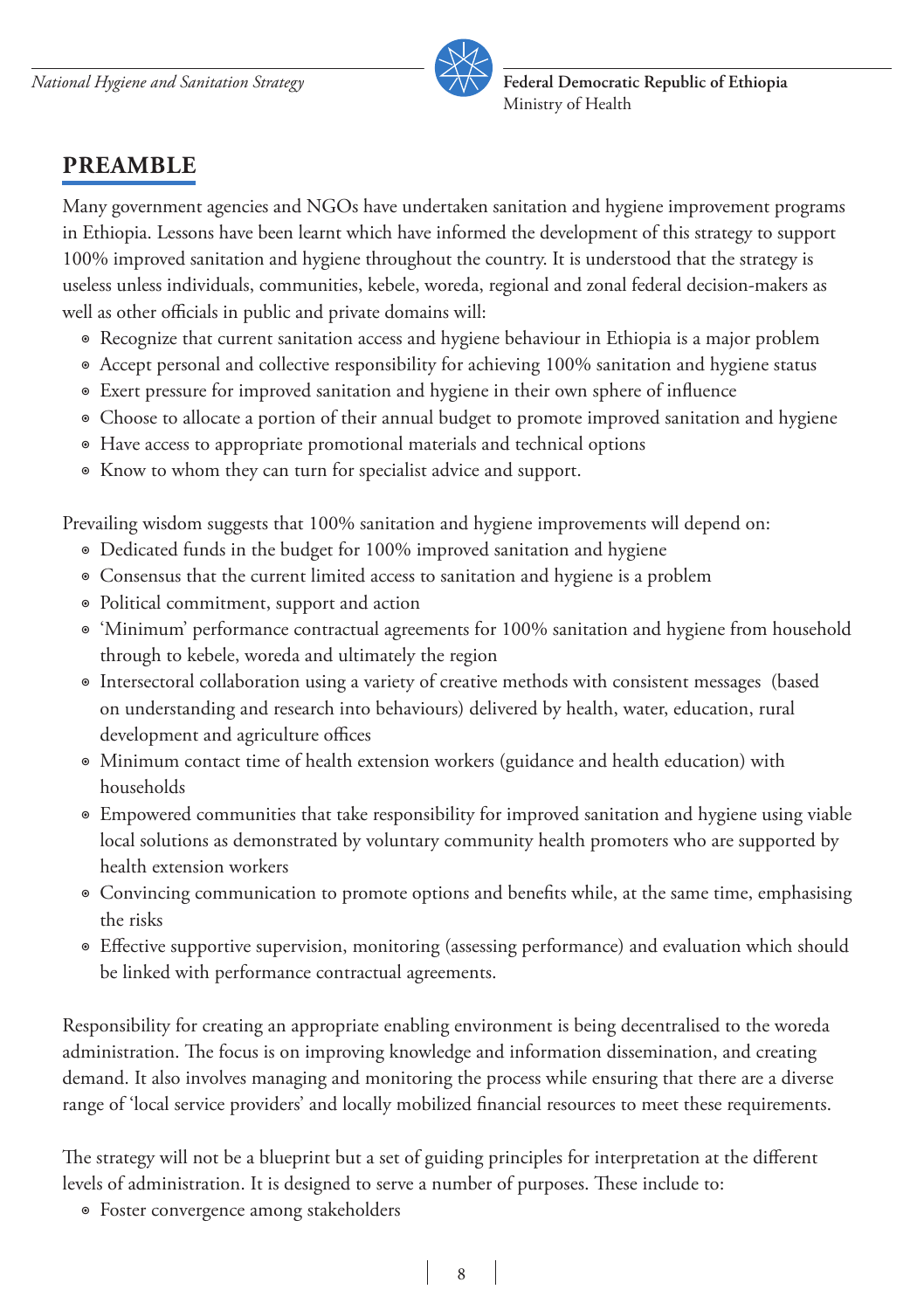Ministry of Health



- Provide a working tool for advocacy ◉
- Provide a dynamic framework for planning, implementation and monitoring. ◉

The essence will be on 'using local resources more effectively' to increase latrine access and use, and to encourage attitudinal change leading to sanitation and hygiene behaviour transformation. The challenge for the different 'facilitators' is to explore a wide range of 'carrot and stick' approaches to find the most appropriate mix to effect social change. An example is synergy between health extension workers, local service providers and communities. While health extension workers increase awareness, local service providers could be engaged to get involved in social marketing to entrench sanitation and hygiene in the market place and create sustainable supply streams. The community in turn, sets the rules and standards on non-compliance which would be subject to local sanction.

Understanding the appropriate technical options people want, can afford and will use is a central pillar of the strategy. The construction of appropriate demonstration facilities at schools, health centres and markets presents one opportunity for testing technologies. Promotion will be a central theme and the success of promotional methods and messages (based on understanding and research into behaviours) could be measured in terms of:

- Increased knowledge and understanding of the linkage between improved sanitation and hygiene ◉ and health leading to:
	- Behavioral transformation improved personal and food hygiene, sanitary excreta » management practices with particular emphasis on young children
	- A willingness to pay for some form of sanitation and hygiene improvement with a minimum »of capital subsidies (except in special circumstances).

Such changes would be motivated by informed decisions, wider social change, peer pressure and a developing sense of national sanitation and hygiene awareness. The overall objectives of the strategy will be progressive individual and collective behaviour change which leads to 100% sanitised households within 100% sanitized communities, woredas, regions and zones, and ultimately within a 100% sanitized Ethiopia.

### **1. Background**

#### *This section will address:*

- *1.1 What is the strategy?*
- *1.2 What is sanitation and hygiene?*
- *1.3 What is the current sanitation and hygiene status in Ethiopia?*
- *1.4 What are the effects of poor sanitation and hygiene?*
- *1.5 What are the benefits of improved sanitation and hygiene?*
- *1.6 What is being done to improve sanitation and hygiene?*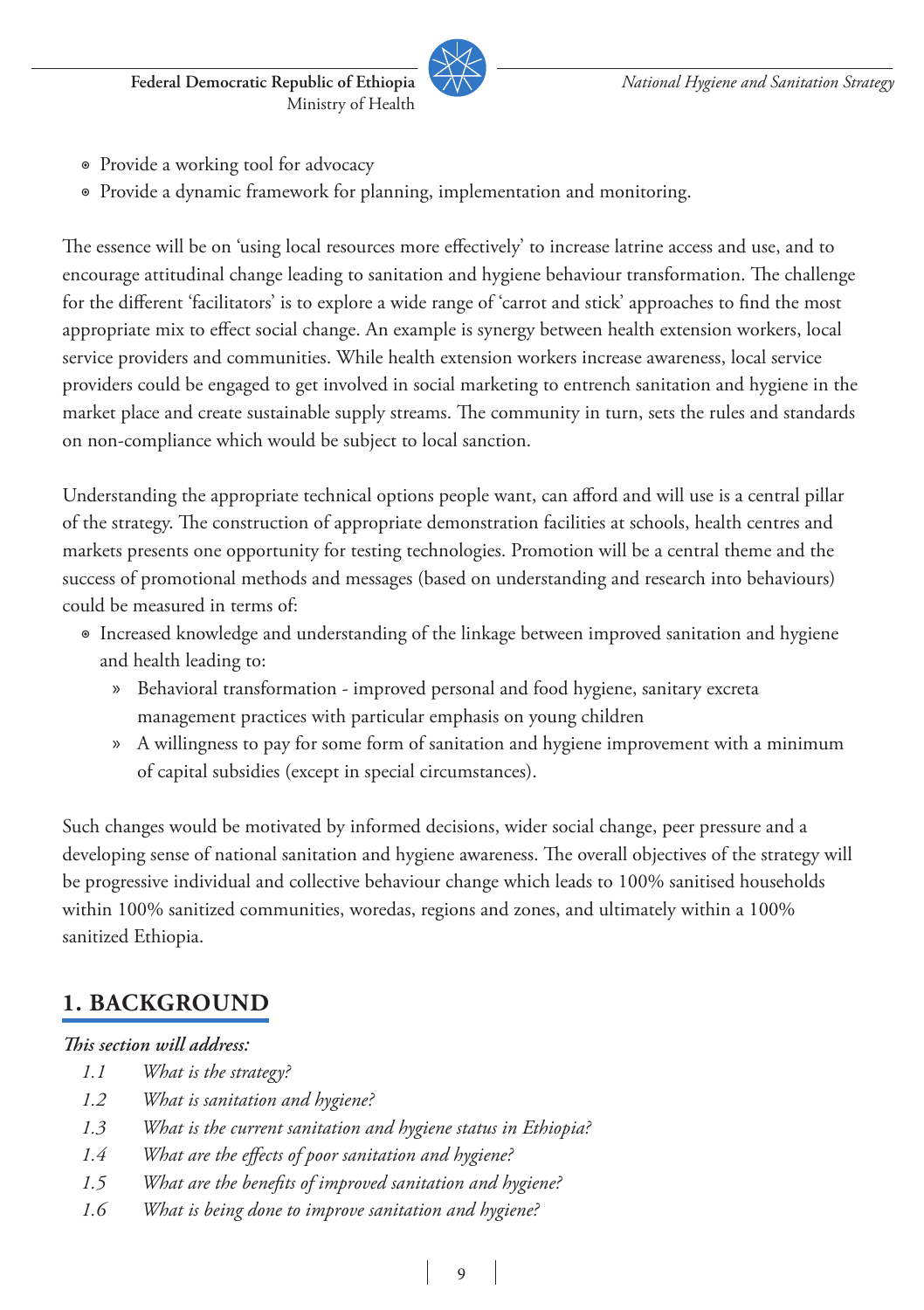

### **1.1. What is the Strategy?**

#### 1.1.1. The context

This National Strategy for Improved Hygiene and Sanitation has been developed to complement the existing health policy (developed by the MoH) and the national water sector strategy (developed by the Ministry of Water Resources) in placing greater emphasis on 'on-site' hygiene and sanitation. The primary focus is on blocking faeces from entering the living environment through the safe management of faeces, hand washing at critical times and the safe water chain from source to mouth. It places responsibility for improving 'on-site' household hygiene and sanitation firmly in the hands of the household with the direct support of the health extension worker and other resources at community level. The strategy is harmonised with the Health Sector Development Programme which places a strong focus on high impact, broad reach, public health interventions.

#### 1.1.2. The strategy does NOT…

The National Strategy for Improved Hygiene and Sanitation does not replace existing policies, strategies or guidelines. It does not attempt to cover, in any depth, the important issues of vector control and food hygiene which are covered by separate MoH guidelines. While solid waste is addressed in the context of small scale, community managed reduce, reuse and recycle approaches, full scale urban solid waste management is not considered as it is covered under the strategy developed by the Environmental Protection Agency. Other urban public health issues will be addressed in the forthcoming urban health extension package currently under development by the Ministry of Health which in turn will lead to the development of additional protocols.

The issue of water borne sewerage systems is not covered as the focus is towards 'on-site' sanitation. Small bore sewerage is alluded to in the context of small-scale gravity fed bio-digesters where there is sufficient space for effluent management. Sewerage is covered within the Ethiopian Water Strategy developed by the MoWR.

### 1.1.3. A Road Map

This improved sanitation and hygiene strategy is a 'living' document which has been developed through consultation with the Ministries of Health, Water Resources, Education, Agriculture and the Environmental Protection Agency as well as Regional Health, Water and Education Bureaus, donors and NGOs. The document is designed to bring together policy guidelines and lessons learnt to help forge consensus among the many stakeholders on the development of a 'road map' which will lead to 100% adoption of improved sanitation and hygiene in Ethiopia. The term 'sanitized' will be used throughout the rest of these Strategy Document to denote this vision.

#### 1.1.4. Why 100% Sanitized Households and Villages?

The case for 100% sanitized households and consequently villages has its roots in terms of ensuring maximum public and private health benefit. It is also a strong political statement designed to elevate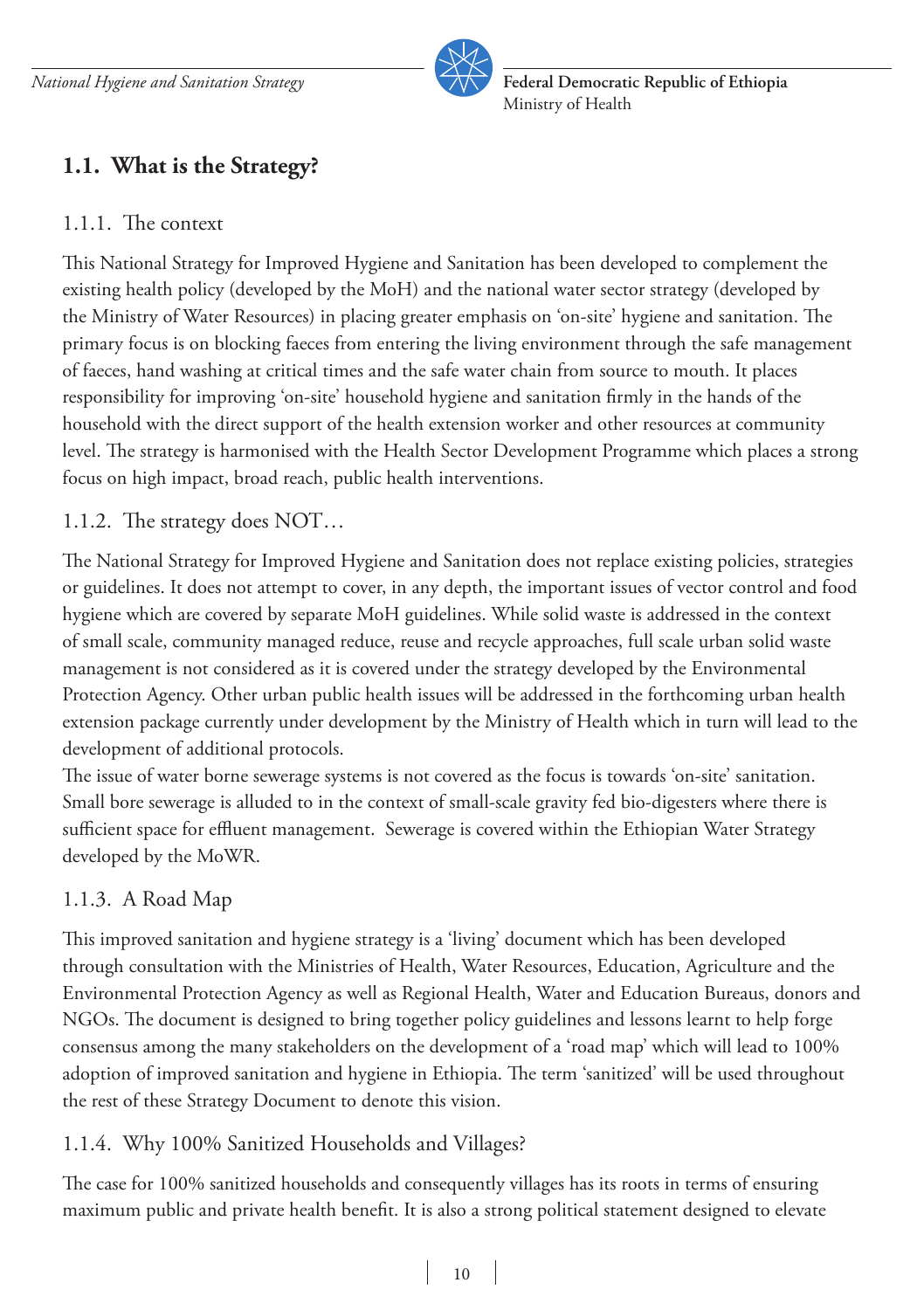**Federal Democratic Republic of Ethiopia** *NA National Hygiene and Sanitation Strategy* Ministry of Health



the status of sanitation to achieve parity with other development imperatives. It represents an important paradigm shift from a long-standing curative focus to one of prevention.

### **1.2. What is Improved Sanitation and Hygiene?**

#### 1.2.1. Definitions

WHO and UNICEF have produced definitions of environmental health and sanitation to encourage consensus around the key component parts. The Ethiopian definition draws on these definitions while emphasising the key principle of 100% improvement.

#### 1.2.2. Our Definition

100% adoption of improved sanitation and hygiene is the process where people demand, develop and sustain a hygienic and healthy environment for themselves by erecting barriers to prevent the transmission of diseases, primarily from faecal contamination.

#### 1.2.3. Faecal contamination

Faecal contamination occurs when faeces are allowed to enter the living environment through people (particularly young children) defecating on the open ground either close to or even in the domestic compound or in fields where onward transmission occurs through:

- Fluids: faeces can enter unprotected water sources (including rainfall run-off) as well as water stored ◉ for drinking
- Fingers: fingers touch faeces when mothers (or carers) clean a baby's (or child's) bottom or during ◉ anal cleansing leading to contamination of food during its preparation or ingestion
- Flies: they land on faeces and then land on and contaminate food and/or fluids ◉
- Feet: worms are transmitted through stepping in faeces. ◉

#### 1.2.4. Barriers to Improve Sanitation and Hygiene

Improved sanitation and hygiene is about erecting physical and behavioural barriers to stop contamination. The primary barriers have the biggest preventive impact and concentrate on the safe management of faeces to prevent contact with fields, fluids, fingers, feet, flies and food.

#### *Barrier 1*

- Build and use a safe, durable, sealed latrine for containing all faeces when around the compound. ◉
- Bury faeces when out in the fields. ◉
- Use safe public latrines when at the market or in town. ◉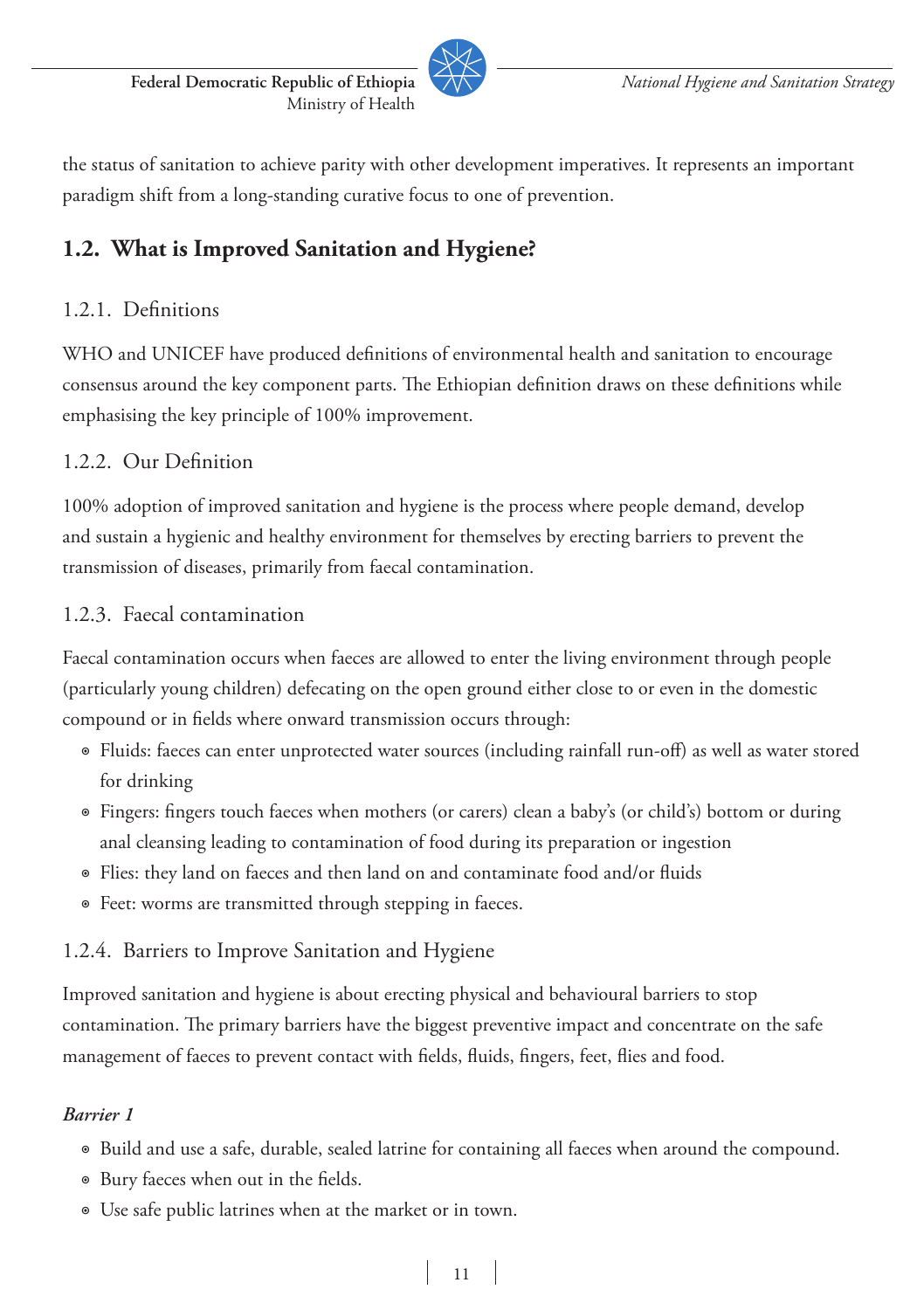

#### *Barrier 2*

- Wash hands with soap (or a substitute) and water after defecation or after any potential contact ◉ with faeces (particularly children's faeces<sup>1</sup>).
- Wash hands with soap (or a substitute) and water before preparing food and before eating food. ◉

#### *Barrier 3*

Implement a safe drinking water chain from collection through to storage and consumption. ◉ The barriers must be applied by the WHOLE family and EVERYONE in the community to achieve maximum prevention and total benefit.

The secondary set of barriers focus on food hygiene and environmental cleanliness.

#### *Barrier 4*

Practice food hygiene. ◉

#### *Barrier 5*

Keep the environment clean by safely managing liquid and solid waste (all types of sewerage). ◉

This strategy is targeted at implementing the primary barriers. Transmission routes and their barriers are well illustrated in Figure 1 ('F' diagram) which can be applied in different forms for different audiences. The barriers appear simple in their diagrammatic form but require considerable individual and collective behaviour change to become effective.

### **1.3. What is the Current Sanitation and Hygiene Status of Ethiopia?**

### 1.3.1. Current Hygiene and Sanitation KABP in Ethiopia

#### *Building and using latrines*

With such low access to improved latrines in Ethiopia it is not surprising to report its lowly status on the list of domestic priorities. Although robust data are not available, KABP studies<sup>2</sup> reveal a low commitment to latrine construction and use. Reasons are multiple ranging from the poor reputation of Ethiopian latrines (their apparent lack of stability, privacy and safety), the shortage of available, durable building materials, and the reported resistance of men to 'build a house for faeces'.

#### *Handwashing with soap (or a substitute) after defecation and/or any contact with faeces*

While there are a variety of cleansing rituals there does not appear to be a strong tradition for handwashing with soap (or a substitute) after defecation or contact with children's faeces. Reasons given are chronic water shortages and the absence of surplus cash to purchase soap.

<sup>1</sup> Contrary to common belief, the faeces of young children is dangerous. It is more likely to be diarrhoea and indiscriminately scattered around the compound. Children's faeces can also carry high worm loads.

<sup>&</sup>lt;sup>2</sup> WaterAid – KABP study on sanitation preference (2003), UNICEF – KABP study (1997)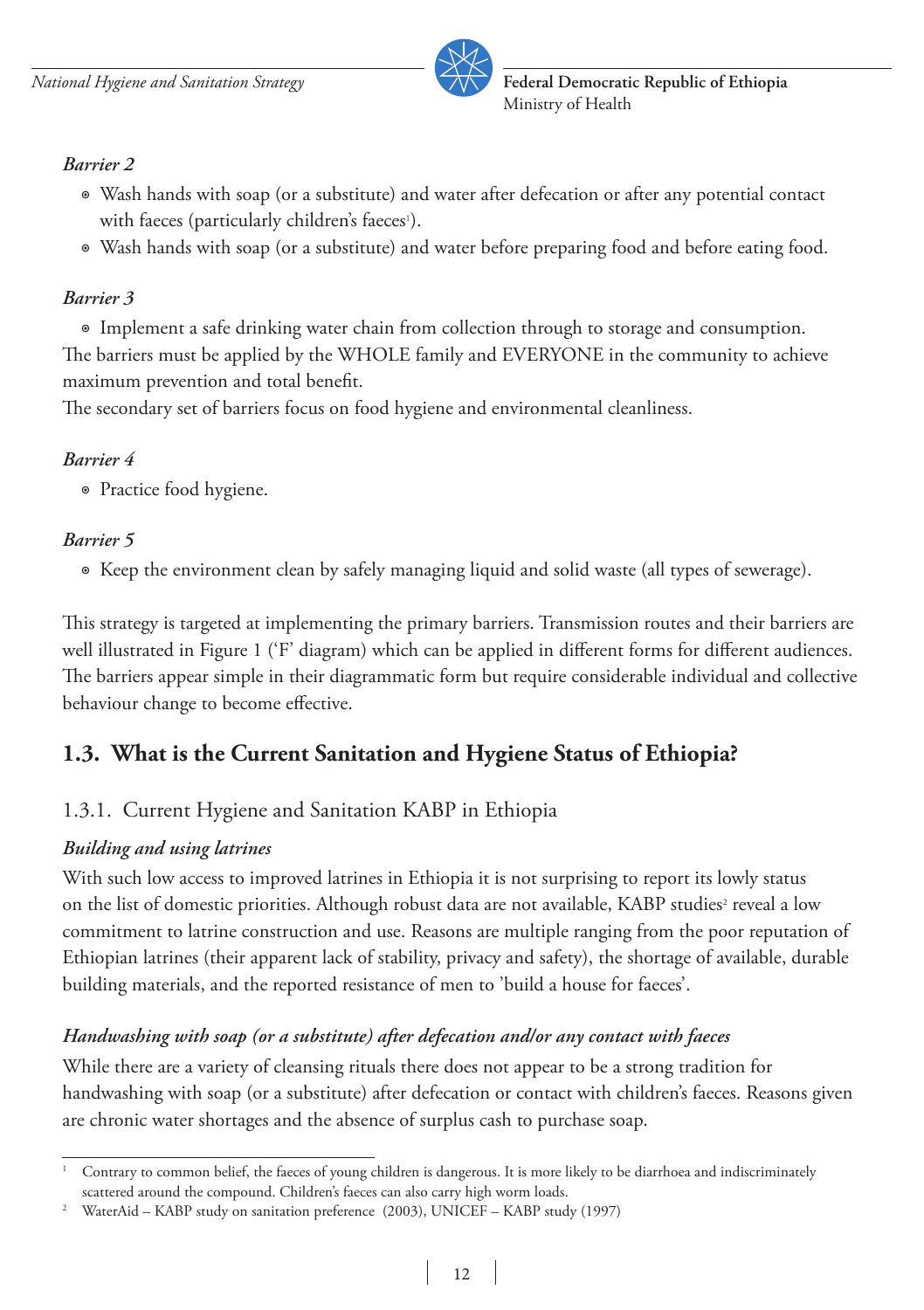**Federal Democratic Republic of Ethiopia** *National Hygiene and Sanitation Strategy* Ministry of Health





#### **Figure 1. "F" diagram with barriers**

 $\parallel$  Safe Water Chain  $\equiv$  Food hygiene Handwashing  $\parallel$  Latrines transmission route transmission blocked

#### *Implementing and applying a safe water chain*

The safe drinking water chain requires commitment to understanding the different quality or safety of the sources of water. It also covers understanding the need to protect drinking water at its source and then continue to protect it during extraction, collection, transport, storage and finally delivery for consumption.

Limited access breaks the safe drinking water chain at source. Other issues include cleaning pots for transporting and storing water as well as ensuring fingers do not touch the water when drinking (using two cups or a tap).

#### 1.3.2. Latrine Status in Ethiopia

Although there are regional variations, it is thought that some kind of latrine access ranges between 9 percent in rural areas to 72 percent in the urban3 . This gives a national average of 18 percent which is mainly traditional latrines made from locally available materials.

<sup>3</sup> Prof G.E. Teka & Mulugeta – Issues Paper, WSP-AF – World Bank (2003)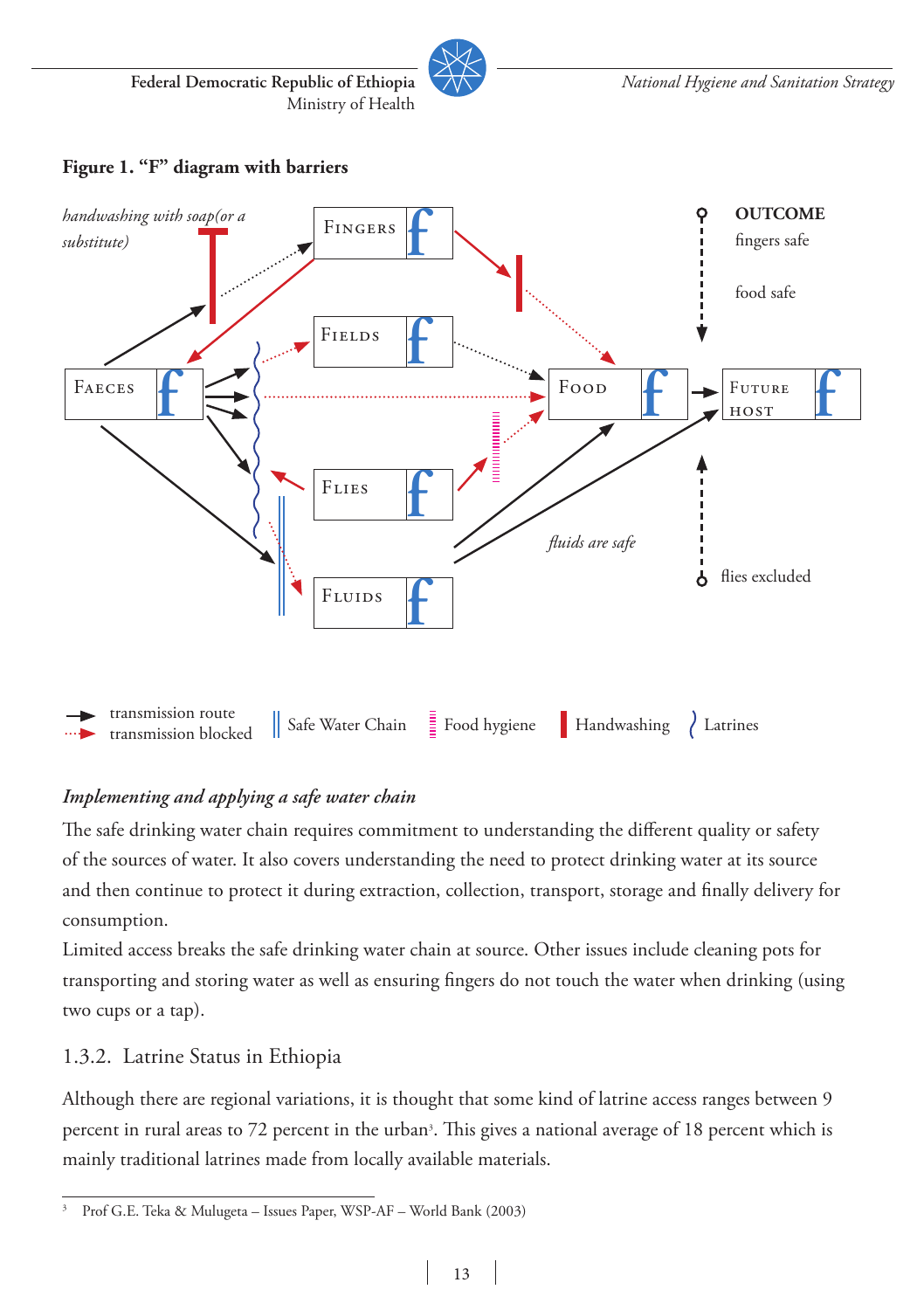

*National Hygiene and Sanitation Strategy* **Federal Democratic Republic of Ethiopia** Ministry of Health

| Table 1. Defecation practice – Ethiopia, 2000 |           |         |                   |
|-----------------------------------------------|-----------|---------|-------------------|
| Facility                                      | Country % | Rural % | Urban %           |
| Flush Toilet                                  | 1.7       | 0.8     |                   |
| Pit Latrine                                   | 16.3      | 8.1     | 64.6              |
| Container                                     | 0.1       | 0.0     | 0.7               |
| Open Defecation                               | 81.5      | 90.7    | 26.9              |
| Other                                         | 0.5       | 0.8     | 0.8               |
|                                               |           |         | -------<br>$\sim$ |

Source: CSA 2000

Some of the traditional latrines do not address expressed4 concerns about smell, rising gas, structural collapse, fear of falling in, flies, privacy and shelter from the elements. In addition there is an inherent conflict with the concept of convenience where local custom dictates that human faeces should be deposited as far from the home as possible. Improving traditional latrines with a variety of concrete slabs has been essentially a donor and NGO initiative. The initiative has been conducted without a common policy on subsidy leading to unsustainable construction and distribution.

#### 1.3.3. Urban sanitation: High Density Equals High Risk

Although urban sanitation figures generally far outstrip rural access, it is widely known that the poor, unplanned, densely populated areas are badly underserved. This density therefore poses a greater risk of contamination than thinly populated rural areas. Limited sanitation options and high demand are compounded by poverty and limited space, creating a major challenge. Mobile urinals and communal latrines meet only a fraction of the unmet excreta disposal needs of the urban poor who resort to highrisk disposal practices.

#### 1.3.4. Public, School and Institutional Sanitation Facilities

Figures on coverage vary by region/zone. An important element of the strategy will be to develop working regional and woreda baselines to help measure progress to facilitate corrective action. It will be important to firm up woreda, regional, zonal and national data on the numbers and condition of:

- Public latrines at markets, bus terminals and lorry parks ◉
- Patient and staff latrines at health facilities ◉
- Teacher and pupil latrines at schools. ◉

#### 1.3.5. Liquid Waste Disposal

Liquid waste disposal is an unresolved and mounting urban issue. The sewerage network (limited to Addis Ababa) reaches a very small percentage of the more affluent households with the result that there is a huge reliance on septic tanks and pit latrines for planned housing. This requires considerable investment in 'evacuation'. There has been limited exploration of the condominial/neighbourhood

<sup>4</sup> WaterAid – KABP study on sanitation preference (2003), UNICEF – KABP study (1997)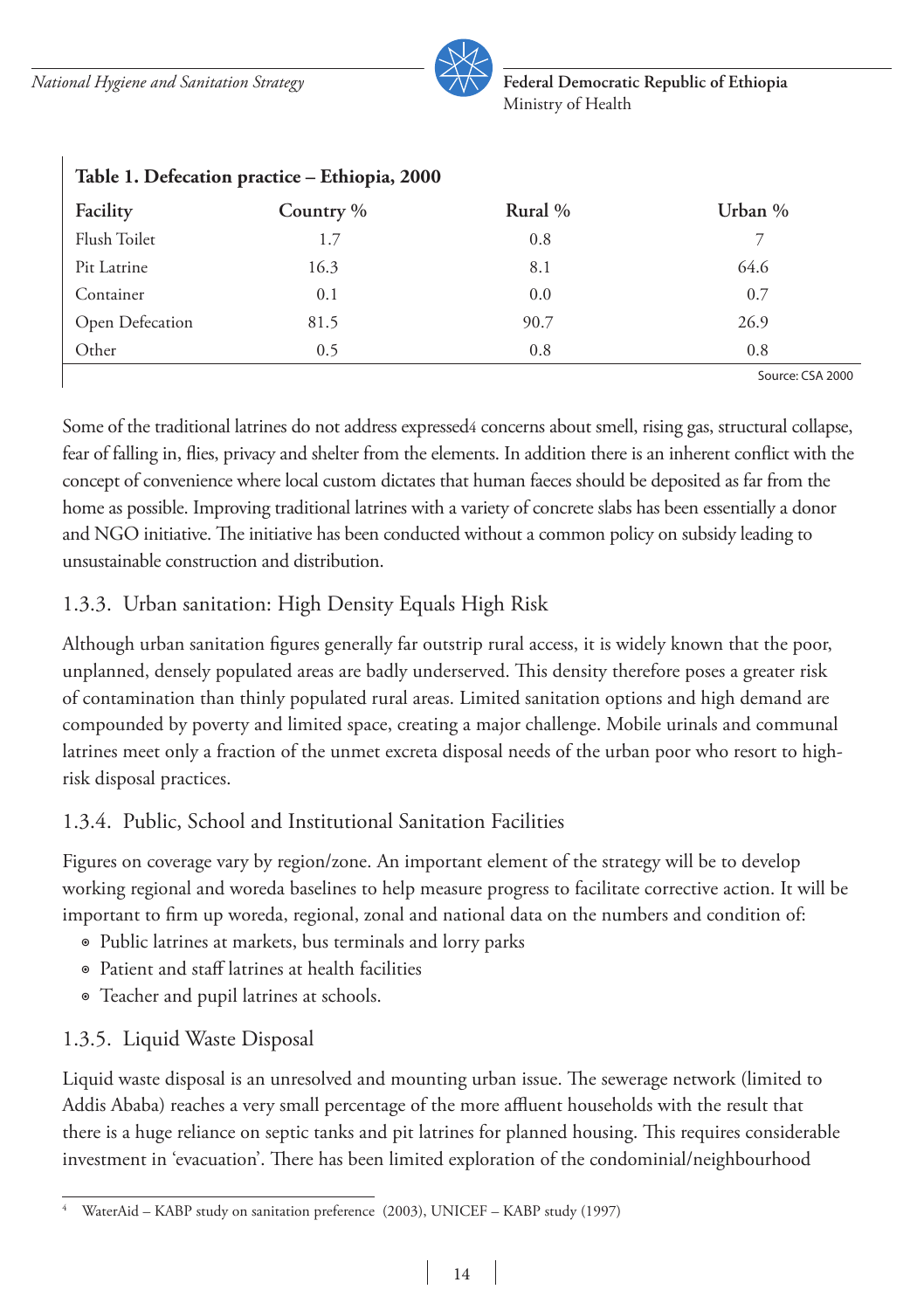**Federal Democratic Republic of Ethiopia AN** National Hygiene and Sanitation Strategy Ministry of Health



sewerage in new housing development for the more affluent in terms of affordability, willingness to pay and who should pay.

#### 1.3.6. EcoSan and Biogas

EcoSan and biogas options with their wide-ranging long-term benefits require further investigation. There are many variations which do not require the high initial investment and considerable donor subsidy needed for successful scaled-up implementation. Toilets linked to biogas digesters have been successfully applied in institutions such as prisons, hotels and colleges as well as private and public latrines. Over 500 EcoSan latrines converting urine to fertiliser and faeces to compost are in use. Garden space and people willing to manage faeces and urine on a daily basis are important conditions for success.

#### 1.3.7. Solid Waste Disposal

A considerable amount of urban solid waste is contaminated with human and animal faeces making safe disposal and management an important domestic priority in rural areas, and a civic or communal responsibility in towns. There are successful examples of organic waste being added to biogas digesters in Addis Ababa.

### **1.4. What are the Effects of Poor Sanitation and Hygiene in Ethiopia?**

#### 1.4.1. Health Status

It is reported that up to 60 percent of the current disease burden in Ethiopia is attributable to poor sanitation where 15 percent of total deaths are from diarrhoea, mainly among the large population of children under five. Some 250,000 children die each year.5

As well as diarrhoea, there is a high prevalence of worm infestations (causing anaemia) which have a synergistic effect on the high levels of malnutrition. This, in turn, impacts on school attendance and level of education attained.

The effect of HIV/AIDS is another important factor. While the epidemiological links with improved Water Sanitation and Hygiene remain relatively unexplored, HIV/AIDS patients are known to be at an increased risk from all opportunistic infections and therefore effective barriers will prolong life.

#### 1.4.2. Socio-economic Costs

There are currently no official figures for Ethiopia but the well-known negative synergy of diarrhoeal disease, malnutrition and opportunistic infections are known to have short-term health impacts and long term debilitating effects. In the long term, child development is impaired resulting in growth retardation and diminished learning abilities. It is estimated that 4 in 10 children will not realise their

WHO (1997) – Health and environment in sustainable development.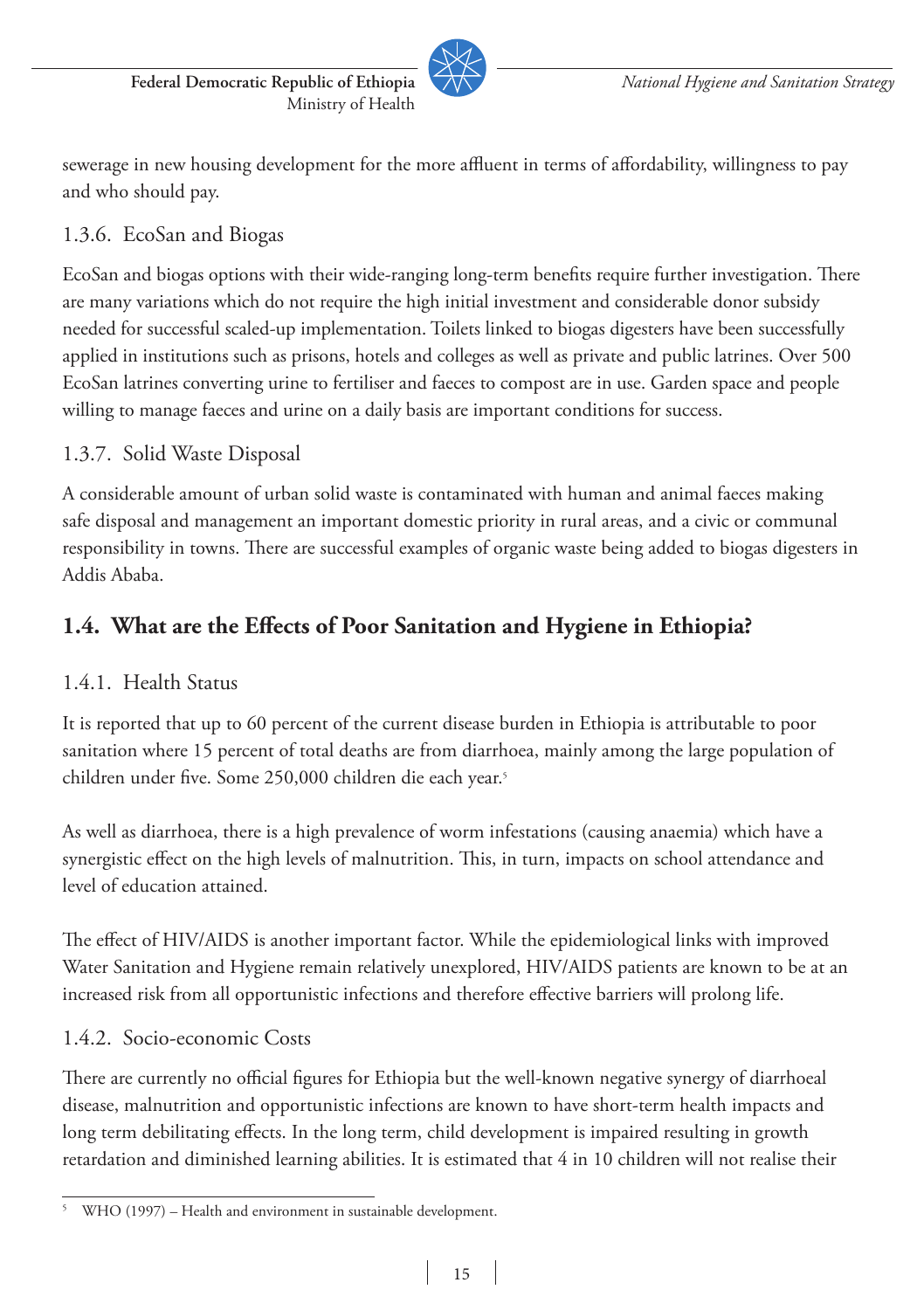

educational potential which ultimately inhibits socio-economic development. In addition there is the potentially productive time lost to illness, caring for the sick and attending clinics. There are also the financial costs of treatment for medicines and clinic attendance.

#### 14.3. Environmental Degradation

Besides being pollutants of surface waters (necessitating higher treatment costs), faeces and urine are a potential (under-exploited) source of compost and fertiliser which could help address decreasing soil fertility and reduce the high cost (both financial and environmental) of chemical fertilisers. They can also be used to produce biogas (a renewable energy source) which as well as safely containing excreta could contribute to reducing deforestation which is a key environmental issue. Biogas digesters can also be 'fed' with organic solid waste in urban areas as an efficient treatment and use of 'waste'.

### 1.4.4. Poor Educational Performance

As well as the diminished learning abilities mentioned above, it is widely believed that a significant number of school days are lost due to diarrhoea. This mainly affects girls who end up staying at home to care for siblings. Worm infestations, anaemia and Vitamin A loss have been shown to decrease learning abilities among 4 in 10 girls. The lack of separate, private, secure, hygienic latrines, particularly in adolescence (during menstruation) is associated with a high drop out rate of girls.

### **1.5. What are the Sanitation and Hygiene Benefits?**

#### 1.5.1. Potential Health Benefits

Improved sanitation and hygiene have been shown to prevent disease transmission. Robust epidemiological studies by Esrey<sup>6</sup> and others when assuming a critical mass of more than 80 percent of adopters demonstrated the following:

- $\bullet$  Pit latrines, when used by adults themselves and for the disposal of infant's stools, can reduce diarrhoea by 36 percent or more, cholera by 66 percent, and worm infestations by between 12 and 86 percent
- Handwashing with soap (or a substitute) and water after contact with stools can reduce diarrhoeal ◉ disease by 35 percent or more
- Eye and skin infections can be reduced with more frequent face and body washing ◉
- Improved water supply is generally associated with a 15 percent reduction in diarrhoea ◉
- A combined safe water supply, sanitation and hygiene can reduce diarrhoea by 65 percent. ◉

### 1.5.2. Time and Cash Savings

Reduced bouts of sickness (including worm infestations) can lead to time and cash savings. This is in terms of being sick, caring for the sick, medical payments, and increased earning opportunities through

<sup>6</sup> Esrey et al (1991): Effects of improved water supply, sanitation and hygiene. Bulletin of the Royal Society of Tropical Medicine and Hygiene Vol. 77, No 4, pp 5151-521.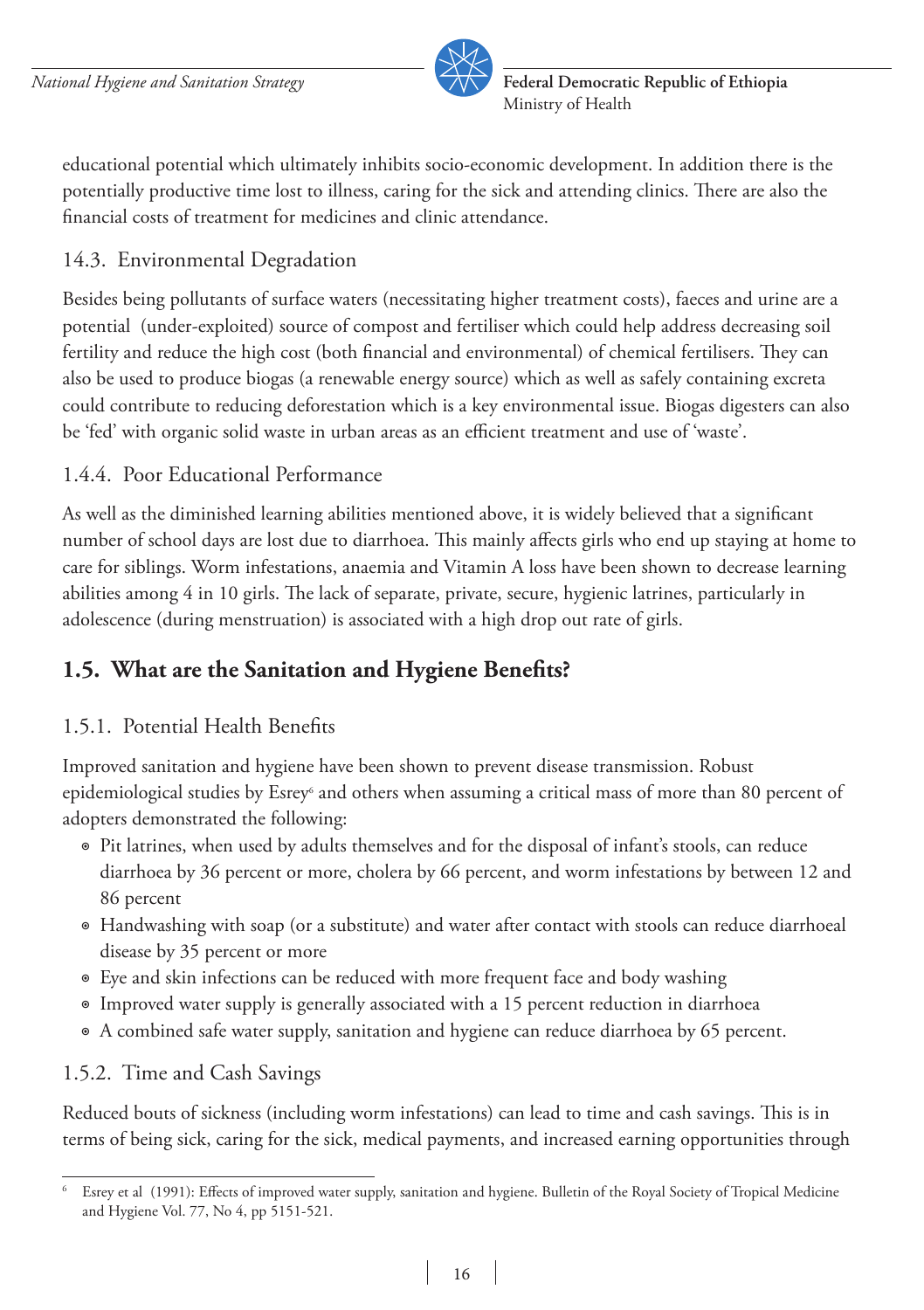**Federal Democratic Republic of Ethiopia AN** National Hygiene and Sanitation Strategy Ministry of Health



being productively available. There is evidence that reduced child diarrhoea and anaemia combined with better nutrition improves academic performance. In Ethiopia malnutrition is high so repeated episodes of diarrhoea greatly contribute to increased malnutrition as children do not get the full benefit of the little nutrients they receive. Mothers, instead of caring for sick and lethargic children, have more time for psycho-social development activities with their children such as play and skills learning.

#### 1.5.3. Girl Child School Attendance and Performance

Access to a safe, private, separate, hygienic latrine in schools is known to be an important contributing factor for girl-child attendance. In particular this applies to adolescent girls during menstruation where the drop out rate is known to increase where facilities are inadequate. Diseases prevented at home reduce time-off school for the sick as well for girls caring for the sick.

#### 1.5.4. Social Benefits

Improved sanitation and hygiene have been associated with increased self-esteem, social change and gender freedom.

### **1.6. Factors Currently Blocking Effective Sanitation in Ethiopia**

#### 1.6.1. Poverty

Persistent drought conditions exacerbate poverty, increase indebtedness, and reduce funds available for water, latrines and soap.

#### 1.6.2. Gender

Men remain dominant in dictating domestic priorities making it difficult for women to voice their special personal hygiene needs and sanitation priorities. Men perceive latrine construction with some scepticism.

#### 1.6.3. Low Level of Priority for Sanitation at All Levels

With so many other pressing needs at household, village, kebele, woreda, zonal, regional and federal levels, it is hardly surprising that sanitation rarely reaches the top five in priority assessments. It is often, unfortunately viewed as a luxury component of service delivery rather than as a preventive health intervention.

1.6.4. Water Not Supplied as Part of an Integrated Environmental Health Package

Water has tended to be supplied in relative isolation as an end in itself and not as a means to promote improved environmental health.

#### 1.6.5. Limited Resources to Promote Sanitation and Hygiene

Few regions budget exclusively for improved sanitation and hygiene. The environmental health department has limited resources to promote latrine construction and hygiene, and has largely depended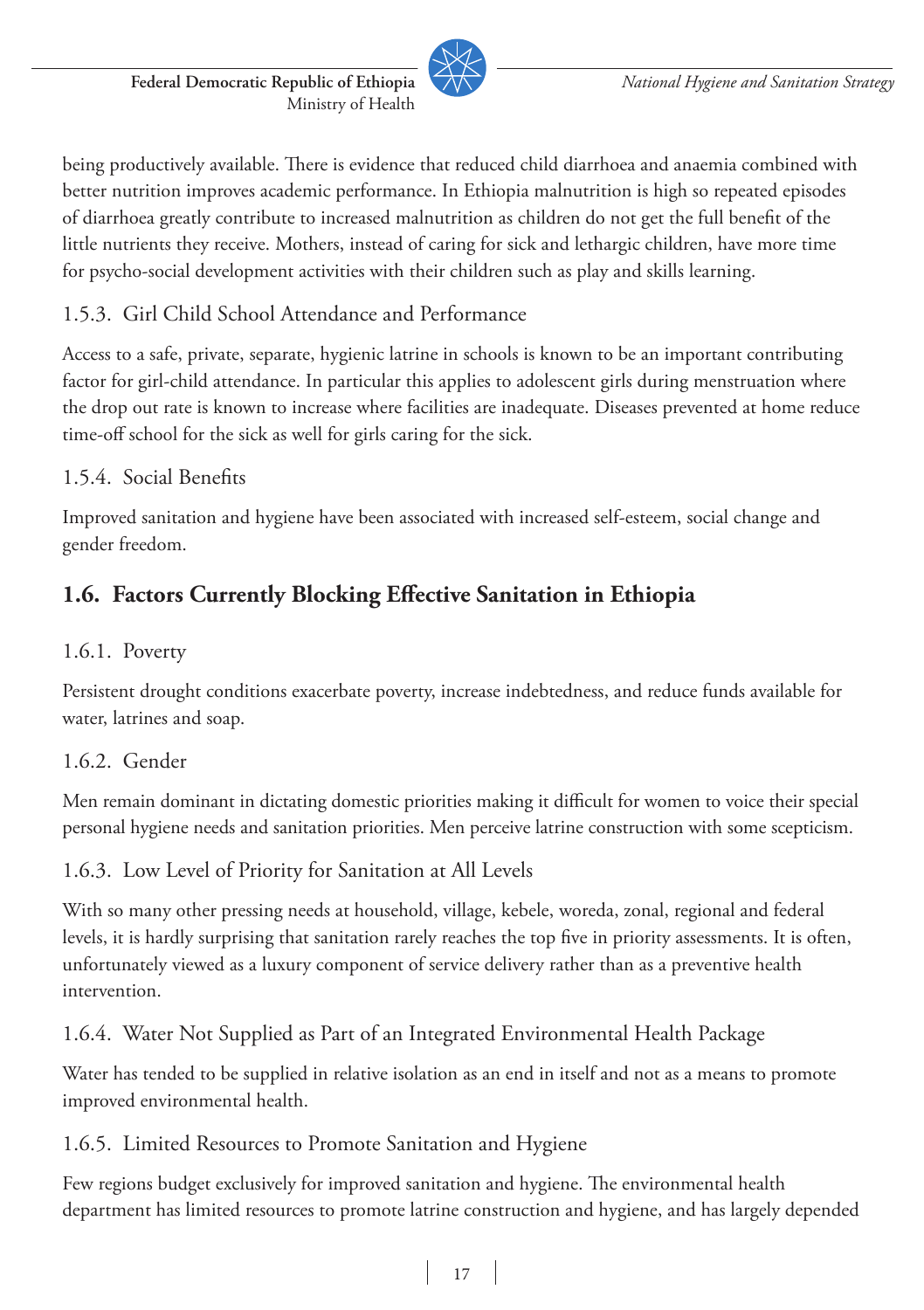

on donor and NGO support. It has been estimated by the UNICEF WES section that only one percent of the health budget is available for sanitation and hygiene promotion.

#### 1.6.6. Unclear Institutional Framework, Roles and Responsibilities

Sanitation and hygiene promotion have been seen as dependent on donor funding, and as an initiative which has taken responsibility away from elected leaders and civil servants. Intersectoral collaboration has traditionally been weak, resources have not reached woreda or kebele level, and the private sector has been under-utilized.

#### 1.6.7. Available Human Resources Under-utilised

Human resources for sanitation and hygiene promotion exist throughout the different administrative tiers of government but in the past they have relied on NGO and donor mobilization to reach out into the community.

#### 1.6.8. Equipped Skilled Human Resources Not Readily Available

Promoting the construction and use of latrines by all members of the family requires a diverse range of skills. These range from encouraging the adoption of new behaviours to the construction process using traditional or new technologies. Facilitators skilled in participatory methods such as Participatory Sanitation and hygiene Transformation (PHAST) are not widely available. Trainers who train other trainers with appropriate manuals and materials might exist in the project setting but this is limited. Increasing decentralisation has exposed skill gaps at woreda level. Environmental Health (EH) skills are outdated or under-utilised since many extension staff do not travel out to the communities they are charged to serve.

#### 1.6.9. Advocacy Not Prioritised

Elected leaders and decision-makers in government have not been targeted with strategic advocacy to allow for sanitation and hygiene political imperatives to be finally translated into key government development programs or implementation strategies. Advocacy and marketing strategies have not been aggressively applied to sanitation and hygiene promotion.

#### 1.6.10. Badly Built Traditional Pit Latrines (TPLs) Give a Bad Reputation

Traditional pit latrines (TPLs), built without proper technical support, supervision or subsequent proper maintenance, can negatively effect promotion. Poorly constructed latrines without sealed covers suffer from pungent smells, rising gases, structural collapse, fear of falling in, flies and questionable privacy. All of these act as a disincentive to use or build new TPLs.

#### 1.6.11. Affordable, Durable, Desirable Latrine Design Options Not Readily Available

There are a variety of cost-effective technologies which have been successfully applied worldwide which might address public concerns about current latrine technologies. As yet these have not been extensively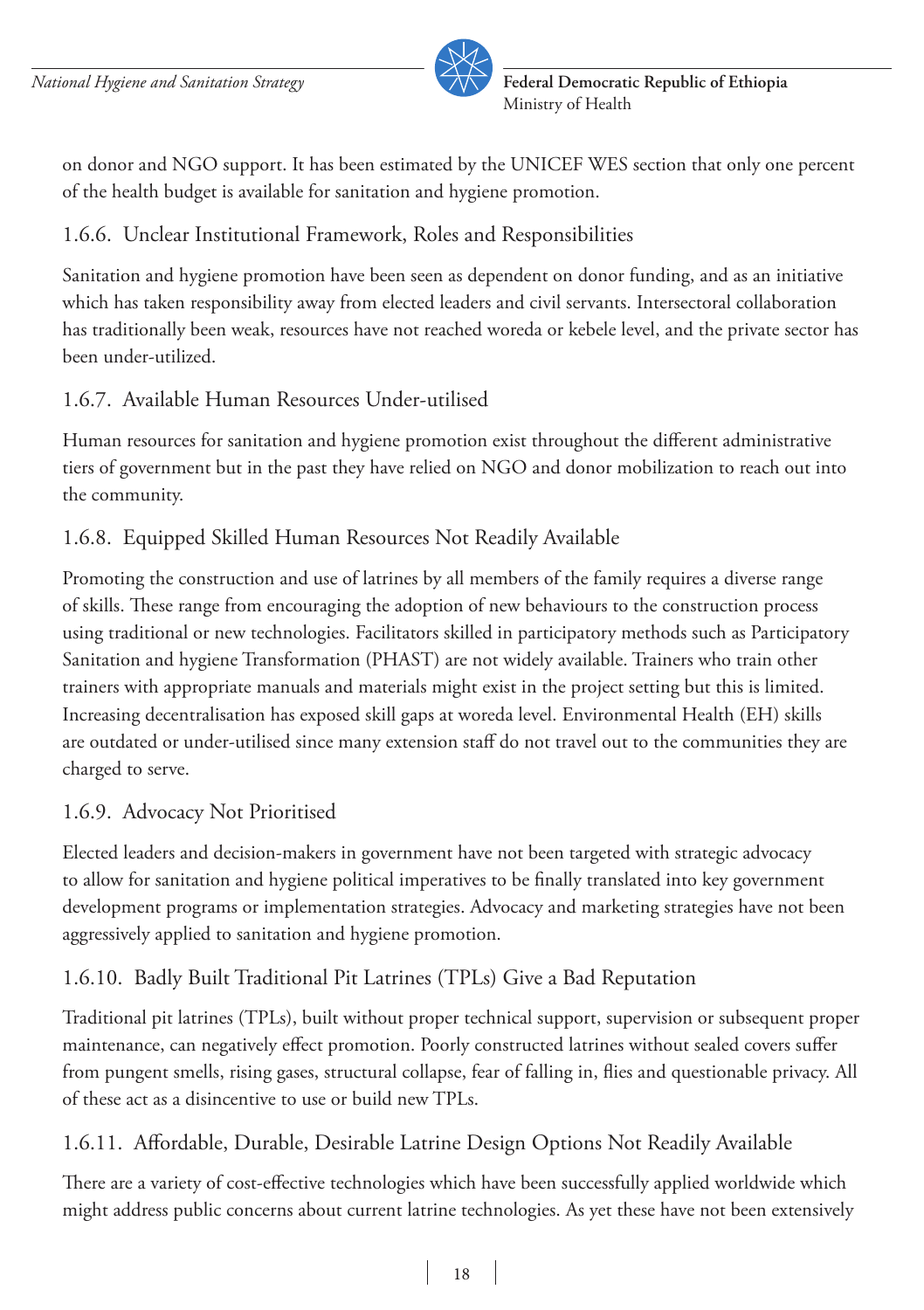Ministry of Health



tried in Ethiopia,. While the emphasis should be on low-cost Ethiopian local solutions, it might be necessary to consider alternatives.

1.6.12. Subsidies have Created Unrealistic Local Expectations

With such widespread poverty, a variety of subsidised slab prices (from Birr 30 upwards) have been applied by Regional Health Bureaus (RHBs), donors and NGOs. They have been gratefully accepted by the few who have been lucky to benefit. It is widely accepted that unless 'hand-outs' are made available to all, they actually depress demand because people feel they have missed out on something to which they were entitled.

#### 1.6.13. Minimum Fundable Promotion Packages Not Identified

Despite considerable investment in sanitation and hygiene, the minimum fundable packages to achieve minimum levels of impact have not yet been identified or costed.

1.6.14. Credit or Mutual Savings Not Applied for Sanitation

Women's mutual savings groups and credit for sanitation have been successful in other countries. No such micro-savings, credit strategies or traditional mechanisms have been employed for sanitation in Ethiopia.

1.6.15. Special Needs Groups Unmet

With such low general coverage, the needs of special groups such as pastoralist and nomadic groups have not been assessed. Special design features for paraplegic people and HIV/AIDS patients have not been researched.

### **1.7. Progress to Date to Improve Sanitation and Hygiene**

1.7.1. Some Good Examples From the Past

There are positive examples of extensive community latrine construction in woredas supported External Support Agencies (ESA) such as UNICEF, EU, Finida and WaterAid. The same support has been eceived from local NGOs such as Progynist, the Relief Society of Tigray, Kale Heywot Church and WaterAction

1.7.2. Some Hope For the Future

The forthcoming Government of Ethiopia (GoE) Health Services Extension Program and the Child Survival Initiative will place the environmental health focus inside the village. This, in turn, will be complemented by the Government of Ethiopia National Water Supply, Sanitation and Hygiene Program (NWSSP) and the ongoing Local Capacity Building Programme.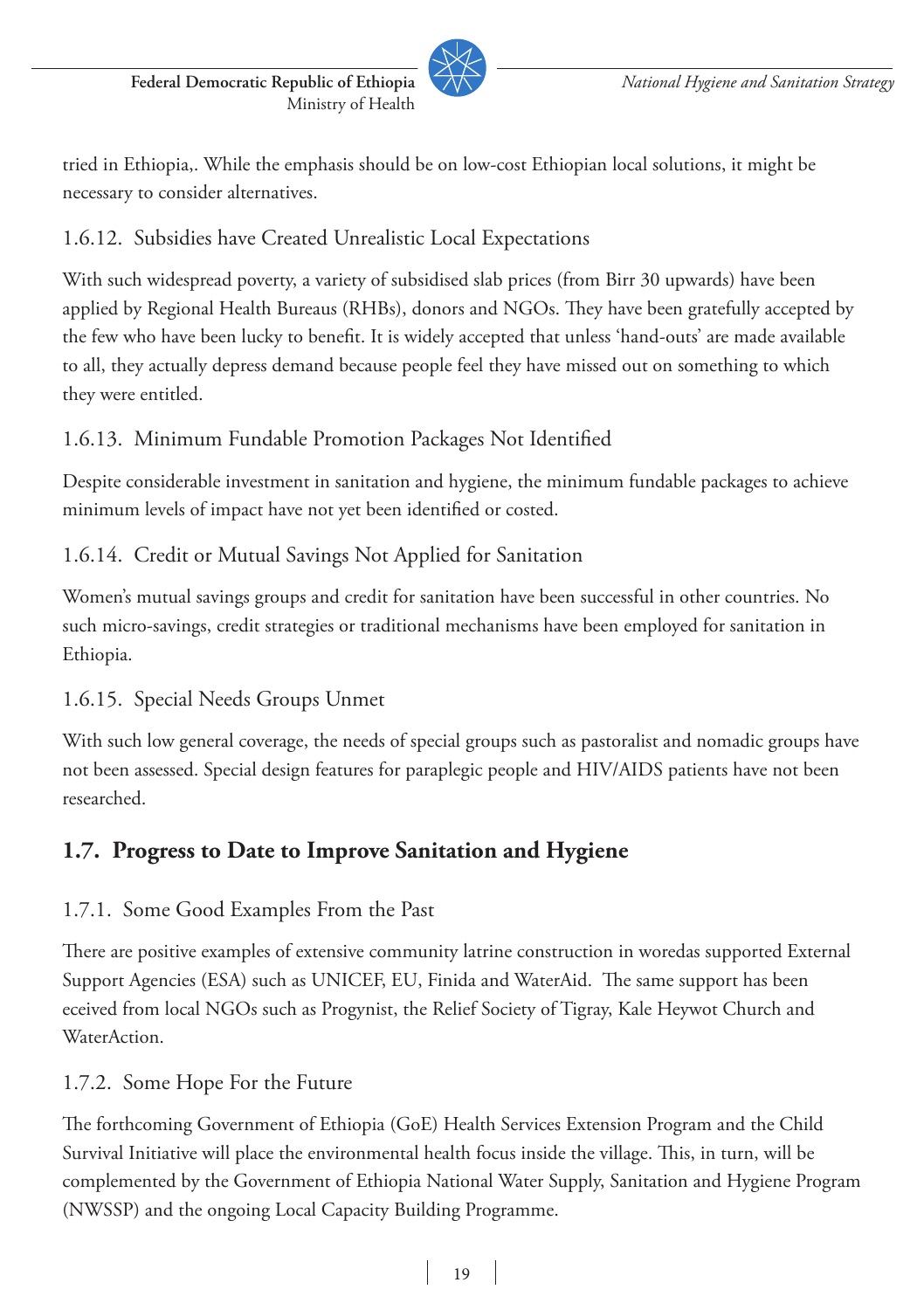

*National Hygiene and Sanitation Strategy* **Federal Democratic Republic of Ethiopia** Ministry of Health

### 1.7.3. A New Paradigm is Emerging

Examples are emerging from regional reports where woredas have experienced substantial latrine construction without external assistance. Strong political leadership has proved important in driving elected leaders and civil servants to persuade householders to construct traditional latrines using locally available materials. In the Amhara region, sanitation coverage has been benchmarked as a performance indicator for elected woreda and Kebele administrators. The administrators have, in turn, dedicated themselves to achieve a minimum coverage by a given time leading to 100% by 2007. The health extension workers and community-based volunteers (contact<sup>7</sup> women and community health providers) set examples and then influence others to follow suit. Southern regions and zones have managed to increase latrine coverage from 16 to 65 percent<sup>8</sup> in one year. While such an increase in latrine coverage is heralded as a meteoric achievement, the regional bureau recognizes that this is only the beginning. Access to a latrine is only one part of the 100% adoption of improved sanitation and hygiene transformation process. They also acknowledge that household clustering and deforestation are contributing factors in reducing open defecation options which is increasing latrine demand. SNNPRS is the first region with a dedicated budget for sanitation and hygiene promotion.

#### 1.7.4. Regional Consensus on the Way forward

As discussed SNNPRS has demonstrated substantial increases in 100% adoption. Encouragingly, other regions and zones have reported similar levels of success on more localised levels. There is growing consensus among the regions and zones that traditional household latrine construction can be facilitated without considerable and unsustainable investment or donor dependency.

The key ingredients for increasing coverage are that:

- Public health proclamation is ratified at regional level and is subject to regulation ◉
- A strategy for 100% sanitation and hygiene improvement is adopted ◉
- A specific budget for improved sanitation and hygiene is ratified ◉
- A commitment is given to mobilizing existing human resources ◉
- An advocacy process is adopted which includes: ◉
	- An extended process of consensus building that low sanitation and hygiene is a problem and » previous approaches have failed to improve disease prevention
	- Universal acceptance that it is everyone's responsibility both individual and collective »
- There is consensus on the basic minimum level of traditional household latrine which has a hand-◉ washing facility
- Political leadership and commitment is backed up by: ◉
	- Performance contractual agreements reflecting a minimum performance level agreed by all »
- The community is empowered and mobilized through traditional leaders (including religious and ◉political leaders) supported by:

<sup>7</sup> Contact women are chosen to demonstrate best practice for the community in the Finida funded RWSEP

The total reported figure is 75 percent but during monitoring 10 percent of those built were found to be defective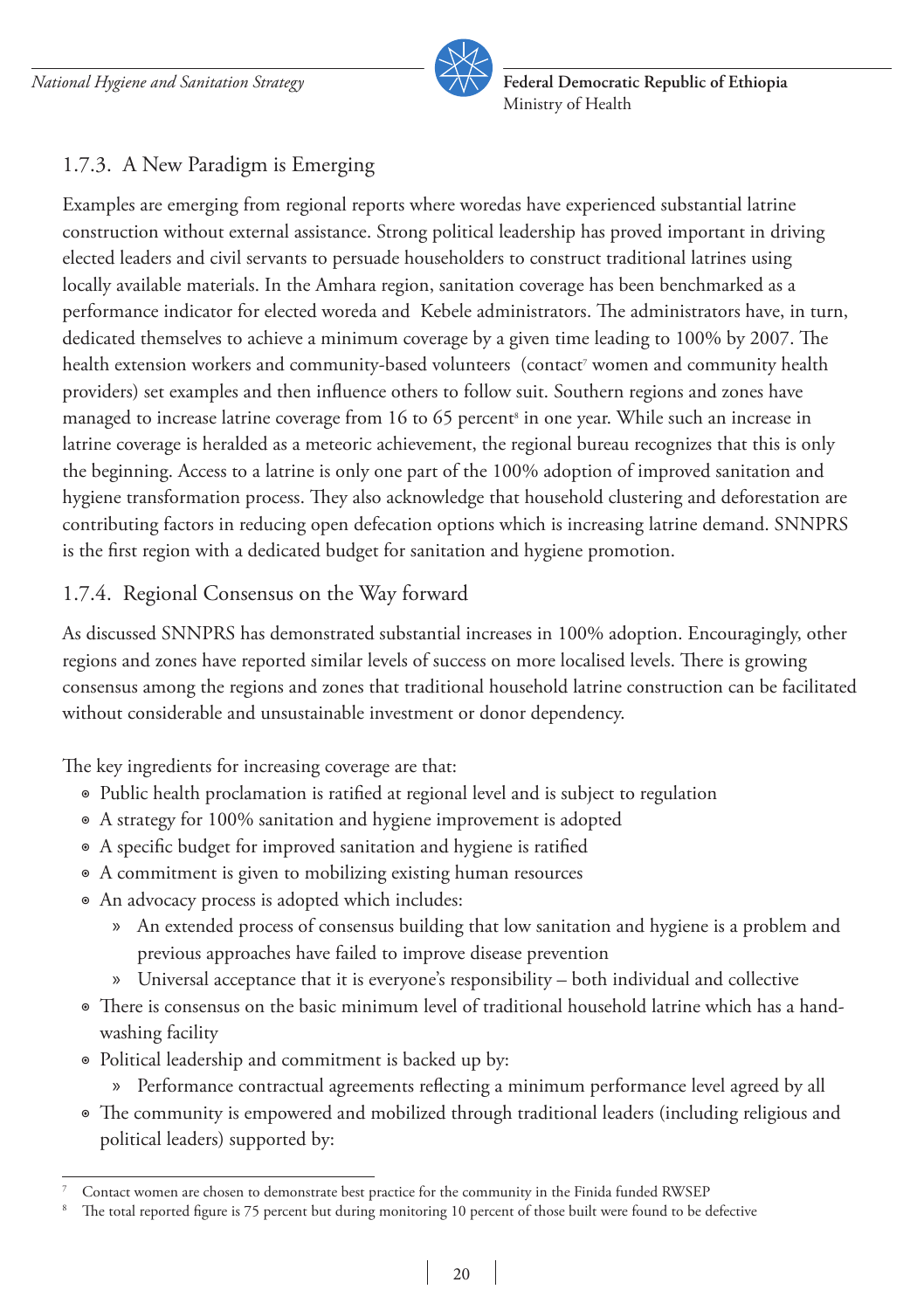Ministry of Health



- Voluntary Community Health Promoters »
- Community Health Assistants »
- House to house contact (minimum contact time with health extension workers) and follow » ups
- Intersectoral collaboration which would include health, water, education and rural development. ◉ There are examples from the regions of creative, complementary sanitation promotion such as:
	- Water supply has been made conditional upon households building latrines »
	- » Schools have been closed until children can report that they have latrines at home
- $\bullet$  Donor funding is provided which is appropriate for institutional latrine construction and gives an opportunity for demonstrating improved options
- Supportive supervision (with checklists) and monitoring (performance contractual agreements). ◉

It should be noted that discussion papers have been developed to explain the different processes which are available from the regional bureaus.

### **2. the policy environment**

#### *This section will address:*

- *2.1 Policy convergence*
- *2.2 Programs*
- *2.3 Laws and policies affecting sanitation*

### **2.1. Policy Convergence**

#### 2.1.1. Shared Goals, Objectives and Roles

Improving sanitation and hygiene is recognized by the GoE as an important precursor to poverty eradication. Although there is some variance in emphasis and approach, sector policies converge around overall environmental health goals which emphasize sanitation and hygiene promotion as key interventions to prevent disease, protect the environment and enhance socio-economic development. The future lies in ensuring roles and responsibilities are clarified according to the comparative advantage of different cadres within the different sectors to demystify the process and ensure maximum impact is achieved. Both the Ministries of Health (MoH) and Water Resources (MoWR) have sound sanitation components in their wider policies which converge in the goals:

- To protect and promote the health of the population and assure a friendly and healthy environment ◉ by controlling the environmental factors which are the direct and indirect cause for the spread of environmental health-related disease
- To increase access to sustainable sanitation services and safe water. ◉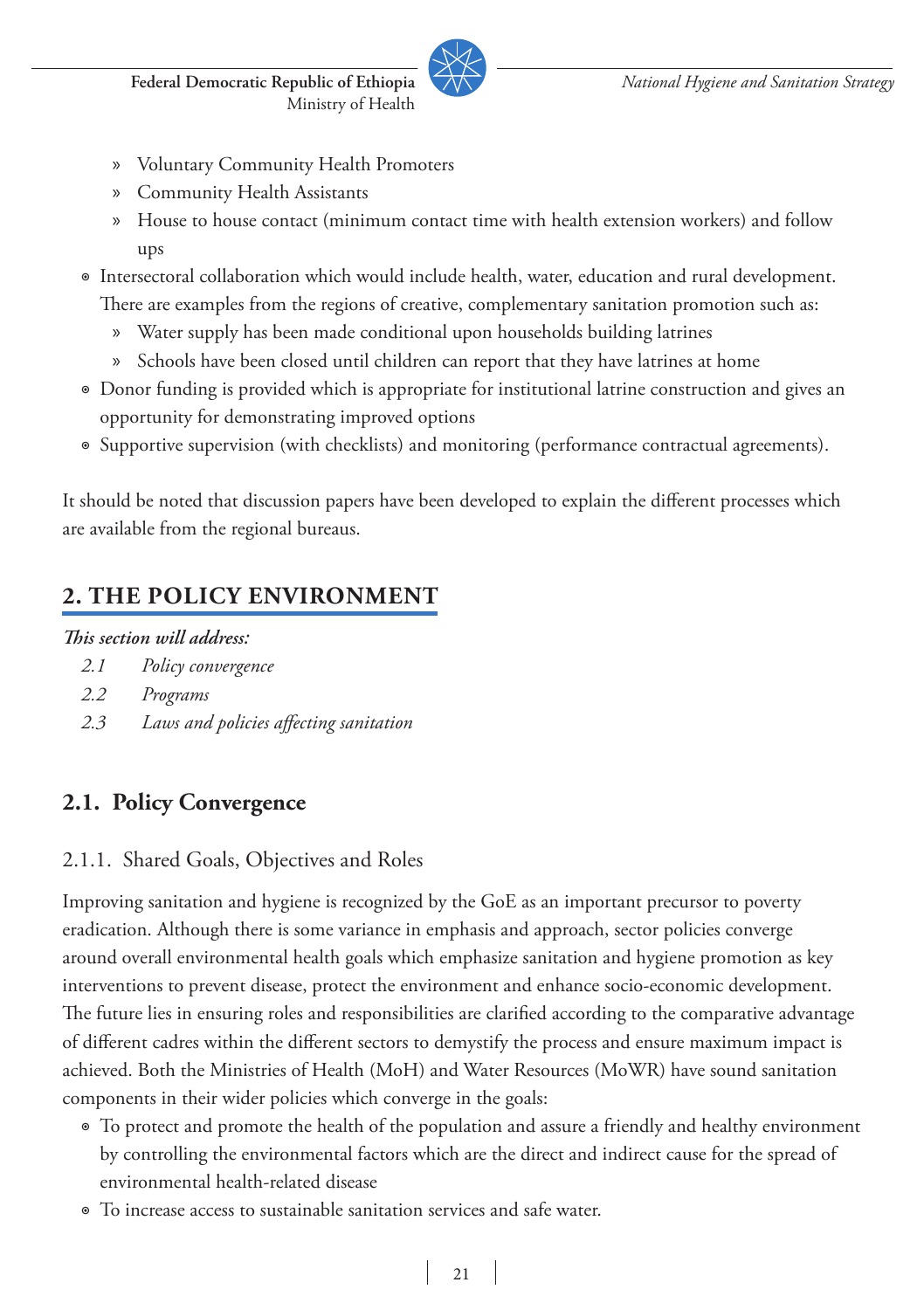

#### 2.1.2. Main Strategy Objectives in Line with Policies

#### *Households*

All households have access to and to use a sanitary latrine. The resulting behaviour aimed at is:

- ◉ Reduced incidence of diseases deriving from faecal contamination
- Reduced incidence of waterborne, washed, water related, and water based disease ◉

#### *Institutions*

Appropriate latrines with urinals and hand washing facilities are installed at schools, health posts, markets and public places.

#### *Communal Latrines*

Where space is limited in peri-urban and urban slum areas, appropriate communal latrines are made available under community or private sector management.

#### *Liquid waste management*

Effective liquid waste management systems are in place for promoting re-use and recycling. In particular this covers organic matter, and exploring and promoting biogas or ecological sanitation options.

#### *Safe Water*

All drinking water supplies are routinely monitored for chemical and bacterial pollutants.

#### 2.1.3. Special Sanitation and Hygiene Responsibilities

Primary responsibility for the different aspects of sanitation and hygiene promotion lies with the Ministry of Health (MoH) and the regional health bureaus. Responsibility for facilitating complementary activities is allocated between ministries and bureaus as follows :

- Water Resources for water supply, water point drainage and waterborne sewerage ◉
- Rural development for overall rural community development and administration ◉
- Municipal and Urban Health Departments for urban on-site sanitation, hygiene promotion and ◉ solid waste management
- Environmental Protection Agencies for environmental policy, strategy development and regulation ◉
- Education for school water sanitation and hygiene ◉
- Agriculture for biogas and ecological sanitation development. ◉

### **2.2. Programs**

2.2.1. The Essential Package for the Health Services Extension Programme

The new health extension programme is perceived to be a primary vehicle for driving sanitation improvement at the kebele level. It has 16 packages, of which the following are dedicated to preventive health: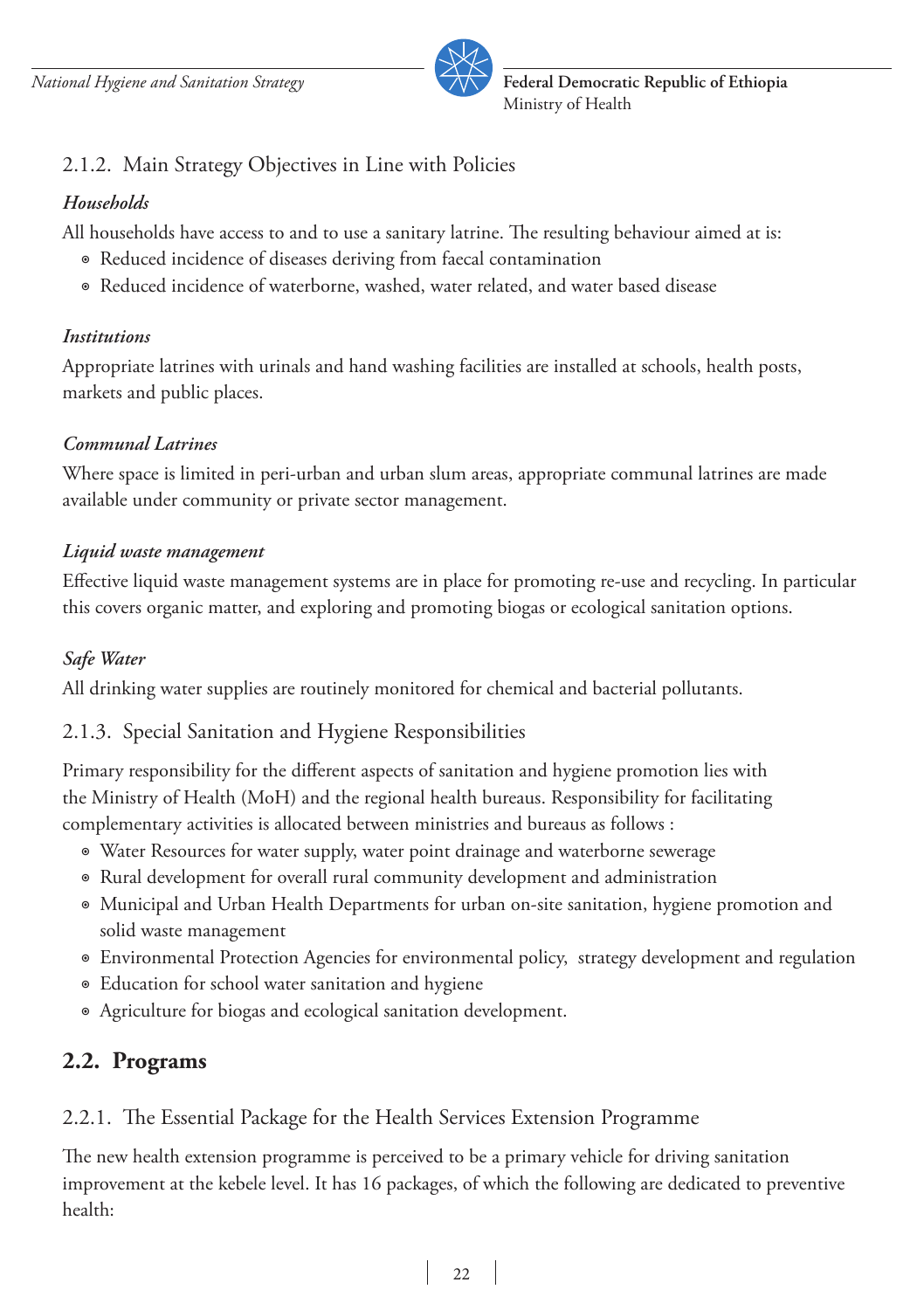Ministry of Health



**Federal Democratic Republic of Ethiopia** *National Hygiene and Sanitation Strategy*

- Excreta, solid and liquid waste disposal ◉
- Water quality control ◉
- Food hygiene ◉
- Proper housing ◉
- Vector control (arthropods and rodent) ◉
- Personal hygiene, health education and promotion. ◉

It will be important for dedicated sanitation staff to positively influence the training programme (e.g. PHAST) and provide close supportive supervision for extension staff.

#### 2.2.2. MoH/RHB/UNICEF Supported WatSan Community Based Program

The objectives of the national community based sanitation program are disease prevention with a special focus on women and children. The objective is community based approaches and improved, decentralised service delivery. The proposed strategy is to improve methodology and practice with a strong emphasis on coordination and integration (particularly Public Private Sector Partnerships), and sustainable sanitation management by the community.

#### 2.2.3. World Bank supported RWSSH (WaSH) Program

The national rural water supply, sanitation and hygiene (RWSSH) program is a \$130m decentralised integrated programe built on partnership. It positions the community as the initiator, contributor, owner and manager which is enabled by the government which assists in contract management with local service providers.

#### 2.2.4. Finida RWSEP in Amhara

The main purpose of the rural water supply and environment programme (RWSEP) is empowerment with a specific objective to improve health via increased latrine coverage, clean water from tap to mouth, and improved awareness of sanitation and hygiene. Key features are a sound institutional framework with intersectoral collaboration, demonstration latrines at institutions, interim subsidized san-plats, and contact women.

#### 2.2.5. NGOs

There are an increasing number of local NGOs active in the sanitation and hygiene sub-sector such as Progynist, Water Action, Nacid, Kale Heywot Church and Sudea (EcoSan) as well as international NGOs like WaterAid, Care, Oxfam and Concern.

#### 2.2.6. Private Sector

Although relatively unproven in sanitation, the private sector is opening up. The 'Dynamic' group with membership by 'street kids', now runs an effective garbage pre-collection system and has even developed a biogas digester for organic matter. The Salem centre is actively engaged in biogas development and other technologies along with private individuals. There are also a large number of artisans (men and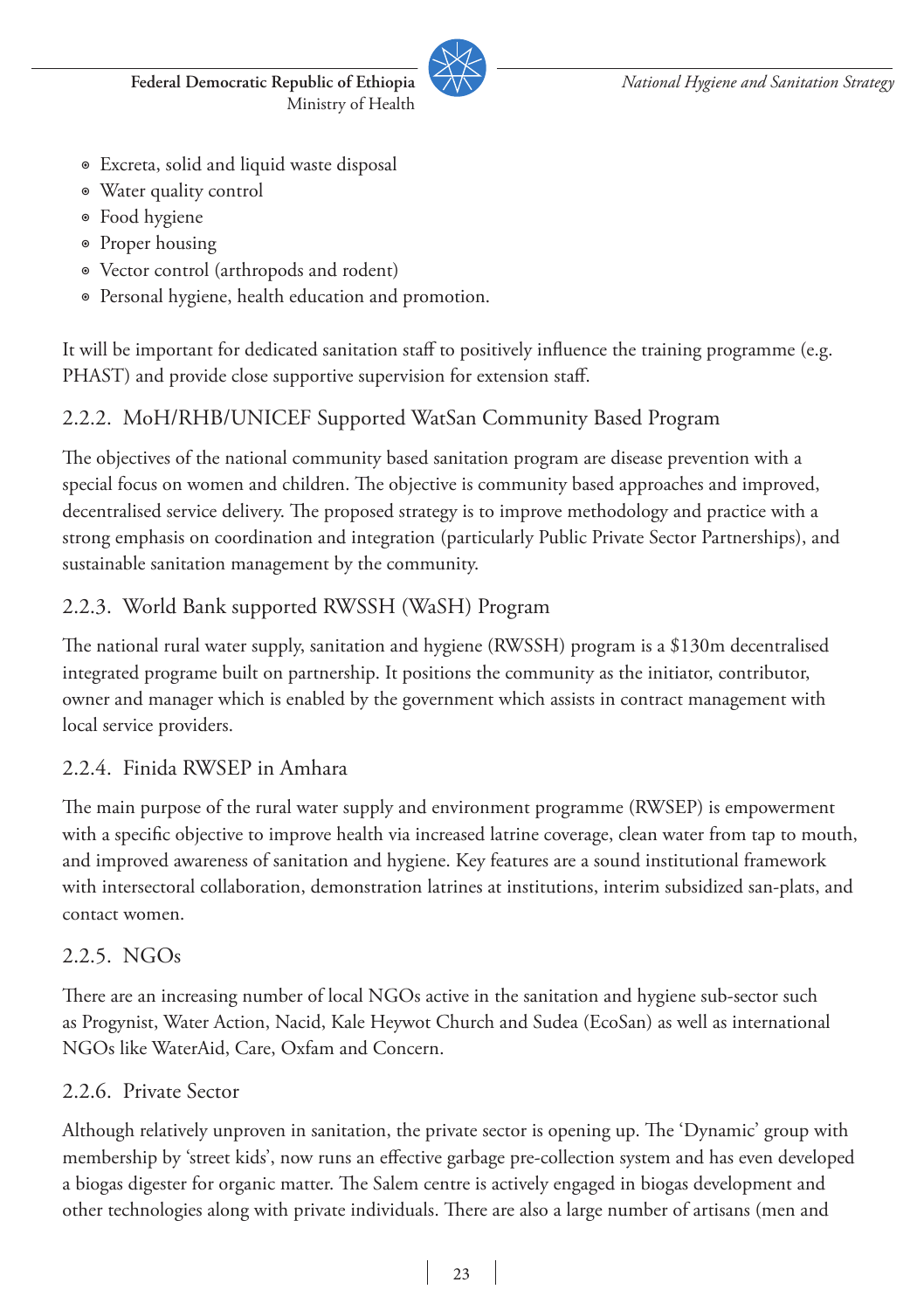

women) who have received training in slab and latrine construction. Roto Molder is producing square (and dome in Kenya) plastic latrine slabs and there are local porcelain sanitaryware producers. In particular, a urine diversion unit designed by Sudea for ecological sanitation is being produced.

### **2.3. Laws and Policies Affecting Sanitation**

#### 2.3.1. Policies

The key policies which include sanitation are:

- The Health Policy ◉
- The Ethiopian Water Resources Management Policy ◉
- The Draft Environmental Health Policy. ◉

#### 2.3.2. Proclamations

There are a number of proclamations which provide support for regions, zones and woredas to develop a regulatory framework which can back-up the different promotional methods.

The proclamations include the following:

- Public Health Proclamation the proclamation states that no person shall dispose of solid, liquid ◉ or any other waste in a manner which contaminates the environment or affects the health of the society. Art. 12 No. 2 (no enabling bylaws).
- Ethiopian Water Resources Management Proclamation ◉
- Environmental Protection Authority Establishment Proclamation. ◉

### **3. Institutional framework**

*This section will address coordination and technical roles and responsibilities:*

- *3.1 The responsibility of all*
- *3.2 Community / Kebele*
- *3.3 Woreda*
- *3.3 Region*
- *3.4 National*
- *3.5 Responsibility matrix*

### **3.1. The Responsibility of All**

100% improved sanitation and hygiene is the responsibility of all individuals, households, and communities. In short it is the responsibility of all Ethiopians. It will be achieved through collective responsibility with mutually reinforcing roles played at each level. While sector professionals have responsibility to create the enabling environment, success will depend on committed political, administrative and budget support. Under the umbrella of the national strategy, regions will engage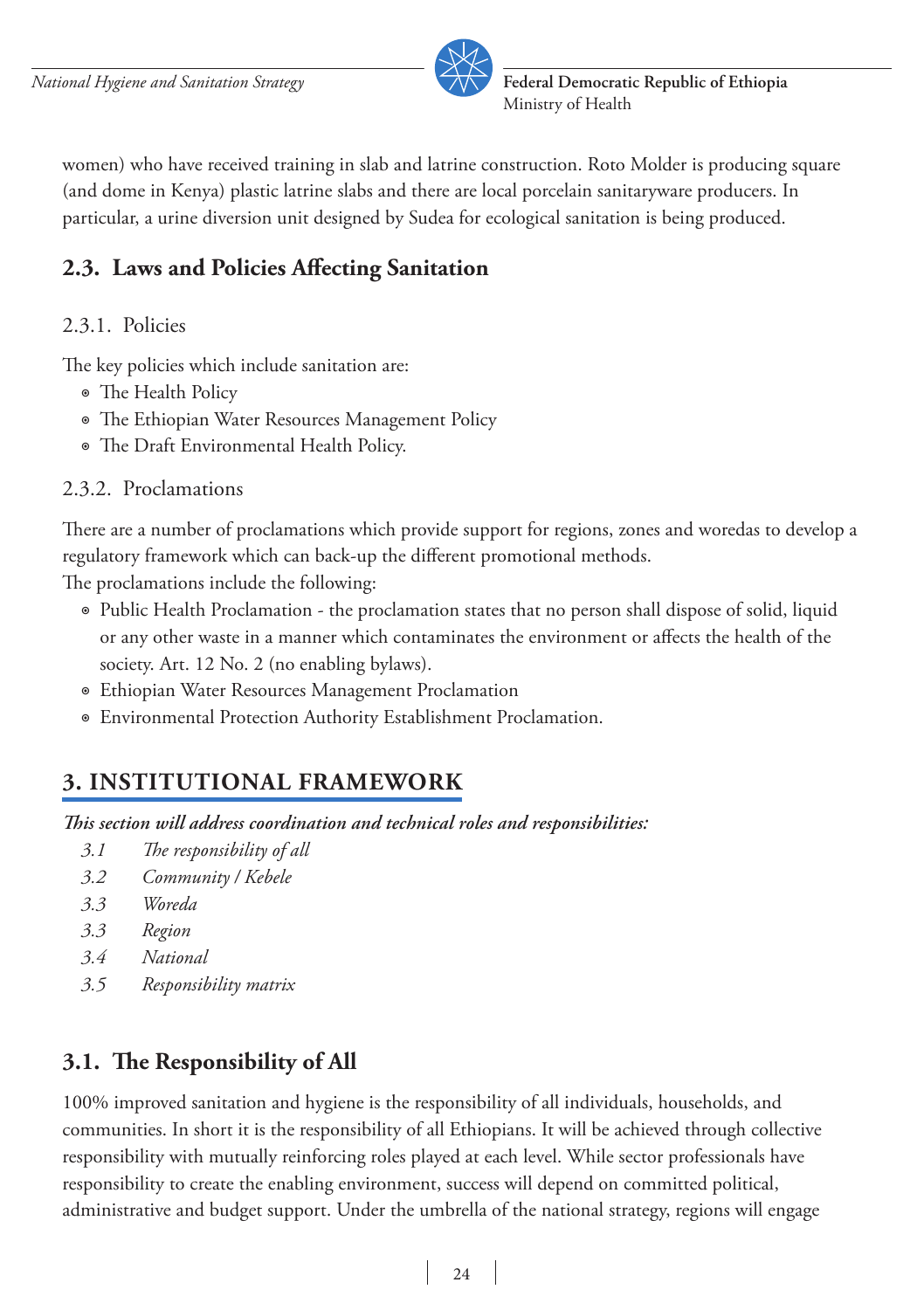

woreda administrations in 'performance contractual agreements' to drive the process through sectoral desks, supported by an intersectoral coordination forum all tiers of government. While the primary focus is on communities empowering themselves through individual and collective behaviour change to own and lead sanitation improvements, the woreda will take responsibility for developing the right mix of mobilization, promotion and sanctions to achieve 100% coverage. The woreda administration enables the process with support from the regional coordinating forum which, in turn, is supported at the national level. Public Private Partnerships (PPPs) will be fostered through the development of local service providers and woreda support groups. On contract, they will support the implementation process in the provision of a variety of software and hardware packages including institutional latrine construction9.

### **3.2. Community / Kebele**

#### 3.2.1. Households

Sanitation is a basic right for all Ethiopians but it is also a responsibility. Individuals will have collective responsibility for creating and sustaining 100% sanitised households. They will be supported by 'contact women'<sup>10</sup>, Community Based Health Workers<sup>11</sup>, Health Extension Agents and community facilitators/ mobilizers.

#### 3.2.2. WaSH Committee (WaSHCo)

Deciding the sanitation focal point at community level will depend on consideration of existing bodies to ensure a representative, sustainable and committed group are in place. In the absence of an appropriate existing structure, one option is to elect a community WaSHCo or Kebele Sanitation Committee which will be responsible for supporting household and communal sanitation

#### *Structure*

Membership criteria can be developed at woreda and community level but it is recommended that more than 50 percent of the committee should be women. Women should hold at least one of the executive functions as chair, secretary or treasurer. At Kebele level, the committee should include the Kebele executive committee, health post, Water and Sanitation (WatSan) Committee, school director, Traditional Birth Attendant (TBA), and or Community Health Worker/Agent (CHW/A), development agents, Women's Groups, Community Based Organizations (CBOs) such as the Idirs (burial support groups).

There is already a substantial weight of documentation (manuals etc.) in support of the WASH programme

<sup>10</sup> The Rural Water Supply Environmental Programme (RWSEP) in the Amhara region has successfully promoted the mobilisation of 'contact women' as the 'early adopters' who demonstrate model sanitized households and encourage their 10 immediate neighbours to do the same.

<sup>&</sup>lt;sup>11</sup> In Tigray, once CHW/As have applied the sanitation package training, householders take a sanitation oath (proclamation) under penalty of a 3 birr fine if they renege.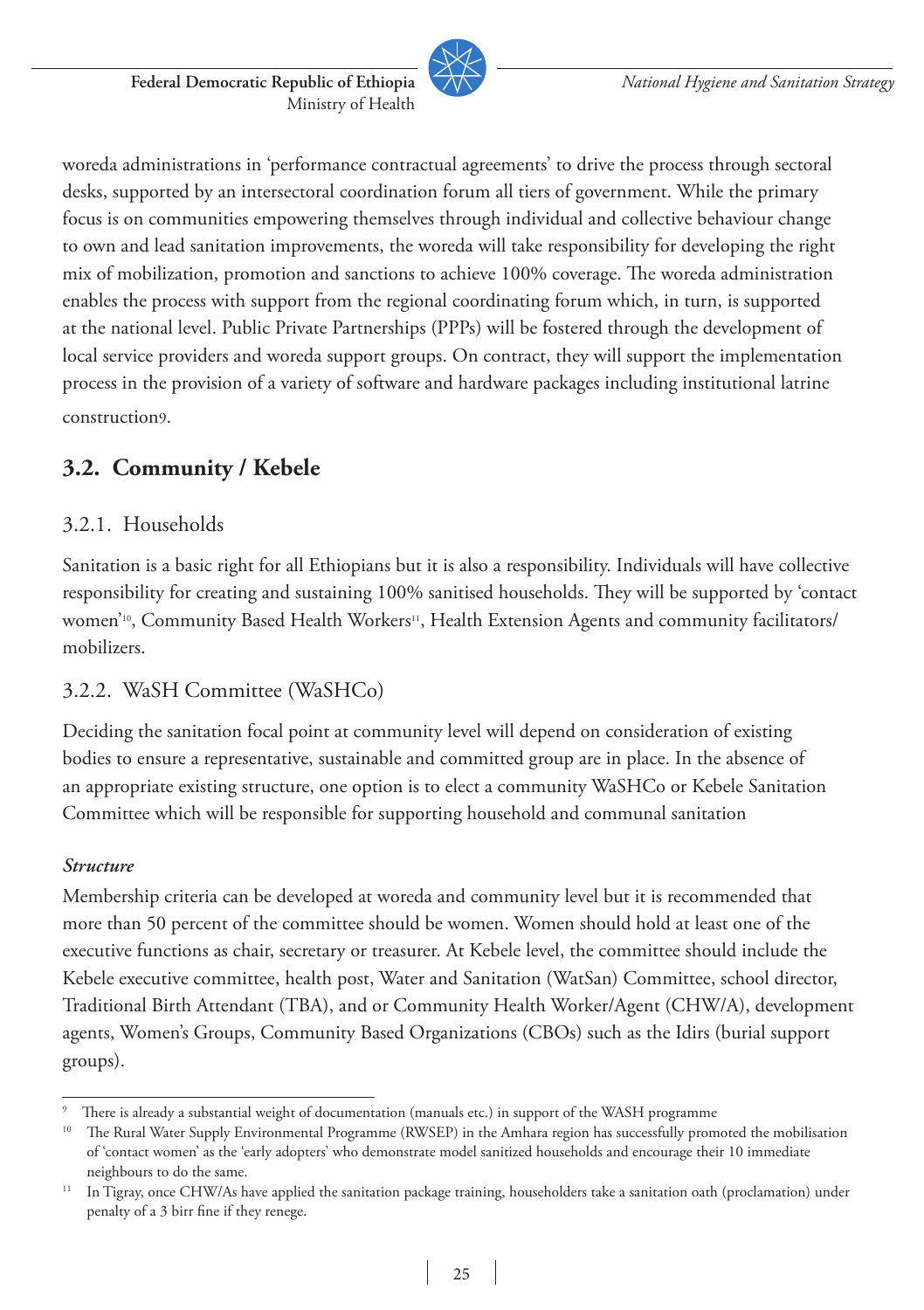#### *Responsibilities*

The intention would be to participate and then lead into an integrated WaSH triple A planning cycle (baseline, planning, implementation, management, monitoring). The committee members will be responsible for promoting individual and community behaviour change, and lead by example.

#### 3.2.3. Health Extension Workers (HEWs)

The HEWs will facilitate sanitation promotion at the local level as they present the different environmental health packages to the community. Different WaSH approaches (such as PHAST), technical options and manuals will be shared between the different players.

#### 3.2.4. Artisans

There is a great need for skilled and less-skilled personnel who have on-the-spot skills to boost construction both at household and institutional levels. These people include community sanitary facility builders (CSFB), sani-men or women, slab-makers and pit-diggers.

#### 3.2.5. Influential Leaders

Kebele administrators, religious leaders and other influential figures will be co-opted particularly in situations where the campaign approach is being applied.

### **3.3. Woreda**

#### 3.3.1. Woreda Administration

In evolving the decentralised system, the woreda administrator is the key figure responsible for spearheading sanitation and hygiene promotion throughout the woreda, and to ensure targets set are achieved. Examples of best practice from within the relevant region will be arranged in a professional, convincing advocacy package for presentation to woreda administrators. 100% adoption of improved sanitation and hygiene, within a given time period, will be made a key contractual performance indicator for the woreda and kebele administrations. The day to day promotion of improved sanitation and hygiene will be delegated to appropriate line ministries.

#### 3.3.2. Woreda sectoral desks

The health desk will take the lead but work closely with water, education and rural development desks. Key responsibilities will include:

- Integrated woreda sanitation and hygiene promotion planning and budgeting ◉
- Planning and implementation arrangements for sanitation and hygiene promotion with kebeles ◉ including schools and other institutions
- Sanitation and hygiene promotion campaigns ◉
- Budget and resource mobilisation ◉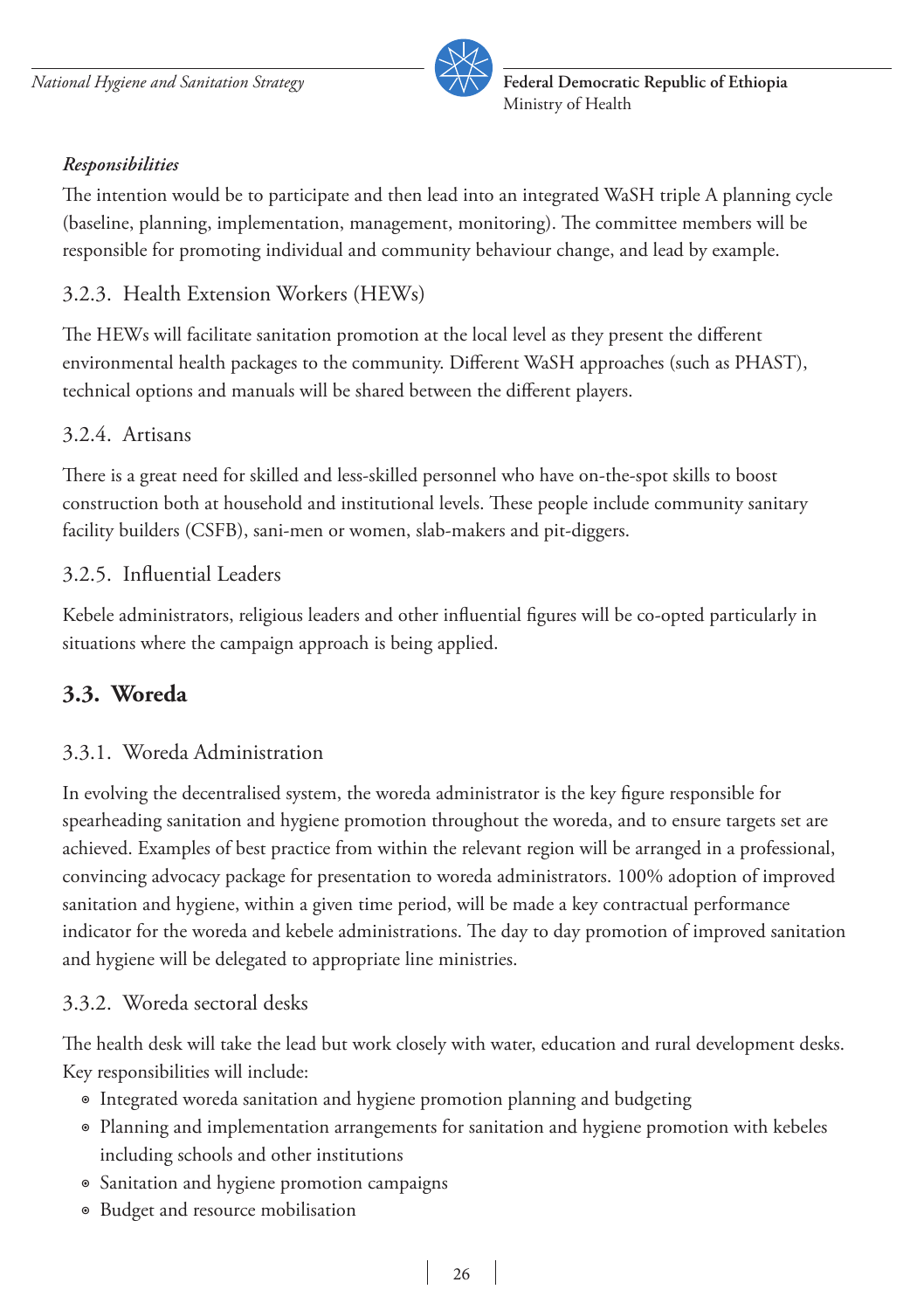Ministry of Health



- $\bullet$  The development of appropriate and sustainable methods (testing a variety of mixed media) to promote enduring individual and collective behaviour, and ultimately social change
- Community contract management for school and institutional latrine construction ◉
- The enactment and enforcement of bylaws for sanitation and hygiene (including water quality) ◉
- The provision of a sustainable system for supportive supervision and monitoring of sanitation and ◉ hygiene promoters. This includes sanitarians, health extension workers and contact women

#### 3.3.3. Woreda 100% Improved Sanitation and Hygiene Flow Chart



### 3.3.4. Woreda/Zonal <sup>2</sup> Sanitation and Hygiene Coordinating Forum

The Woreda Coordinating Forum is led by the woreda administrator. Membership is primarily drawn from the Health, Water, Education, Rural Development and Agriculture desks but could also co-opt Women's Affairs, women's associations, the youth and prominent persons such as Kebele administrators, NGOs, learning institutions and HEWs. The main responsibilities of the Woreda Co-ordinating Forum

<sup>&</sup>lt;sup>12</sup> Zonal (where operational)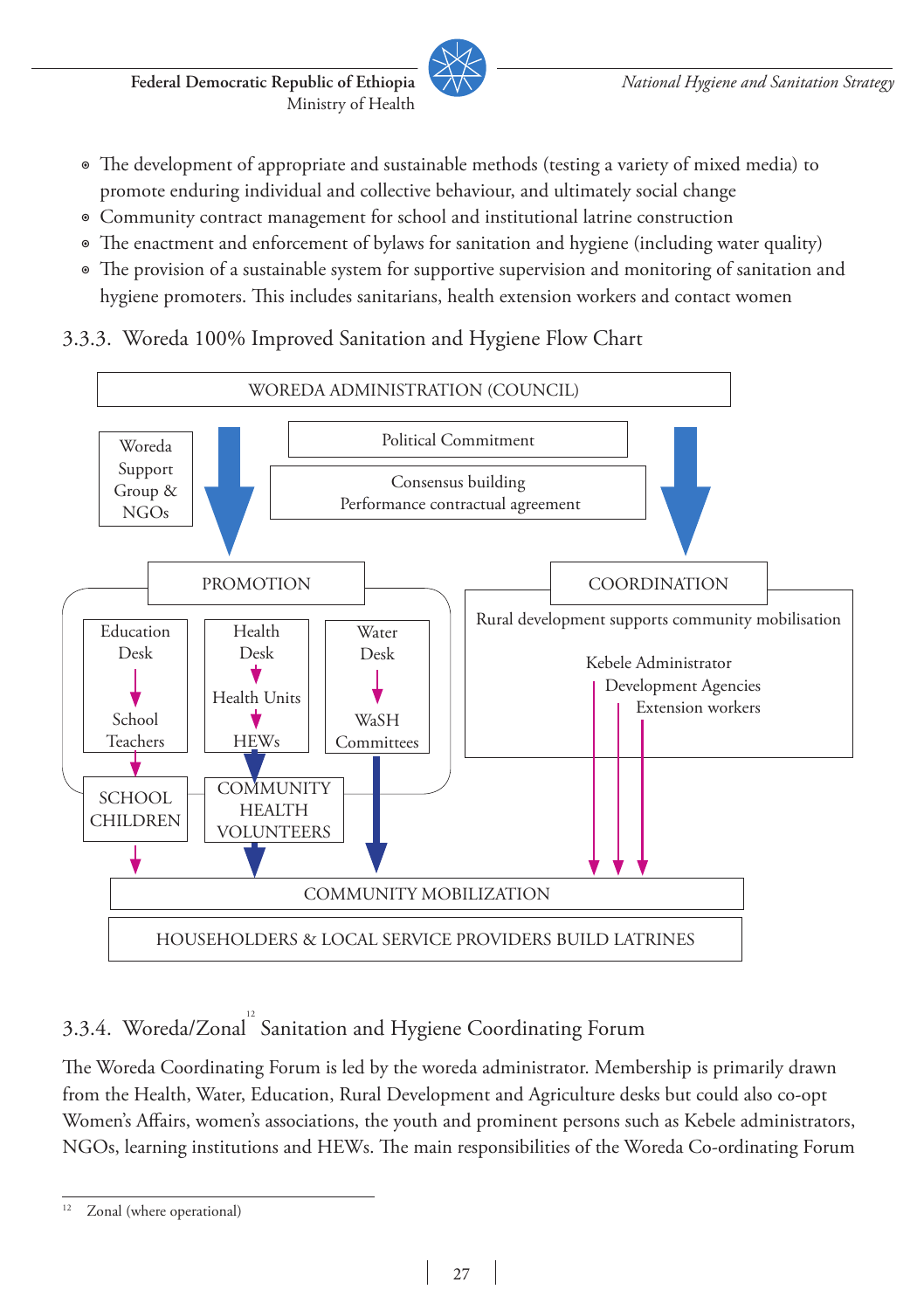

are to oversee and monitor hygiene and sanitation promotion throughout the woreda and ensure coordinated and linked development.

#### 3.3.5. Local Contractors

NGOs, CBOs or the private sector could be identified at the woreda or zonal levels to carry out sanitation and hygiene assessments with the community, leading to institutional latrine construction through technical support. Tasks could also include pit digging, slab production, toilet construction (including institutional and public toilets), soap making and the distribution of sanitary products such as soap, taps, jerry cans and pans.

#### 3.3.6. NGOs

NGOs will continue to support government in service delivery. The focus will be on developing and testing different software and hardware approaches, improving planning and fostering PPPs. Some NGOs will have important training responsibilities with local service providers and artisans

#### 5.3.7. Woreda Support Groups and Local Service Providers

In the RWSSH Program there will be a role for designated organizations to support the woredas. This role will be to effectively formalize the existing roles of NGOs and local consultants.

### **3.4. Region**

#### 3.4.1. Regional Bureaus

The regional health bureaus will be the principal drivers of sanitation and hygiene promotion through their existing institutional mandates. They will work in tandem with water and education bureaus to ensure integrated planning and coordinated complementary activities. Their work will focus on strengthening woreda capacity and commitment through the following approaches.

#### *Woreda mobilization*

The region will mobilize woreda administrations to take responsibility for 100% adoption of improved sanitation and hygiene in their respective woredas.

#### *Advocacy*

The region will develop a convincing advocacy package reflecting examples of best practice (emphasizing the methods used) using attractive mixed media for presentation to woreda administrators. This process will be ongoing with examples of best practice continually documented and disseminated.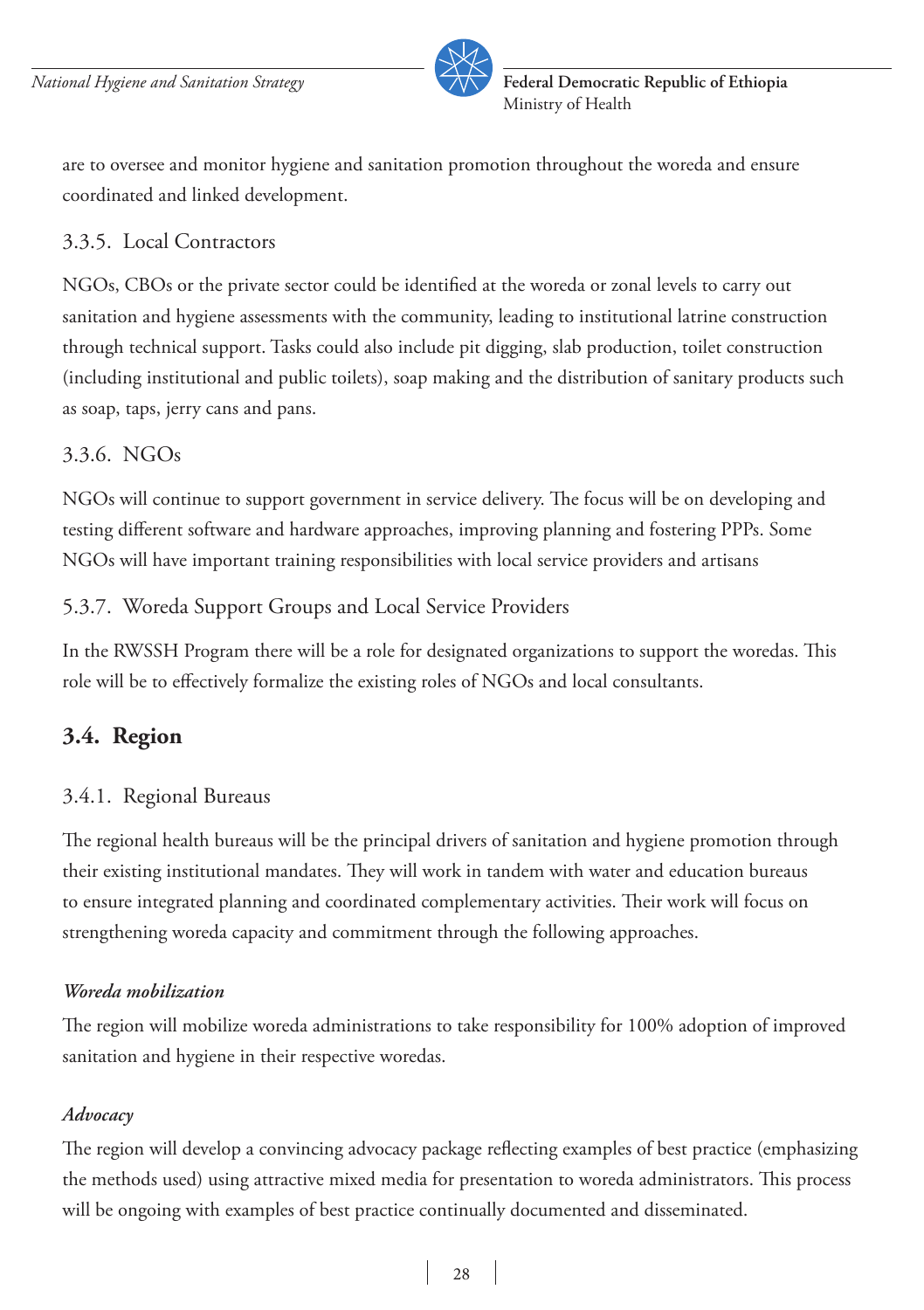**Federal Democratic Republic of Ethiopia AN** National Hygiene and Sanitation Strategy Ministry of Health



#### *Capacity building*

Human resource assessment and development will be required supporting inter-woreda exchange visits. In addition, regular supportive supervision to woredas to monitor progress against performance contractual agreements will be needed.

#### *Research, monitoring, evaluation and feedback*

The region will implement research, development and dissemination of cost effective software and hardware options to facilitate choice and application of appropriate technology such as EcoSan and biogas.

#### *Planning – rational (Triple A) planning cycle to support woredas*

- Preparation of annual workplans and budget (source funding) identify areas with special needs ◉
- ◉ Sanitation and hygiene promotion campaigns
- Ensure training and other capacity building measures are in place for all levels ◉
- Carry out technical supportive supervision to ensure physical and financial accountability ◉
- Back up technical support for construction operation and maintenance to support woredas ◉
- Ensure water quality standards and assurance ◉
- Disease and impact monitoring. ◉

#### *Budget - resource mobilization*

Discrete sanitation funds will need to be delineated within the overall health budget. In addition, mobilization of local funding and foreign investment will be required as will creative financial mechanisms such as credit, savings and community cross-subsidies.

#### *Ratify guidelines, standards and rules*

Support is required for the development of sanitation and hygiene promotion technical manuals as well as for guidelines for regulatory frameworks (with systems for enforcement). This includes quality assurance and review.

#### 3.4.2. Regional Co-ordinating Forum

The Regional Improved Sanitation and Hygiene (ISH) Coordinating Forum is responsible for overseeing the sanitation and hygiene promotion work of the bureaus, monitoring progress and ensuring a coordinated, complementary and linked approach is being followed. It will be 'housed' in the regional health bureau with membership comprising the main government bureaus, donors, academic institutions, and the private sector, NGOs and local CBOs where appropriate. The Forum will primarily be responsible for overseeing sanitation and hygiene promotion activities in the regions.

#### 3.4.3. Autonomous Municipalities

Coordinating forums need to be formed in autonomous municipalities and preferably be headed by the city administrator.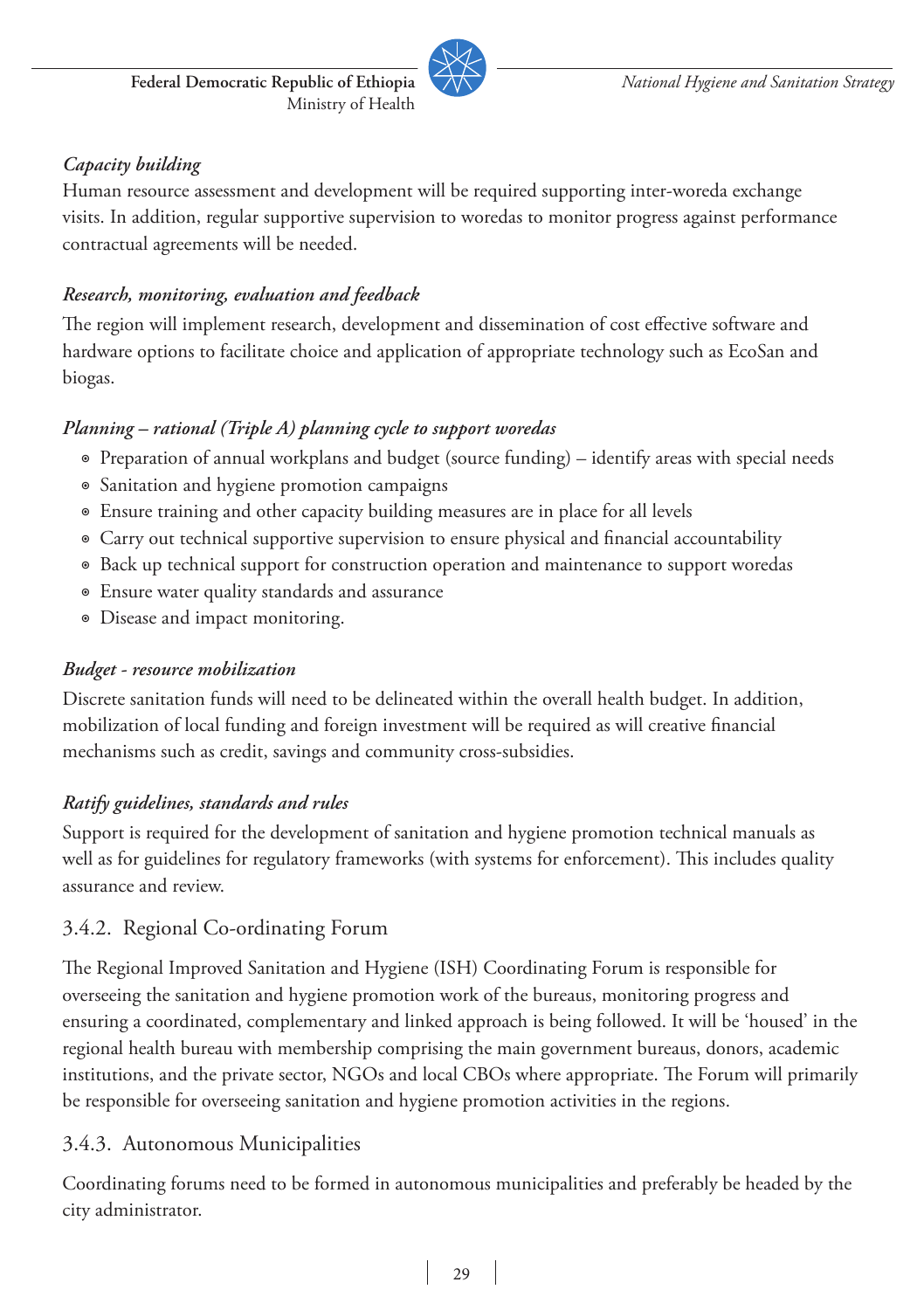

### **3.5. National Level**

Different line ministries will have their own special areas of focus for improved sanitation and hygiene promotion but the primary driver will be the Environmental Health Department (EHD) of the Ministry of Health (MoH).

### 3.5.1. Ministry of Health – Environmental Health Department (MoH-EHD)

The responsibilities of the MoH-EHD will be to:

- $\bullet\,$  Finalize and enact the sanitation and hygiene promotion strategy and guidelines through a consultative process
- Develop the advocacy campaign by raising the sanitation profile, lobbying for earmarked funds and ◉ seeking influential sanitation champions
- $\bullet$  Support the testing and development of appropriate Information Education Communication (IEC) materials (e.g. PHAST approaches)
- Liaise closely with training institutions to ensure consensus on the sanitation strategy, the inclusion ◉ of 'best practice' in the curriculum, and the equipping of extension staff with appropriate tools
- ◉ Source funds from donors and the private sector promote the sector wide approach
- Support research, development and dissemination: ◉
	- Collect and disseminate examples of best 'soft and hard' practice both from national and » international sources and experience
	- Facilitate national and international exchange visits »
	- Facilitate national conferences with external resource persons »
	- Edit and distribute national sanitation newsletter »
	- Network regions and zones »
	- Establish and run sanitation website »
	- Maintain a register of core sanitation experts and resource persons »
	- » Support procurement to facilitate economies of scale
	- » Research, develop and disseminate of technology options
	- Co-ordination »
- Collect, develop and disseminate examples of legal and regulatory documents (bylaws) ◉
	- Strong machine for law enforcement »
	- » Incentives for adherence to laws.

#### 3.5.2. National Coordinating Forum

Membership will be drawn from the Ministries of Health, Water Resources, Education and Agriculture as well as the EPA, NGOs, Academic Institutions, private sector sanitary suppliers and donors. As a coordinating and advisory body, the main general responsibilities of the National Coordinating Forum will be to:

Implement policy overview and co-ordination, monitoring and evaluation of national sanitation ◉strategy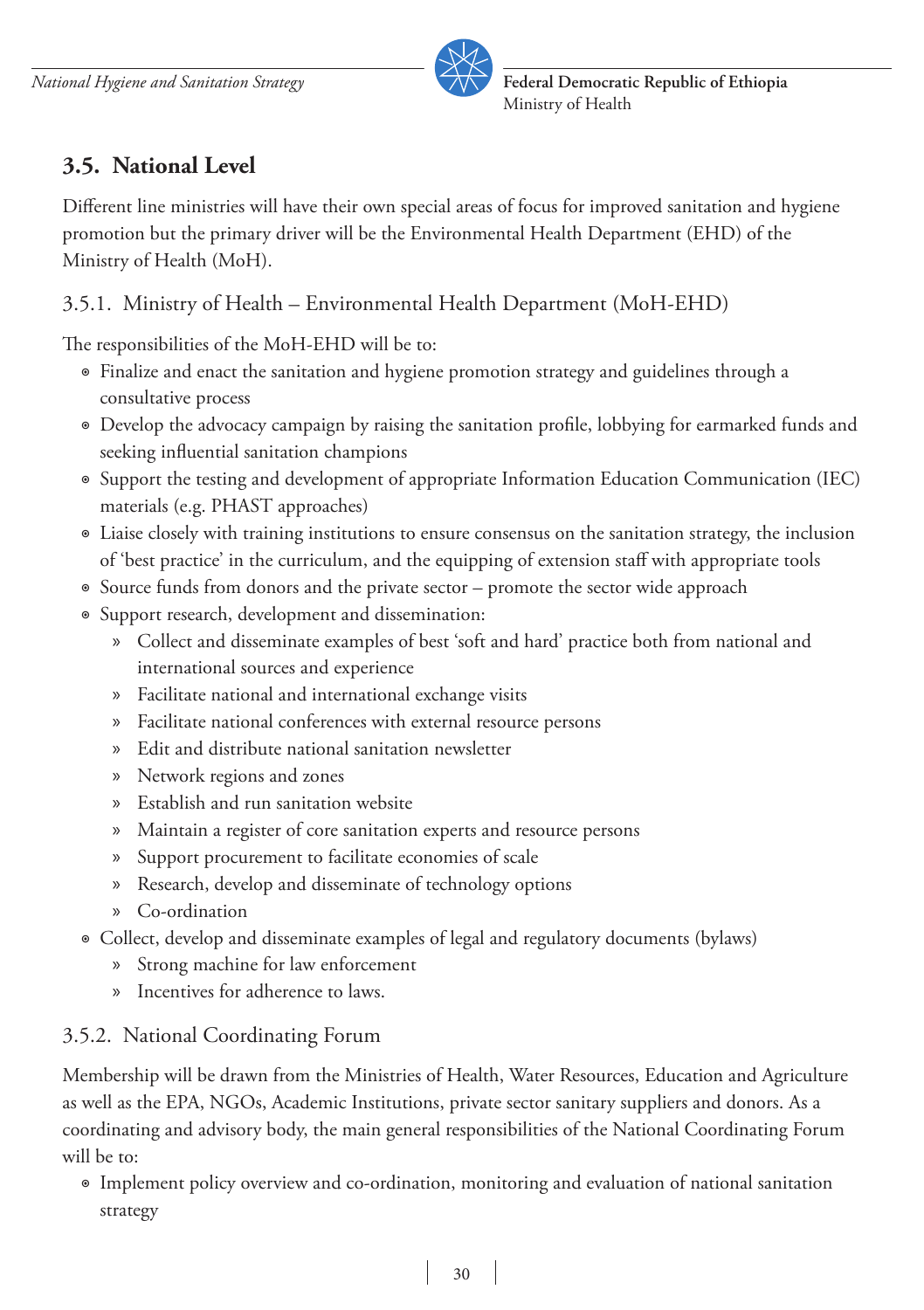**Federal Democratic Republic of Ethiopia** *National Hygiene and Sanitation Strategy* Ministry of Health



- Facilitate intersectoral convergence and broad-based stakeholder participation ◉
- ◉ Set standards for sanitary facilities and water including quality monitoring
- Build up extensive sanitation network ◉
- Develop impact monitoring systems and assessments ◉
- Disseminate information ◉
- Ensure national meetings rotate between regions. ◉

#### **3.6. Responsibility Matrix**

|                | Community/<br>Kebele                                                                                                                                                                                                                                       | Woreda                                                                                                                                                                                                                        | Regional                                                                                                                                                                                                                                                | National                                                                                                                                                                                                                                                                         |
|----------------|------------------------------------------------------------------------------------------------------------------------------------------------------------------------------------------------------------------------------------------------------------|-------------------------------------------------------------------------------------------------------------------------------------------------------------------------------------------------------------------------------|---------------------------------------------------------------------------------------------------------------------------------------------------------------------------------------------------------------------------------------------------------|----------------------------------------------------------------------------------------------------------------------------------------------------------------------------------------------------------------------------------------------------------------------------------|
| Administration | Kebele Administrator                                                                                                                                                                                                                                       | Woreda Administrator                                                                                                                                                                                                          | Regional<br>Administration                                                                                                                                                                                                                              | Office of PM                                                                                                                                                                                                                                                                     |
| Administration | Responsible for<br>achieving 100%<br>sanitized households,<br>villages, and Kebele<br>Support those<br>unable to complete<br>construction process<br>Agree and abide by<br>sanitation bylaws<br>with sanctions<br>Allocate and manage<br>sanitation budget | Lead 100% improved<br>sanitation and hygiene<br>with accountability<br>Mandate sectors to<br>promote improved<br>sanitation - fund<br>minimum support<br>packages<br>Allocate/manage<br>sanitation budget<br>Monitor progress | Administration<br>of funds<br>Micro-finance options<br>Sanitation budget<br>preparation                                                                                                                                                                 | <b>Budget allocation</b><br>for sanitation                                                                                                                                                                                                                                       |
| Health         | Community<br>Health Agents                                                                                                                                                                                                                                 | Health Desk                                                                                                                                                                                                                   | Health Bureau                                                                                                                                                                                                                                           | <b>EH</b> Department                                                                                                                                                                                                                                                             |
| Health         | HEW package<br>School WaSH<br>Enable KABP<br>to inform<br>communication,<br>social marketing<br>Explore technical<br>options<br>Facilitate<br>behaviour trials<br>Monitor change                                                                           | As above<br>Program, NGO<br>coordination<br>Support WaSH<br>in schools<br>Health post facilities<br>Design options<br>Develop social<br>marketing approach<br>Engage local<br>contractors<br>Behaviour profiling              | Coordination<br>Prepare workplans<br>and budget<br>Promote health<br>education and<br>sanitation campaigns<br>Arrange capacity<br>building<br>Supportive supervision<br>Back up technical<br>support<br>Water quality<br>standards<br>Disease profiling | Day to day review<br>of progress<br>Strategy review<br>Funding support<br>through budget,<br>donors<br>Support development,<br>test and dissemination<br>of IEC materials<br>Liaison with training<br>institutions<br>Research development<br>and dissemination<br>Health impact |
| Water          | WaSH Committee                                                                                                                                                                                                                                             | Water desk                                                                                                                                                                                                                    | Water Bureau                                                                                                                                                                                                                                            | MoWR                                                                                                                                                                                                                                                                             |
| Water          | Organize community<br>for construction<br>support and funds<br>for O & M                                                                                                                                                                                   | WaSH promotion<br>Water options                                                                                                                                                                                               | WRM<br>WQM<br>Water point drainage<br>Urban sewerage                                                                                                                                                                                                    | Integration with, and<br>support for sanitation<br>coordination<br>Consider liquid<br>waste options                                                                                                                                                                              |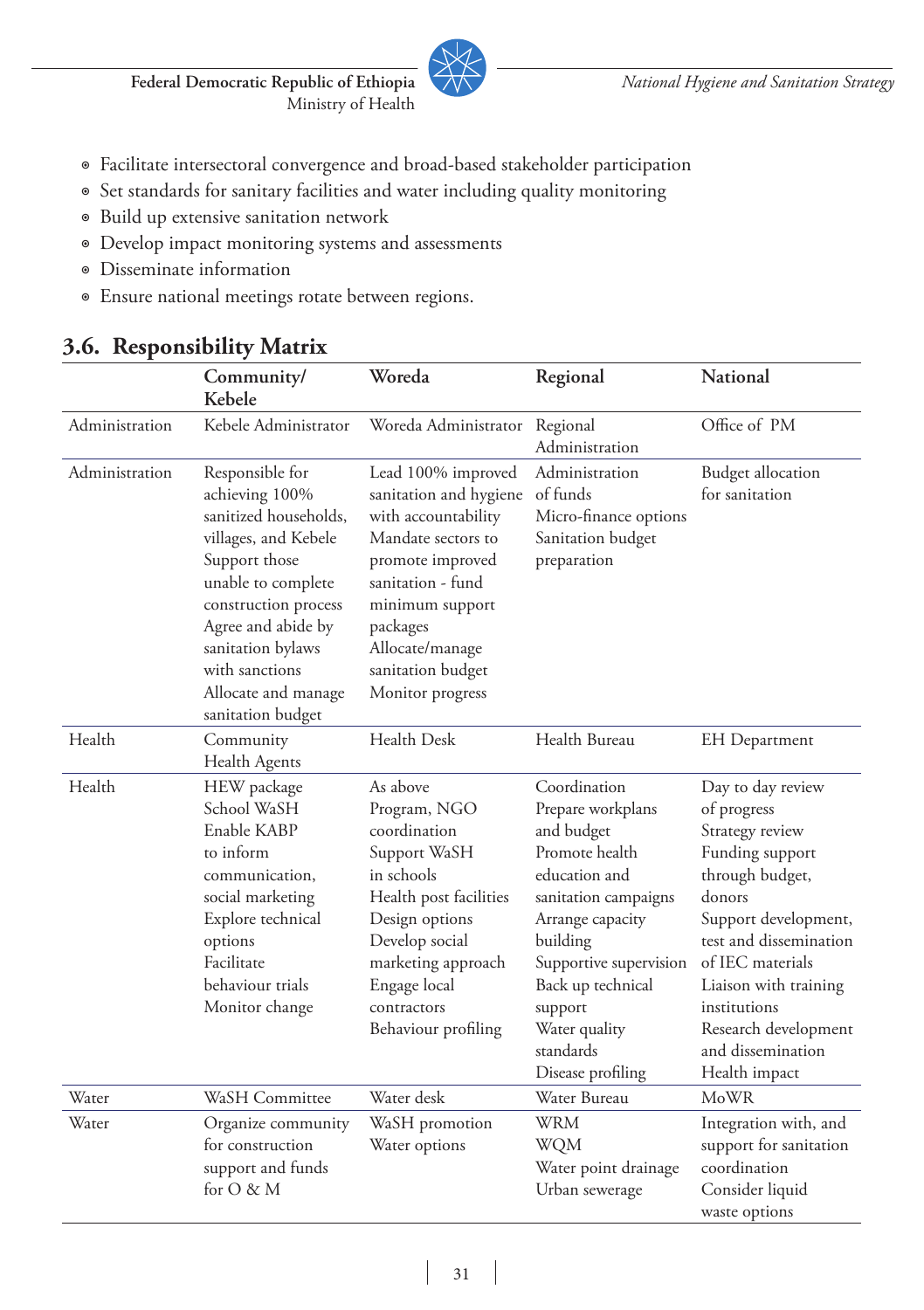

*National Hygiene and Sanitation Strategy* **Federal Democratic Republic of Ethiopia** Ministry of Health

| Education               | School teachers and<br>Parents Teachers<br>Association (PTA)                                                                                                                                                  | Education desk                                                                                                                                                                                                               | <b>Education Bureau</b>                                                                                                                                                                                                                                                                                  | MoE                                                                                                                                              |
|-------------------------|---------------------------------------------------------------------------------------------------------------------------------------------------------------------------------------------------------------|------------------------------------------------------------------------------------------------------------------------------------------------------------------------------------------------------------------------------|----------------------------------------------------------------------------------------------------------------------------------------------------------------------------------------------------------------------------------------------------------------------------------------------------------|--------------------------------------------------------------------------------------------------------------------------------------------------|
| Education               | PTA engage<br>School clubs                                                                                                                                                                                    | School WaSH<br>development with<br>WaSH team                                                                                                                                                                                 | School WaSH<br>strategy                                                                                                                                                                                                                                                                                  | School WaSH<br>policy<br>Curriculum<br>development                                                                                               |
| Rural<br>Development    | Extension workers                                                                                                                                                                                             | Rural Development<br>Desk                                                                                                                                                                                                    | Rural Development<br>Bureau                                                                                                                                                                                                                                                                              | MoRD                                                                                                                                             |
| Rural<br>Development    | Community<br>mobilization                                                                                                                                                                                     | Kebele mobilization                                                                                                                                                                                                          | Coordination of<br>overall development<br>activities                                                                                                                                                                                                                                                     | Rural development<br>overview                                                                                                                    |
| Agriculture             | <b>Extension</b> workers                                                                                                                                                                                      | Agriculture desk                                                                                                                                                                                                             | Agriculture Bureau                                                                                                                                                                                                                                                                                       | MoA.                                                                                                                                             |
| Agriculture             | Trials on reuse<br>of urine/faeces<br>Zoonotic disease<br>control - irrigation                                                                                                                                | Advice to<br>households/farmers<br>on agricultural<br>reuse of excreta                                                                                                                                                       | EcoSan and biogas<br>trials and promotion                                                                                                                                                                                                                                                                | EcoSan and biogas<br>research, and<br>development and<br>dissemination                                                                           |
| Co-ordinating<br>Forums | Participation in<br>baseline CAP, KABP<br>Leadership with<br>ownership of<br>implementation<br>process<br>100% sanitized<br>households<br>100% sanitized<br>villages<br>Clubs and team<br>- micro-credit etc. | The main<br>responsibilities<br>of the Woreda<br>Coordinating<br>Forum are to<br>oversee and<br>monitor hygiene<br>and sanitation<br>promotion<br>throughout the<br>woreda and ensure<br>coordinated, linked<br>development. | The Regional<br>WaSH Forum is<br>responsible for<br>overseeing the<br>sanitation and<br>hygiene promotion<br>work of the bureaus.<br>monitoring progress<br>and ensuring<br>a coordinated.<br>complementary and<br>linked approach is<br>being followed. It<br>will be 'housed' in<br>the health bureau. | Policy review<br>Strategy<br>development<br>Coordination<br>Regulation<br>Monitoring<br>Supervision<br>Research,<br>monitoring and<br>evaluation |

#### **4. Strategic framework**

*This section will introduce the sanitation framework and the three sanitation pillars*

| 4.1                   | The three pillars                |
|-----------------------|----------------------------------|
| 4.2                   | The strategic matrix             |
| PILLAR 1:             | The Enabling Environment         |
| PILLAR <sub>2</sub> : | Sanitation promotion (marketing) |
| PILLAR <sub>3</sub> : | Access to hardware               |
|                       |                                  |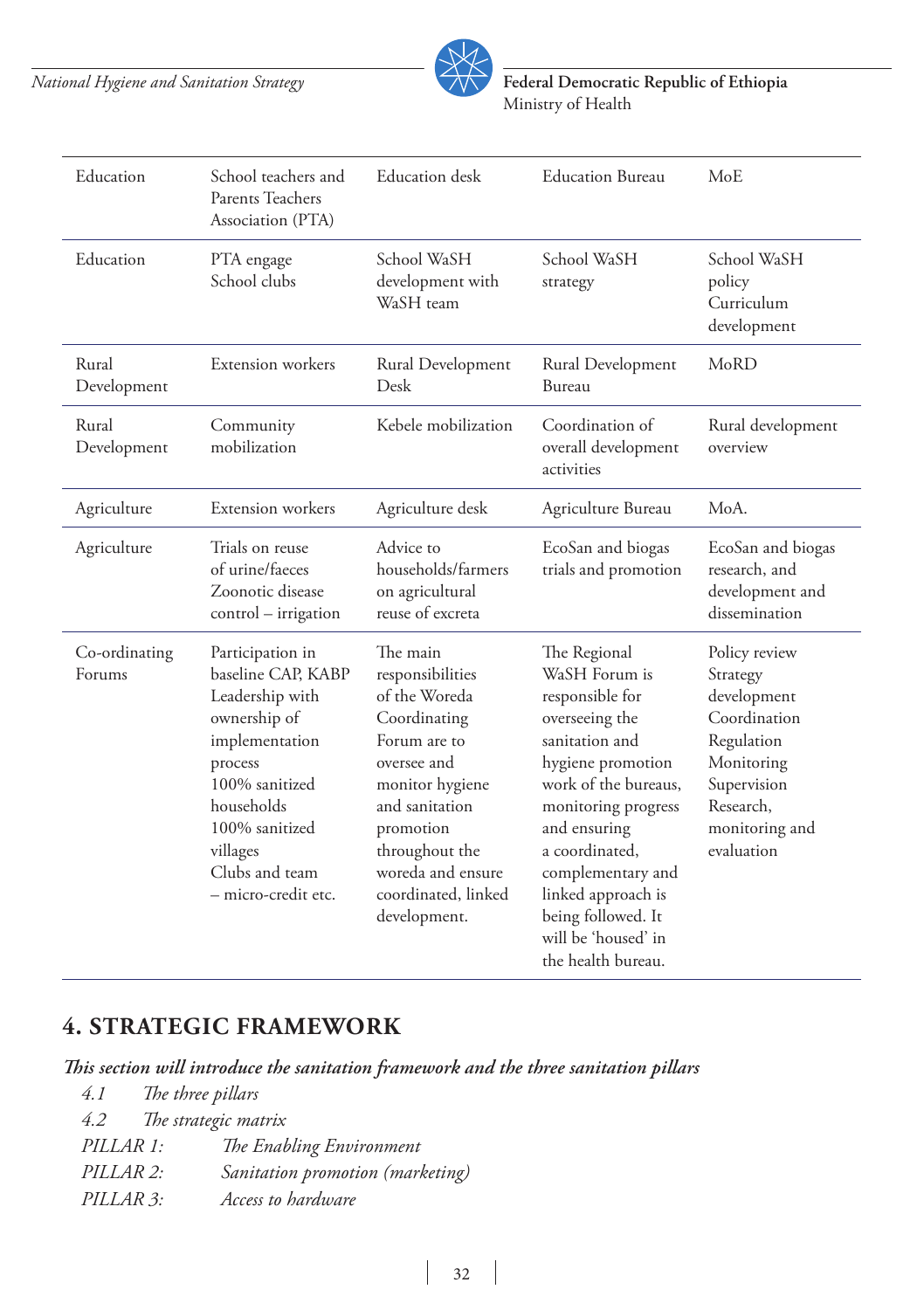### **4.1. Strategic Framework - The Three Hygiene and Sanitation Pillars**

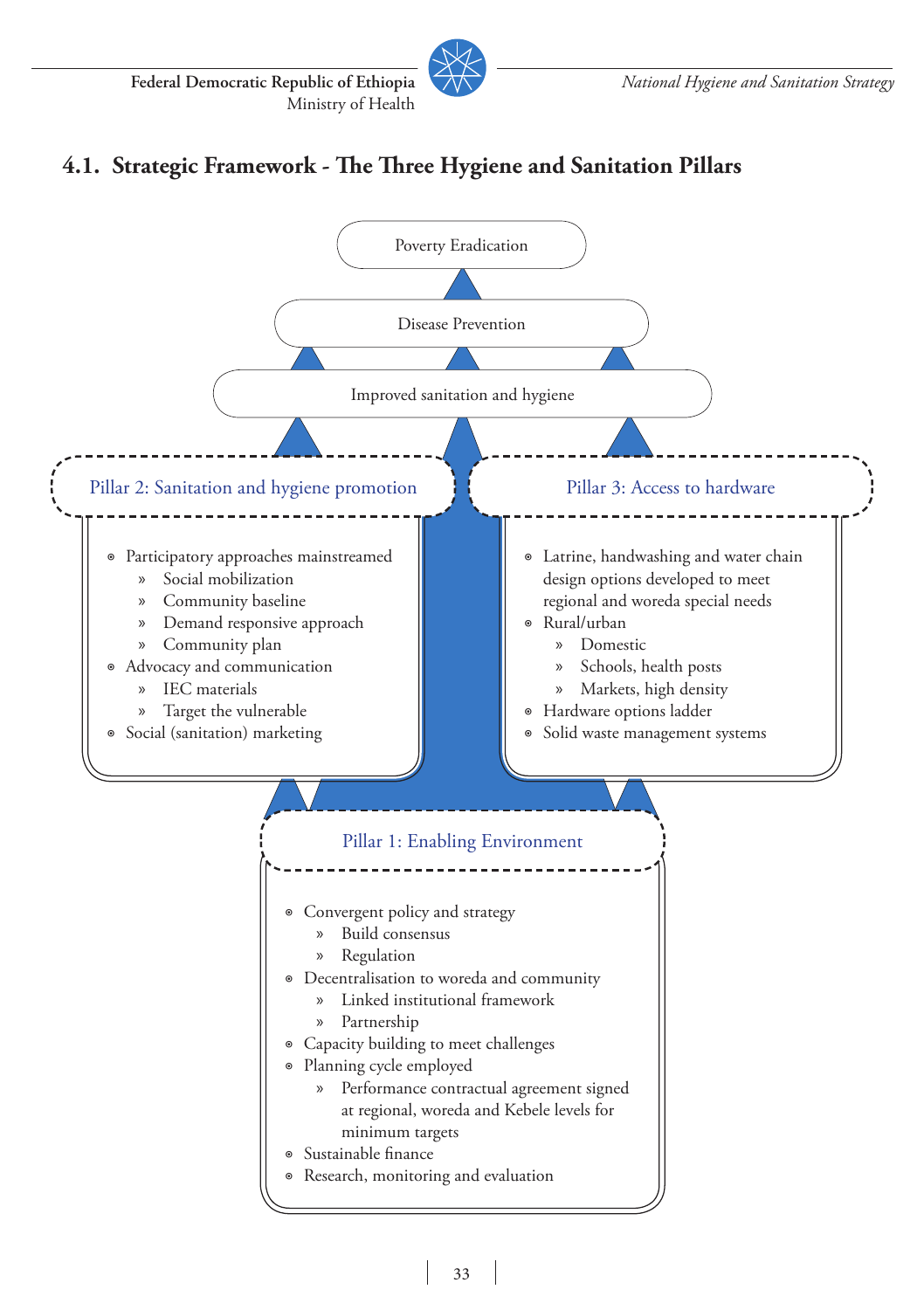

### **4.2. Strategic Matrix – Logical Framework**

The Strategic Matrix draws together policy imperatives and strategic objectives of the Ministries of Health and Water while emphasizing guiding principles and indicators to measure progress towards achieving stated objectives.

| <b>Policy Objective</b>                                                                                                                                                                                                                                | <b>Strategic Outputs</b>                                                                                                                                                                                               | <b>Guiding principles</b>                                                                                                                                                                                   | <b>Initial Indicators</b>                                                                                                                                 |
|--------------------------------------------------------------------------------------------------------------------------------------------------------------------------------------------------------------------------------------------------------|------------------------------------------------------------------------------------------------------------------------------------------------------------------------------------------------------------------------|-------------------------------------------------------------------------------------------------------------------------------------------------------------------------------------------------------------|-----------------------------------------------------------------------------------------------------------------------------------------------------------|
| Vision: 100% adoption<br>of improved (household<br>and institutional)<br>sanitation and hygiene<br>by each community<br>contributing to better<br>health, a safer, cleaner<br>environment, and<br>the socio-economic<br>development of<br>the country. | Create an enabling<br>environment to facilitate<br>sanitation promotion and<br>marketing and access to<br>appropriate hardware                                                                                         | ⊕ Accountable<br>government<br>facilitation<br>• Community<br>leadership<br>• Some for all (100%<br>sanitised village<br>approach)<br>• Sector convergence                                                  | » Reduced child<br>infant morbidity/<br>mortality or<br>increased child<br>survival<br>» Number of 100%<br>sanitised villages,<br>Kebeles, and<br>woredas |
| PILLAR <sub>1</sub>                                                                                                                                                                                                                                    | <b>ENABLING ENVIRONMENT</b>                                                                                                                                                                                            |                                                                                                                                                                                                             |                                                                                                                                                           |
| • Develop and<br>promote guidelines,<br>rules and<br>regulations<br>• Update and apply<br>the EH component<br>of the Public<br>Health legislation<br>and regulations<br>· New Public Health<br>Act                                                     | 1. Converging Policy<br>• One sanitation<br>policy agreed<br>• One strategy<br>finalised but with<br>regional variance to<br>reflect diversity<br>· Legal backing<br>established<br>• Performance related<br>contracts | • Sanitation: a right<br>and a responsibility<br>· Community/<br>Public/Private<br>Sector/NGO<br>Partnership                                                                                                | » Policy and<br>strategy ratified by<br>government at all<br>levels<br>» Regional strategy<br>amendments<br>» Regional legal<br>sanctions                 |
| • Define collaborative<br>(intersectoral)<br>and cooperative<br>institutional<br>framework<br>• Define roles and<br>functions<br>• Promote the<br>involvement of<br>NGOs, ESAs and<br>private sector                                                   | 2. Decentralized Services<br>• Strengthened,<br>joined-up, effective<br>institutional<br>framework<br>• Process owned by<br>community<br>· Partnerships forged<br>• Management skills<br>learned                       | • Community based<br>leadership to<br>manage EH risks<br>effectively<br>• Government<br>enables, facilitates<br>change, regulates<br>• Private sector<br>engaged<br>• Institutional<br>assessment<br>(SWOT) | » Community WaSH<br>action plans<br>» Community WaSH<br>fund management<br>» Strategy documents                                                           |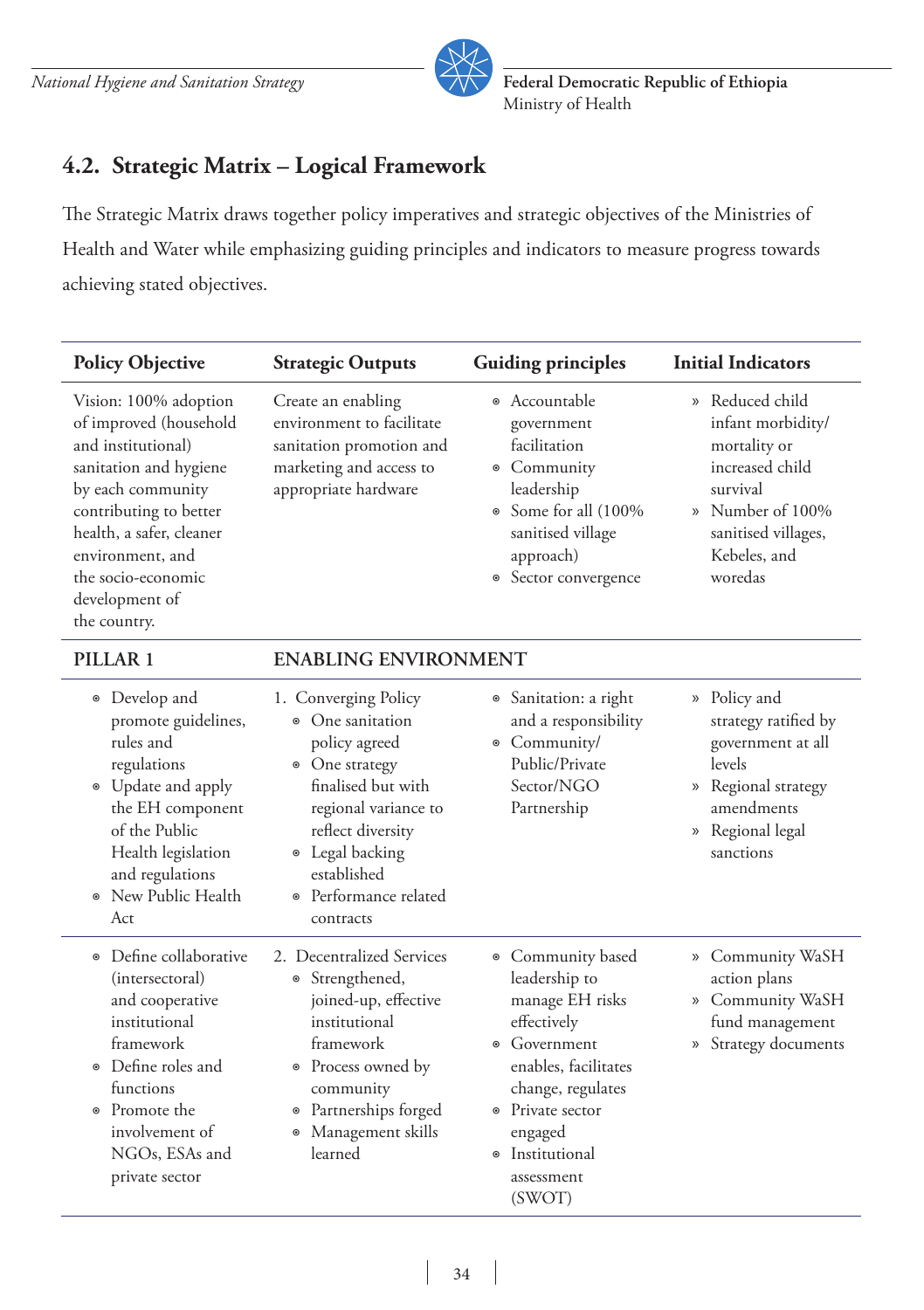| <b>Policy Objective</b>                                                                                                                                                                                                                | <b>Strategic Outputs</b>                                                                                                                                                                                                                                                                               | <b>Guiding principles</b>                                                                                                                            | <b>Initial Indicators</b>                                                                                                                                                  |
|----------------------------------------------------------------------------------------------------------------------------------------------------------------------------------------------------------------------------------------|--------------------------------------------------------------------------------------------------------------------------------------------------------------------------------------------------------------------------------------------------------------------------------------------------------|------------------------------------------------------------------------------------------------------------------------------------------------------|----------------------------------------------------------------------------------------------------------------------------------------------------------------------------|
| · Initiate programs<br>for capacity<br>building for<br>all levels of<br>environmental<br>health professionals                                                                                                                          | 3. Capacity building<br>• Human resource<br>(HR) assessment<br>carried out.<br>• Comprehensive<br>HRD programme<br>developed                                                                                                                                                                           | · Appropriate<br>capacity building<br>including supportive<br>supervision<br>• Users particularly<br><b>WOMEN</b> as<br>decision-makers/<br>managers | » Intersectoral<br>technical teams<br>active (planning<br>together) in selected<br>woredas with<br>NGOs and private<br>sector engaged                                      |
| • Ensure integrated<br>planning for WaSH<br>interventions at all<br>levels                                                                                                                                                             | 4. Rational planning<br>cycle adopted<br>● S.M.A.R.T. rational<br>planning cycle<br>applied at all levels<br>on an annual basis                                                                                                                                                                        | · Intersectoral<br>broad-based plans<br>for sanitation are<br>developed on an<br>annual basis<br>• Costing, budgets,<br>resource allocations         | » Linked plans in use<br>in pilot woredas<br>$-$ informing<br>effective monitoring<br>of process and<br>progress                                                           |
| • Improve the<br>allocation and<br>utilization of<br>finance and<br>other resources<br>to accelerate the<br>delivery of the<br>service                                                                                                 | 5. Sustainable<br>finance package for<br>sanitationformalized<br>• Sector-wide<br>approach with<br>WaSH funds<br>dedicated to<br>sanitation and<br>hygiene<br>• Subsidy used<br>for promotion<br>and product<br>development to lever<br>broad-based but<br>sustainable funding<br>such as micro-credit | • Consistent regional<br>policy on, and<br>strategic use of,<br>subsidy<br>• WaSH programmes<br>commit 10-<br>30 percent for<br>sanitation           | » Government<br>allocates funds<br>for sanitation<br>promotion in health<br>budget<br>» Donors dedicate<br>$10-30$ percent<br>of WaSH funds<br>for sanitation<br>promotion |
| • Conduct, promote<br>and facilitate applied<br>research and surveys<br>and disseminate<br>information on<br>environmental<br>health issues. Ensure<br>drinking water<br>quality<br>· Facilitate<br>environmental<br>impact assessment | 6. Research, M&E<br>capacity formalized<br>• National and<br>regional research<br>centres selected and<br>operational<br>• Priorities for<br>applied research<br>refined                                                                                                                               | • Robust information<br>to inform evidence<br>based planning<br>· Independent<br>systems of<br>verification                                          | » % of water points<br>tested and approved<br>» Monitoring and<br>evaluation system<br>piloted in self-<br>selecting region                                                |

 $\mathbf{L}$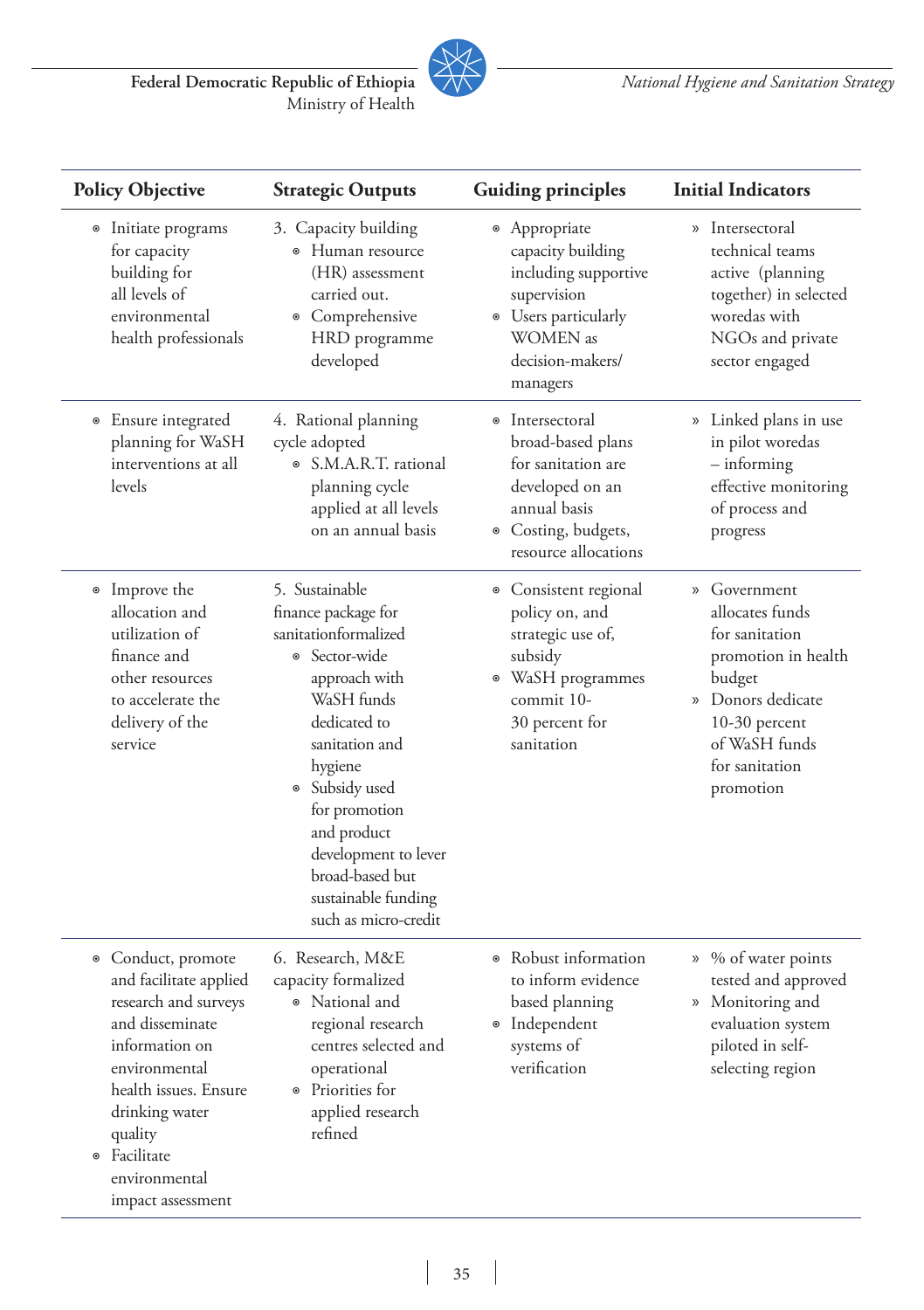| <b>Policy Objective</b>                                                                                                                                                                                                                                                                                         | <b>Strategic Outputs</b>                                                                                                                                                                                                                                       | <b>Guiding principles</b>                                                                                                                                                                                                               | <b>Initial Indicators</b>                                                                                                                                                                                     |
|-----------------------------------------------------------------------------------------------------------------------------------------------------------------------------------------------------------------------------------------------------------------------------------------------------------------|----------------------------------------------------------------------------------------------------------------------------------------------------------------------------------------------------------------------------------------------------------------|-----------------------------------------------------------------------------------------------------------------------------------------------------------------------------------------------------------------------------------------|---------------------------------------------------------------------------------------------------------------------------------------------------------------------------------------------------------------|
| PILLAR <sub>2</sub> .                                                                                                                                                                                                                                                                                           |                                                                                                                                                                                                                                                                | SANITATION AND HYGIENE PROMOTION                                                                                                                                                                                                        |                                                                                                                                                                                                               |
| • Increase awareness<br>and participation<br>of communities to<br>assume responsibility<br>for their own health<br>and well-being<br>• Promote the<br>sanitation<br>service based on<br>participation-driven<br>and responsive<br>principles without<br>compromising social<br>equity<br>• Promote food hygiene | 7. Participatory<br>approaches mainstreamed<br>• Participatory<br>toolkits developed as<br>packages with clearly<br>defined applications<br>and process<br>indicators                                                                                          | • Participatory tools<br>facilitate<br>• Social mobilisation<br>to facilitate gender<br>inclusion<br>• Appropriate<br>methods to reflect<br>regional diversity<br>● Tools facilitate<br>community<br>empowerment<br>• Hygiene promotion | » PHAST toolkits<br>developed for<br>baseline planning,<br>promotion and<br>monitoring<br>» PHAST toolkits<br>included with<br>other IEC materials<br>piloted, reviewed<br>and customised for<br>regional use |
| • Advocate the<br>construction, use<br>and maintenance of<br>low-cost sanitation<br>facilities in urban<br>and rural areas<br>• Promote sanitation<br>and hygiene<br>education at<br>federal, regional<br>and community<br>level by developing<br>promotional and<br>educational materials                      | 8. Advocacy<br>campaign agreed<br>· Advocacy campaign<br>(cross-cutting)<br>developed and<br>applied<br>• Appropriate<br>communication<br>media for different<br>people and<br>circumstances<br>developed<br>· Vulnerable groups<br>(special needs)<br>reached | • Balance of hardware<br>and software<br>appropriate to local<br>situations<br>· Participatory<br>demand creation and<br>demand responsive<br>approaches                                                                                | » Advocacy campaign<br>developed, applied<br>and tested for<br>efficacy at different<br>levels                                                                                                                |
| • Promote the<br>development of<br>attitudes and<br>practices conducive<br>to the strengthening<br>of community self-<br>reliance in EH issues<br>by mobilizing and<br>optimally utilizing<br>internal and external<br>resources.                                                                               | 9. Social marketing tried<br>• Private sector and<br>NGOs engaged to<br>test the application<br>of commercial<br>marketing methods)<br>to drive sanitation.                                                                                                    | · Create household<br>and community<br>demand                                                                                                                                                                                           | » Private 'marketing/<br>advertising<br>companies<br>contracted to<br>conduct sanitation<br>marketing<br>campaigns in<br>selected woredas                                                                     |

 $\overline{\phantom{a}}$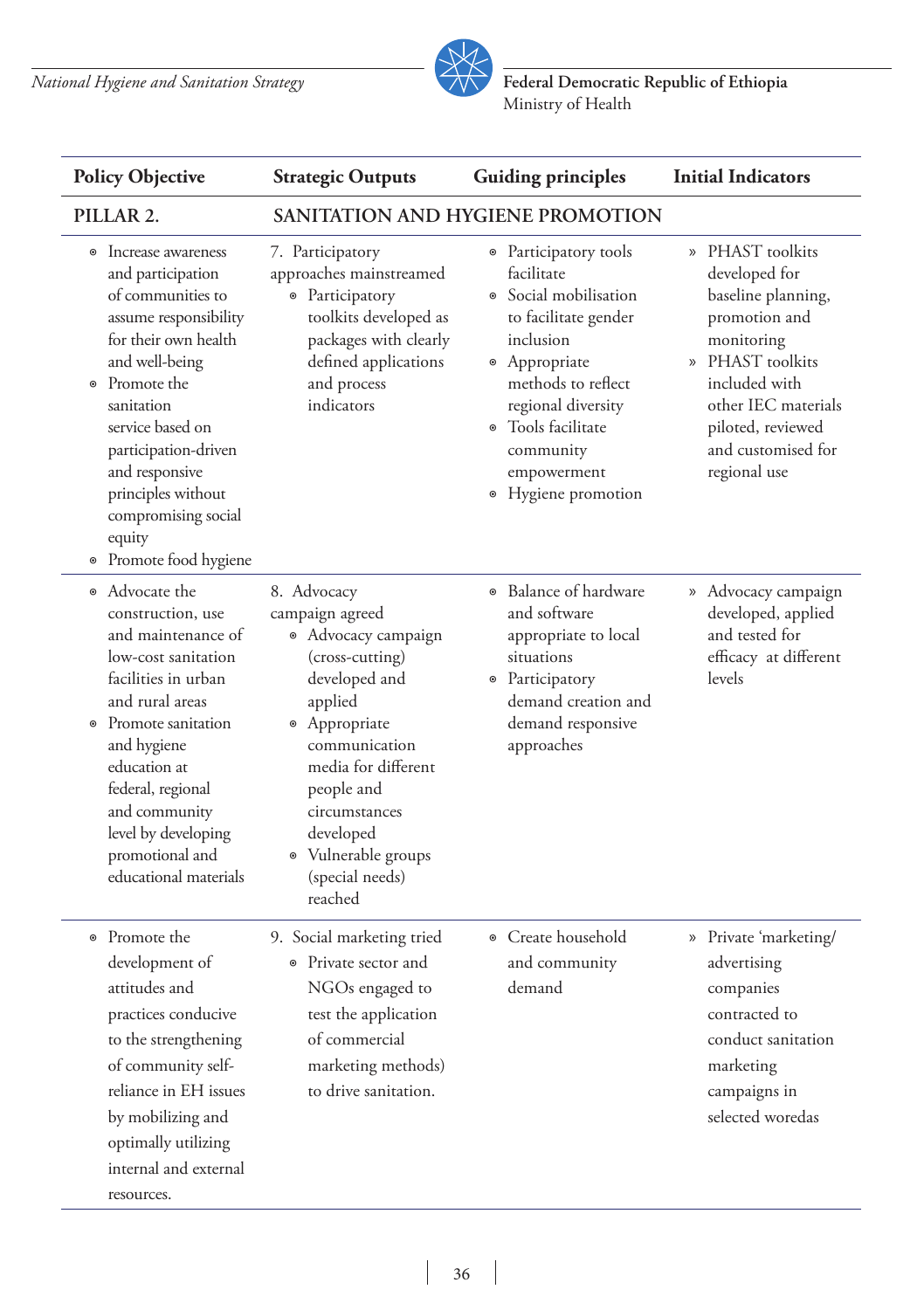

| <b>Policy Objective</b>                                                                                                                                                                                                                                                                                                                                                                                                                     | <b>Strategic Outputs</b>                                                                                                                                                                                                                                                                                                                             | <b>Guiding principles</b>                                                                                                                                                                                                                                                       | <b>Initial Indicators</b>                                                                                                           |
|---------------------------------------------------------------------------------------------------------------------------------------------------------------------------------------------------------------------------------------------------------------------------------------------------------------------------------------------------------------------------------------------------------------------------------------------|------------------------------------------------------------------------------------------------------------------------------------------------------------------------------------------------------------------------------------------------------------------------------------------------------------------------------------------------------|---------------------------------------------------------------------------------------------------------------------------------------------------------------------------------------------------------------------------------------------------------------------------------|-------------------------------------------------------------------------------------------------------------------------------------|
| PILLAR 3:                                                                                                                                                                                                                                                                                                                                                                                                                                   | <b>ACCESS TO HARDWARE</b>                                                                                                                                                                                                                                                                                                                            |                                                                                                                                                                                                                                                                                 |                                                                                                                                     |
| · Promote affordable,<br>acceptable and<br>sustainable latrine<br>technologies<br>and increase the<br>coverage from its<br>current low level<br>● Ensure that<br>residential, health<br>institutions, schools,<br>camps, prisons,<br>recreational places,<br>etc are provided with<br>adequate access to<br><b>EH</b> services<br>Define standards<br>$\odot$<br>for rural and<br>urban domestic,<br>communal and<br>institutional latrines | 10. Latrine options<br>developed<br>• Design options are<br>developed to meet<br>regional and woreda<br>special needs<br>• Options designed<br>for rural and urban<br>situations:<br>» Domestic<br>» Schools (primary/<br>secondary)<br>» Health facilities,<br>markets<br>» High density<br>» Hardware<br>options ladders<br>developed at<br>region | • Users engage in<br>design<br>• Culturally and<br>socially acceptable<br>systems<br>• Water saving<br>systems<br>• User-friendly<br>(privacy, safety)<br>• Recycling<br>PPP<br>$\odot$<br>• Social marketing<br>• School and HP<br>focus<br>• Special needs<br>· Research, M&E | » Latrine options<br>manual completed<br>with regional<br>variations developed<br>and piloted                                       |
| • Ensure delivery<br>of EH education<br>integrated<br>with practical<br>components<br>in teaching<br>institutions<br>Promote the<br>construction, use<br>and maintenance of<br>low-cost sanitation<br>facilities                                                                                                                                                                                                                            | 11. Handwashing<br>options developed<br>• Design and<br>service options<br>are developed to<br>meet regional and<br>woreda special<br>needs in homes and<br>institutions<br>• Soap distribution<br>and making explored<br>• Private sector<br>engaged and<br>equipped<br>• School and Health<br>post facilities<br>developed                         | • Users engage in<br>design<br>• Culturally and<br>socially acceptable<br>systems<br>• Water saving<br>systems<br>• User-friendly<br>» Tippy tap, soap<br>substitutes<br>⊕ Research<br>development M&E<br>• Engage soap<br>industry                                             | » Handwashing<br>with soap (or<br>substitute) and<br>water is elevated to<br>a priority status in<br>planning WaSH at<br>all levels |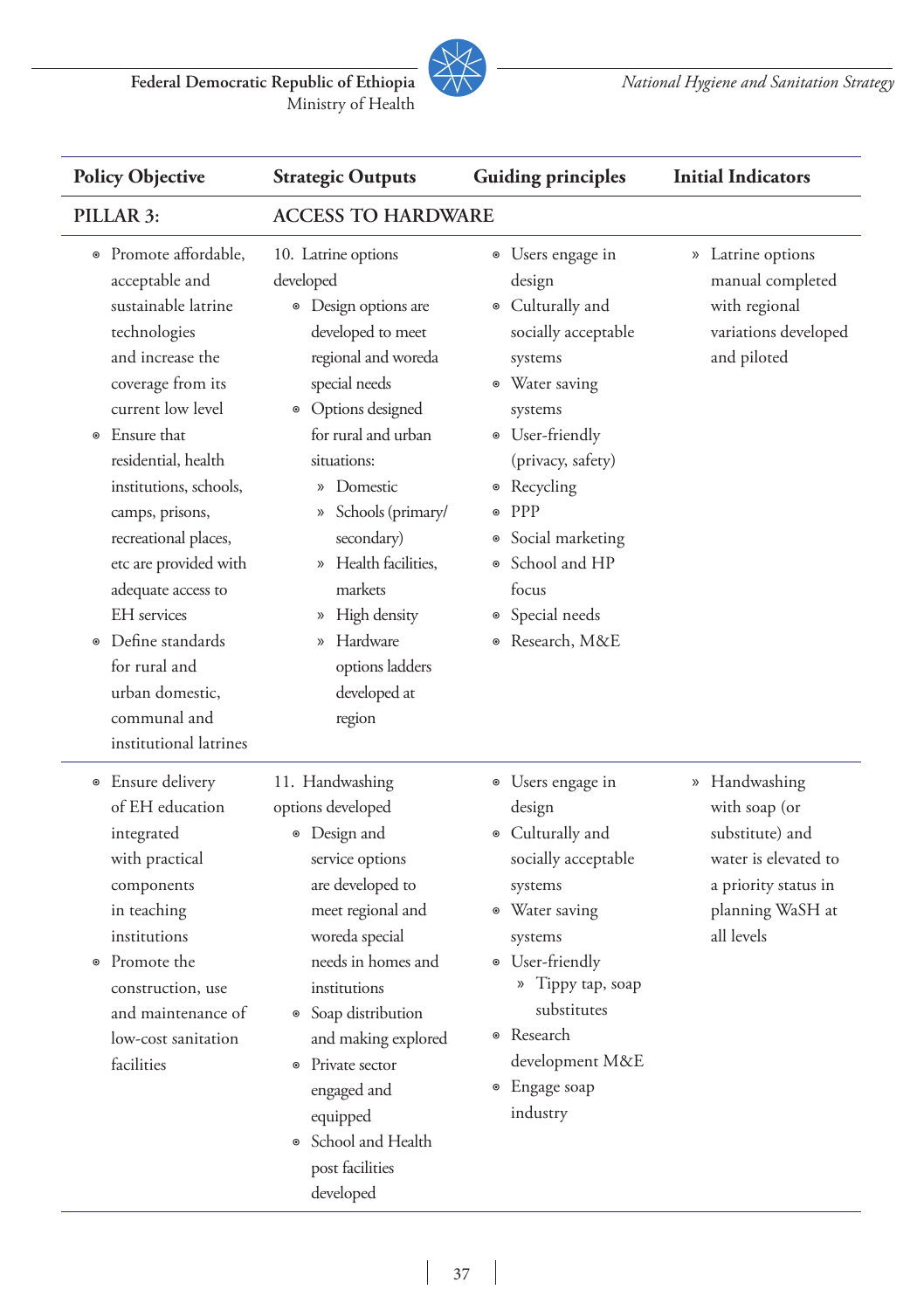

*National Hygiene and Sanitation Strategy* **Federal Democratic Republic of Ethiopia** Ministry of Health

| <b>Policy Objective</b>                                                                                                             | <b>Strategic Outputs</b>                                                                                                                                                                                                            | <b>Guiding principles</b>                                                                                                                                             | <b>Initial Indicators</b>                                                                                         |
|-------------------------------------------------------------------------------------------------------------------------------------|-------------------------------------------------------------------------------------------------------------------------------------------------------------------------------------------------------------------------------------|-----------------------------------------------------------------------------------------------------------------------------------------------------------------------|-------------------------------------------------------------------------------------------------------------------|
| Create conditions<br>$\odot$<br>to ensure<br>that hygiene<br>requirements are<br>practised in living<br>and working<br>environment. | 12. Safe water chain<br>options developed<br>Design and<br>$\odot$<br>service options are<br>developed to meet<br>regional and woreda<br>special needs<br>• Safe DW available<br>in schools (classes)<br>and public<br>institutions | • Users engage in<br>design<br>• Culturally and<br>socially acceptable<br>systems<br>• Water saving<br>systems<br>User-friendly<br>$\odot$<br>Research M&E<br>$\odot$ | The safe water<br>$\mathcal{D}$<br>chain is elevated to<br>a priority status in<br>planning WaSH at<br>all levels |

### *PILLAR 1*

### **5. Enabling Environment**

#### *PILLAR 1:*

- *5.1 One sanitation strategy at all levels with regional interpretation*
- *5.2 Strengthened, linked, effective institutional framework*
- *5.3 Human resource assessment and development programme*
- *5.4 Integrated planning Triple A rational planning cycle*
- *5.5 Funding sanitation*
- *5.6 Research, monitoring and evaluation*

### **5.1. One Sanitation Strategy at All Levels With Regional Interpretation**

#### 5.1.1. 100% Sanitized Villages

The strategy centres on building individual and collective responsibility for 100% sanitized households and villages. This will be facilitated through:

- Intersectoral collaboration ◉
- More available and accountable civil service ◉
- Public Private sector NGO partnerships ◉
- More effective service delivery ◉
- Flexible but sustainable finance ◉
- Improved communication ◉
- A wider range of feasible technical options more readily available and affordable. ◉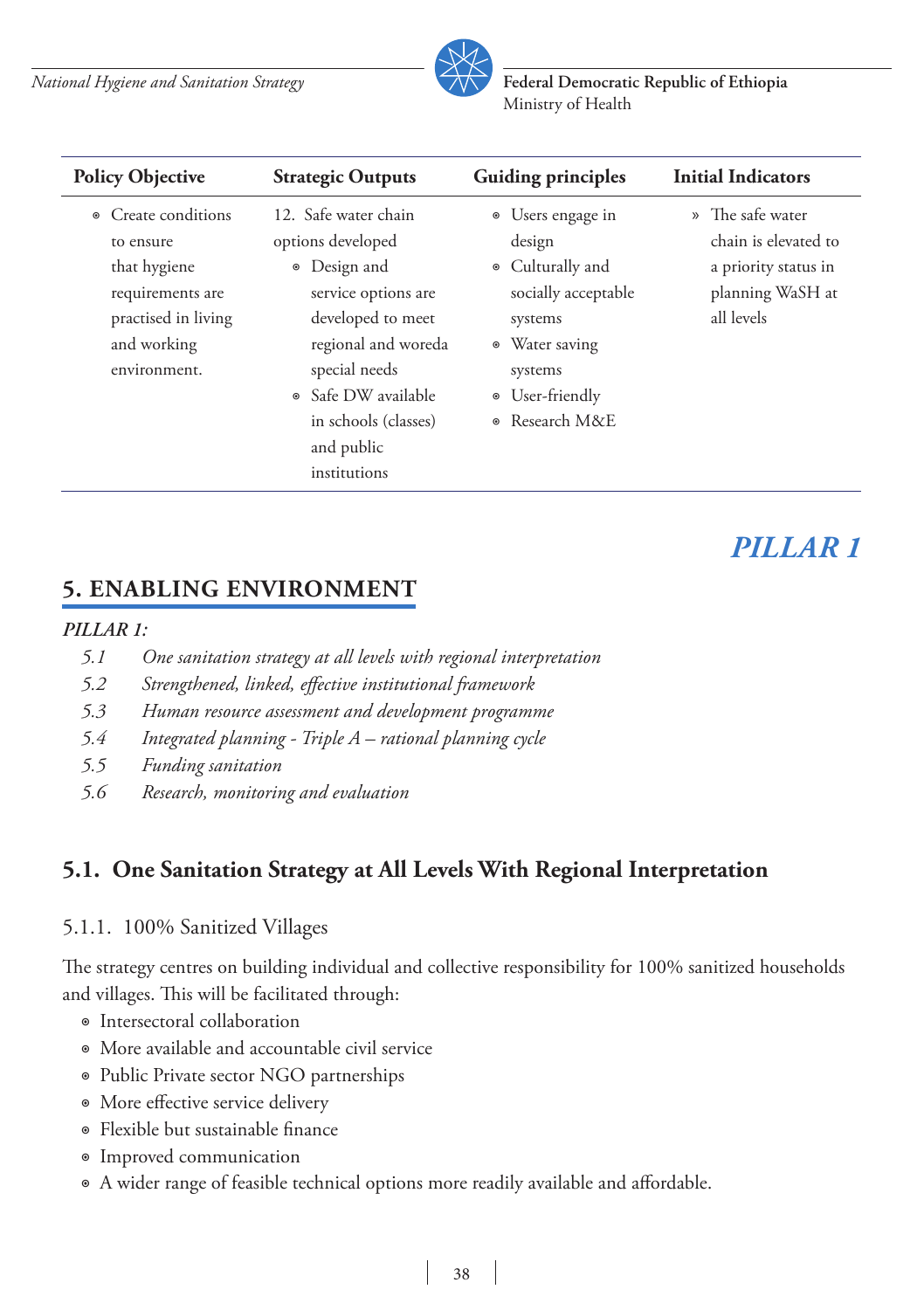**Federal Democratic Republic of Ethiopia** *National Hygiene and Sanitation Strategy* Ministry of Health



Promotion will be backed up by regulation such as the sanitary oath<sup>13</sup> and the 'performance contractual agreement'.14

#### 5.1.2. Integrate Water, Sanitation and Hygiene (WaSH)

There is a general consensus among the different sectoral policies that sanitation is the mitigating cause of contamination within the living environment. The key Ministries of Health, Water Resources, Education, Rural Development and Agriculture will enable integrated WaSH delivery.

- The health sector, with such a wide area of contact between health professionals and the people, ◉ must give consistent messages (based on understanding and research into behaviours) which emphasize prevention and increase individual and collective responsibility for EH risks. Health units will set an example.
- The water sector must see beyond water supply as an end in itself. It must view water as the means ◉to help sanitize villages but understand that it is not the only component. Water is one part of the sanitary trinity and a powerful lever to make a sanitized whole. Water supply can be made conditional on latrine construction as a complementary 'promotional strategy'.

The education sector can positively influence current children and future parents. Schools need to provide hygienic and healthy environments to protect pupils, enhance learning and set examples of best practise for the home. As well as the more conventional 'child to child' approach, schools have also been closed until all children can report latrines constructed at home.

#### 5.1.3. One Size Does Not Fit All

It is recognized that one size does not fit all and there are important regional variations which will impact on creating, and responding to demand for improved sanitation and hygiene. Regions will be encouraged to make appropriate modifications to reflect local conditions.

#### 5.1.4. Consistent Approaches to Include Urban Areas

Regions and woredas should seek to develop approaches that can be applied throughout their jurisdiction, including urban areas. Certain basic principles should apply everywhere. Households and communities are expected to use their own resources, and to mobilize and allocate resources made available to them. All households are encouraged to make an informed choice based on social, technical and financial factors.

Where it might be better for some sanitation services to be offered on a communal basis (such as septic tank emptying and sewerage), this becomes the subject of a political process (informed choice), which

<sup>13</sup> In Tigray Region, Health Extension Workers, after presenting their environmental health packages to householders, exact an oath of compliance to the environmental health proclamation

<sup>&</sup>lt;sup>14</sup> Southern Regions have developed their own 'home-grown' strategy to promote household latrine construction by consensus backed up by signed agreements against which performance will be assessed. Different sectors have also introduced their own conditions to promote change.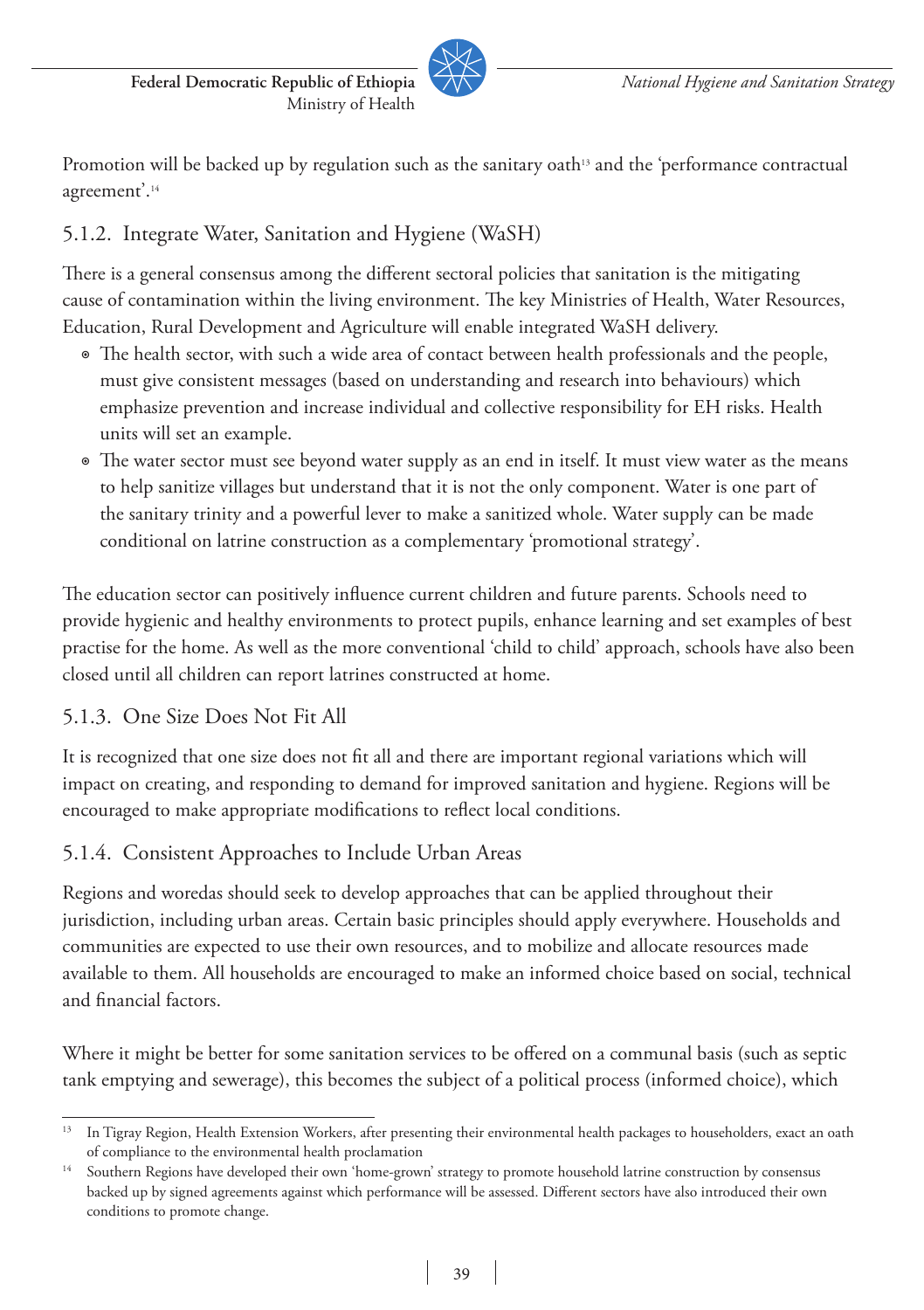

should take note of many factors. Such factors include the affordability of each household's capital contribution and, even more important, the affordability of running costs and repaying loans where these would be incurred. In this context, the use of grant finance for high levels of service would be inequitable and probably counter-productive if the lack of income for maintenance leads to system failure.

Whereas the range of technology options may be larger in urban areas than in rural areas, the choice of technology must still be affordable, socially acceptable, institutionally manageable and environmentally sound. Systems that cannot be properly managed due to a lack of skills or income can quickly become health hazards so environmental soundness includes the robustness of a system under adverse circumstances.

#### 5.1.5. Crossover Learning

While there are differences, there will also be some lessons common to all and the proposed coordination framework at different levels will foster improved documentation of examples of best practice with options for crossover learning.

#### 5.1.6. Regulation

Examples of regional public health proclamations could be shared and the National Coordinating Forum could prepare a draft sanitation bylaw for circulation. Different woredas within different regions and zones will employ appropriate 'carrot and stick' methods to promote and enforce sanitation. In the Tigray region, the sanitation oath backed up by locally administered fines is being applied with the health extension package.

### **5.2. Strengthened, Linked, Effective Institutional Framework**

#### 5.2.1. Integration and Intersectoral Co-ordination

While it is important for the community to view integrated WaSH activities as the means to achieve 100% sanitized village status, it is important to recognize that the implementation of the different components will require varying degrees of individual and collective effort, and external support. The job of the different sectors is to work together to maximize the use of limited resources by taking advantage of, and sustaining the momentum created by the demand for water.

#### 5.2.2. Institutional Framework

- The community (through the WaSH Com and kebele leaders) will lead and own the process. ◉
- The woreda (through the administration, the desks and the WaSH forum ) will mobilize ◉communities and identify, regulate and facilitate local service providers (NGOs and the private sector) to construct institutional latrines.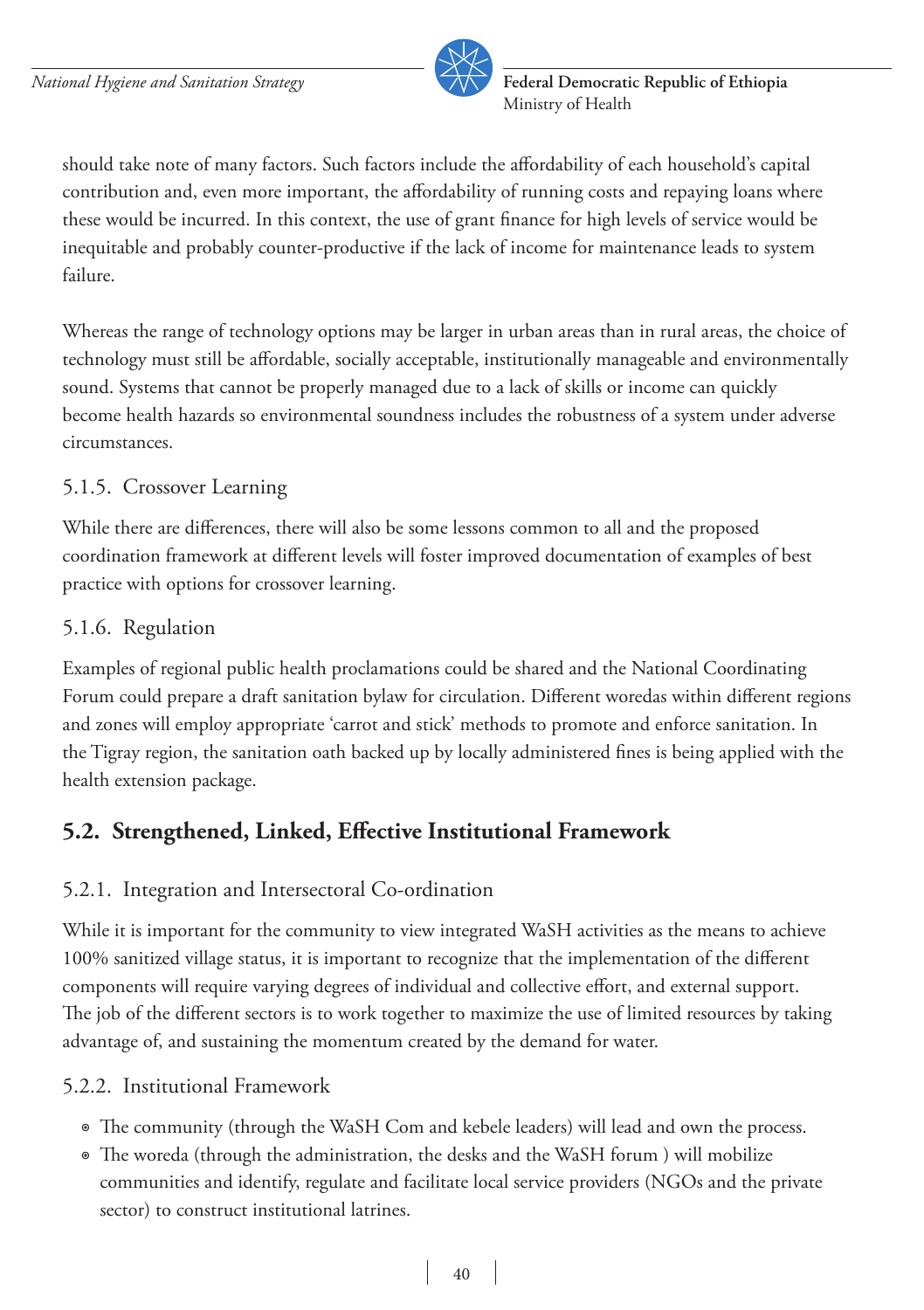**Federal Democratic Republic of Ethiopia** *NA National Hygiene and Sanitation Strategy* Ministry of Health

- The region (through administration, bureaus and the Coordinating Forum) will advocate, budget, ◉ support, research, monitor and coordinate.
- The national level (National Sanitation Co-ordinating Forum and Line Ministries) will continue to ◉develop the strategy, mainstream sanitation funding, and will facilitate crossover learning and will evaluate.

It will be important that institutional maps are developed at regional level to ensure key responsibilities are allocated to institutions with the potential to deliver (such as matching institutional mandates with resource flows).

#### 5.2.3. Community Based Leadership

The focus will be on creating a sense of responsibility for sanitation at the household and the community level so that 100% sanitized households create 100% sanitized villages. The community should empower themselves to lead the management of their environmental health risks more effectively. The community based WaSH committee will play a strong coordination role backed up by extension staff and local contractors.

#### 5.2.4. Woreda

The Woreda administration through the desks (with support from the Woreda Sanitation and Hygiene Promotion Forum) will be responsible for facilitating integrated community WaSH plans which will reflect the different technical, service and financial options available. The Forum is responsible for registering local contractors, either NGOs or the private sector, with the potential for WaSH service delivery.

#### 5.2.5. Region

The regional bureau with support from the Coordinating Forum will identify woreda support groups to build capacity at woreda level including skills for Local Service Pproviders The team will support planning, budgeting and advocacy as well as providing supportive supervision.

#### 5.2.6. Public Private Sector NGO Community Partnership

Creating an enabling environment for public-private sector partnership will be an important intermediate step to consolidating increased coverage. Testing different approaches to find cost effective packages which yield results will be a critical first step in making the best use of limited resources.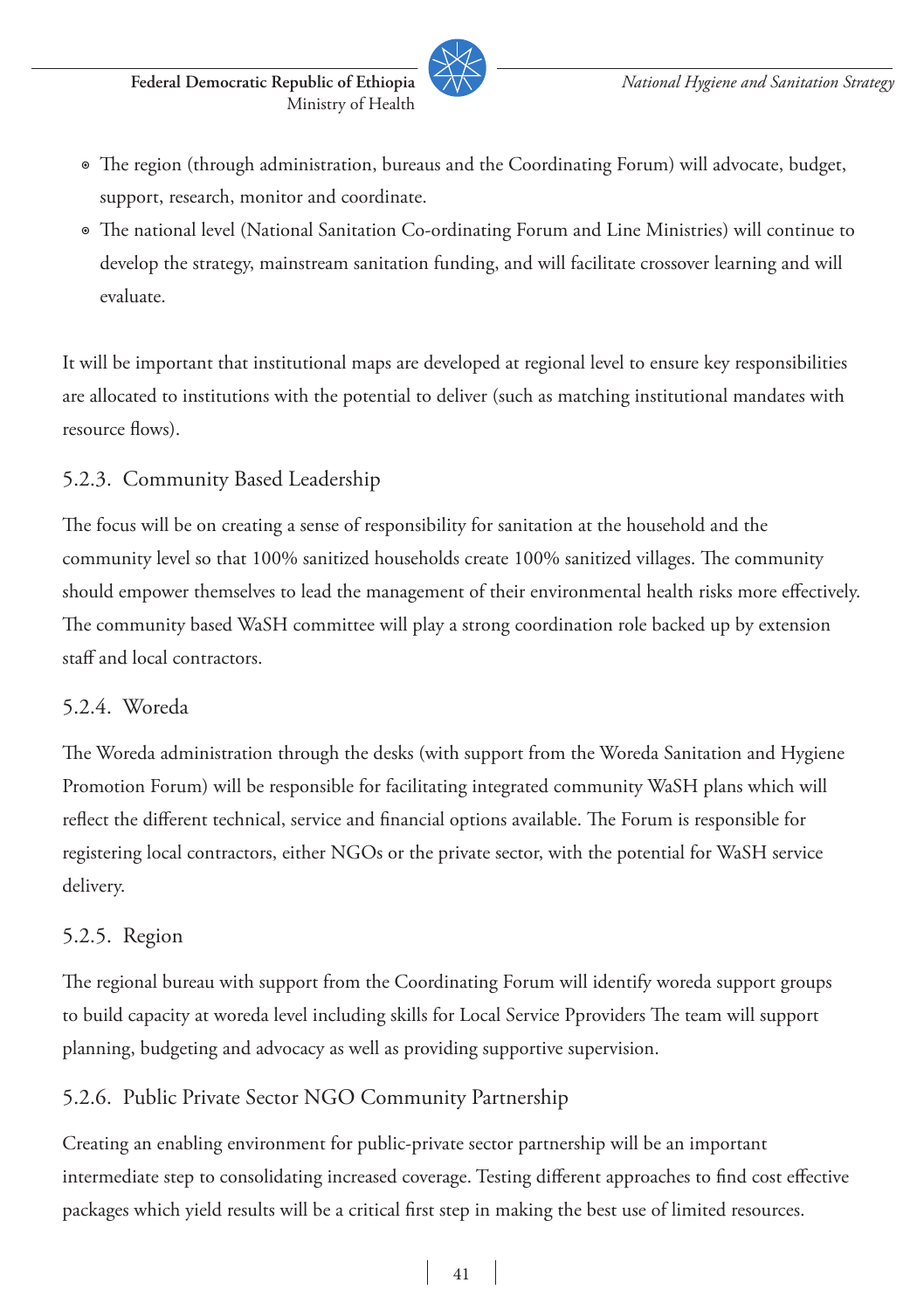

### **5.3. Human Resource Assessment**

#### 5.3.1. Assessment

In line with decentralisation it will be important to review job descriptions against roles and skills identified and prepare a Human Resource Development Programme matching job requirements with necessary skills

#### 5.3.2. Development Program

It will be important to bring the sanitation strategy in line with various local capacity building initiatives and ensure harmony of approaches by stakeholders operating in the same woreda (e.g manuals, participatory skills and tools developed and tested in programmes or projects should be made widely available).

#### 5.3.3. Supportive Supervision

All human resources should be adequately supported and supervised, particularly where skills have been upgraded. There should be no training without the facility to assess the value of that training and, where appropriate, refresh skills.

#### 5.3.4. Skills Learning Packages

From the institutional and human resource assessment it will be possible to consider existing and potential skills as well as gaps. Environmental health officers will be required to give up some of their regulatory focus and develop participatory, facilitating skills. Mutually reinforcing, complementary skills learning

packages, tools and manuals will need to be pooled from the wealth of different experiences and initiatives (including programs and projects). Skills learning packages will be needed in the following areas:

- Community / Kebele level WaSH Committee, contact women, hygiene promoters, Health ◉ Extension Workers, influential leaders such as traditional and religious leaders
- Woreda level (Woreda ISH Forum) contract local CBOs, contractors, artisans and masons, and ◉ sanitary retail outlets for slabs, soap, taps
- ◎ Systems establish systems and software or hardware packages of support for different levels, transparent accounting procedures, clarify roles and functions of different stakeholders and sanitation supply streams
- Staffing and lines of accountability identify key staff with lines of accountability between tiers ◉(institutional linkages) and ensure job descriptions reflect new lines of responsibility.

#### 5.3.5. Cross Region Zonal Woreda Kebele Learning

As well as the proposed newsletter, website and forum/committee meetings (including the rotating national forum meetings in different regions and zones), funds should be allocated for a programme of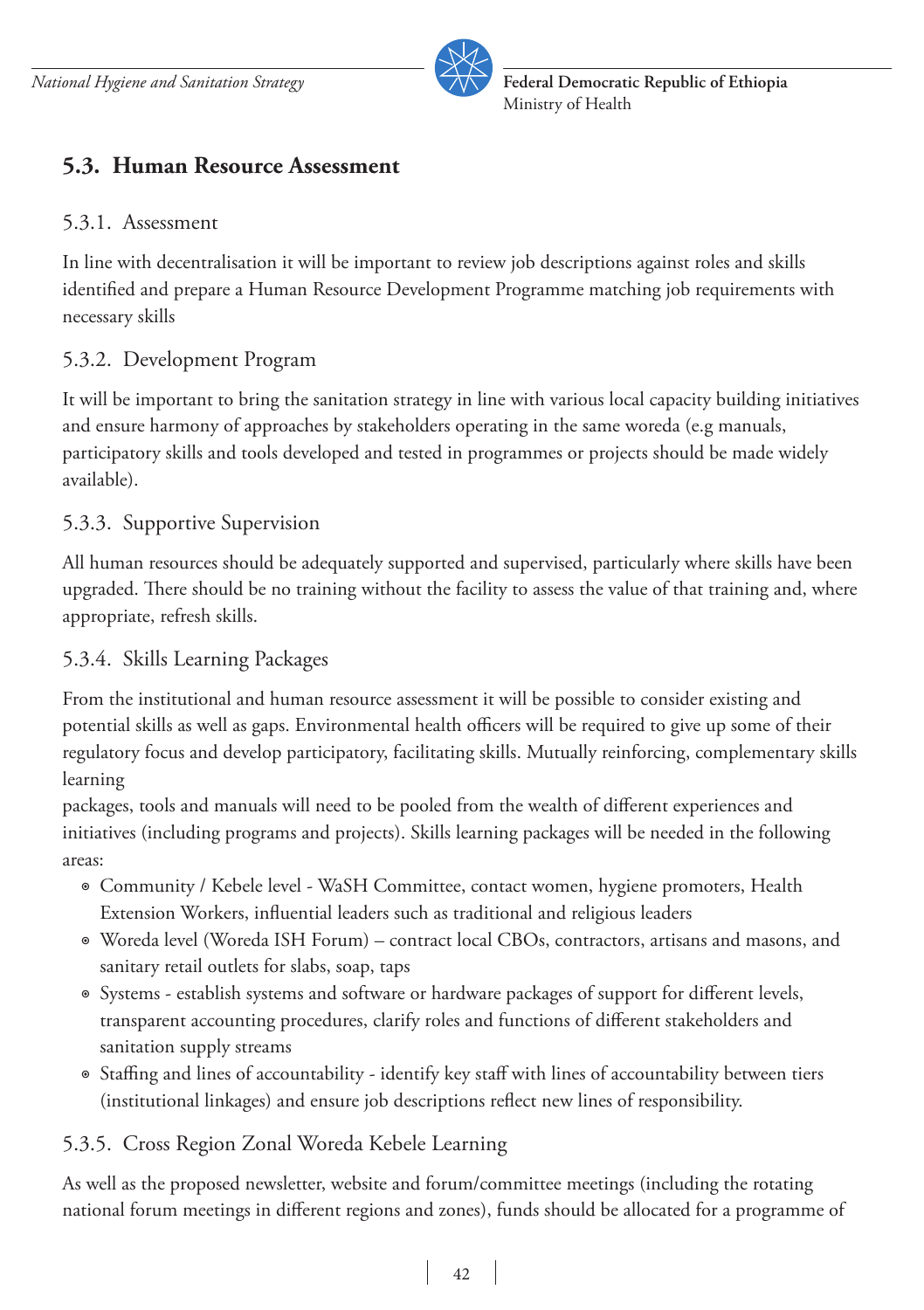Ministry of Health



cross kebele, woreda and regional visits to share experience and examples of best practice. Visits to other countries for workshops, conferences and experience sharing should also be considered.



#### **Figure 2. Program Planning Cycle for Integrated WaSH**

### **5.4. Integrated Planning - The Triple A Rational Planning Cycle**

#### 5.4.1. Improved Planning

Integrated planning of WaSH activities should be carried out by line ministries, bureaus, and desks in cooperation with each other where possible and appropriate. Improved planning could be institutionalised at Kebele, woreda, zonal, regional, and federal levels. Planning headings could be aligned with selected strategic objectives to encourage compliance with the strategy. Facilitating the rational planning cycle requires good facilitation skills and a good understanding of the cycle.

#### 5.4.2. Situation Analysis and Baseline

Key stakeholders will be consulted (stakeholder analysis) at woreda level to collect secondary data and make at least one Kebele visit to collect information about the water, sanitation and hygiene (WASH) needs in the local government area including issues and problems relating to service delivery. The process could start with a stakeholder analysis.

#### 5.4.3. Problems, Option Appraisal and Objective Setting

The process will involve considering key problems inhibiting effective service delivery and uptake, prioritizing options and translating problems into objectives.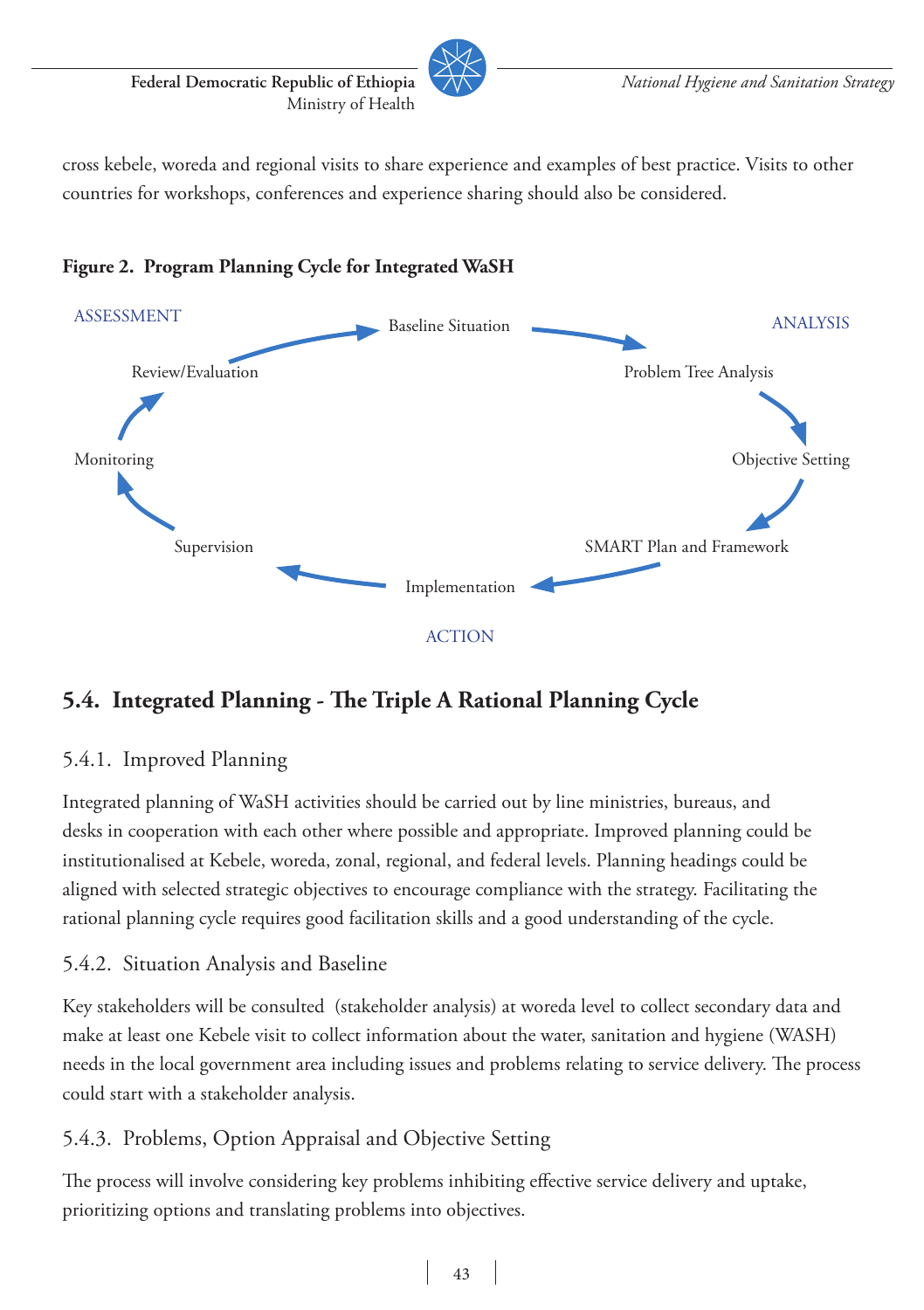

#### 5.4.4. Implementation

This phase will cover the application of sanitation packages including school WaSH, sanitation, and hygiene promotion campaigns.

#### 5.4.5. Supervision, Monitoring and Evaluation

Monitoring and continuous feedback will be a constant theme requiring the design of a performance monitoring framework that allows measurement of cost-effectiveness, benefits and implementation processes, and application of mid-course corrections.

### **5.5. Financing Sanitation**

#### 5.5.1. Key Principles

In Ethiopia, ISH has been funded through donor support with only limited regional examples of allocated budget provision. A review of emerging thinking and practice suggests that a shift in sanitation financing is required from financing 'subsidies and grants for sanitation facilities' to funding 'sanitation promotion and leveraging resources' from, for example, households. It is recognized that aspects of the three pillars will require funding primarily to lever investment in line with the 'user/beneficiary pays principle'. Other key principles will include:

- Householders in rural and urban areas should contribute their own resources for domestic ◉ sanitation facilities with public finance dedicated to leveraging private resources
- $\bullet~$  Subsidy should only be applied if it is sustainable to the point where all needs are met
- $\bullet$  Public financing should be used for public health worker costs and all software activities such as advocacy, social marketing, capacity building and regulation. It could also be used for institutional sanitation facilities
- Public/communal latrines should be funded out of 'user' charges ◉
- Exploring alternative finance strategies such as mirco-finance ◉
- Advocacy is a key element to leverage budgeting for specific ISH budget lines. This will require ◉more work on costing activities for better budgeting.

#### 5.5.2. Process for the Development of a Public Financing Strategy for ISH

Box 1 describes a five (5) point plan for developing the public financing strategy for ISH. A summary is given below:

#### *(i) Consensus building on approach*

There is a need to develop and get local consensus on the methods and approach to be used in sanitation and hygiene promotion, and for leveraging resources.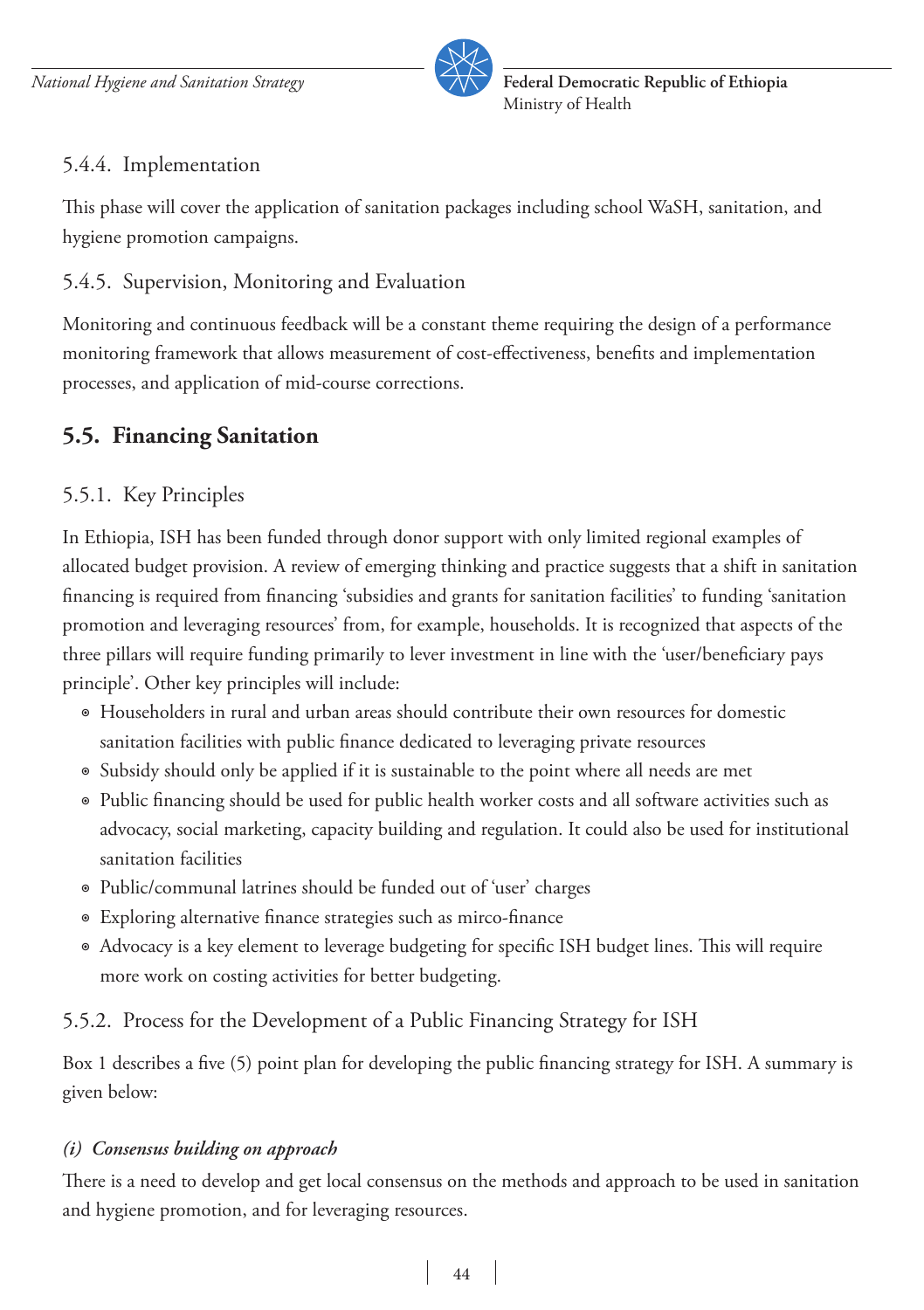**Federal Democratic Republic of Ethiopia** *National Hygiene and Sanitation Strategy* Ministry of Health



#### *(ii) Determining institutional mandates*

There is a need to determine and foster clarity on institutional mandates across ministries and at different levels of government.

#### *(iii) Identifying sources of funds*

It will be necessary to identify and mobilize all potential sources of finance, both public and non-public, and determine the appropriate mix.

#### **Box 1: Steps in Developing a Public Finance Strategy for Scaling Up Sanitation Access**



#### *(iv) Identifying financing mechanisms*

It will be necessary to identify activities to be funded (refer box 2) with related financing mechanisms for flow of funds to create reliable and predictable cash-flows, provide fiscal incentives for promoting sanitation with local governments, and ensure appropriate targeting of needed subsidies and grants.

#### *(v) Resolving trade-offs*

This will include addressing tradeoffs in the allocation of public funds for appropriate sanitation activities. Examples are shifting from curative to preventive health, and a trade-off between public resources for 'basic sanitation' versus 'urban sewerage.

#### *(vi) Strengthening performance monitoring systems*

It will be necessary to design a performance monitoring framework that allows measurement of costeffectiveness, benefits and implementation processes, and application of mid-course corrections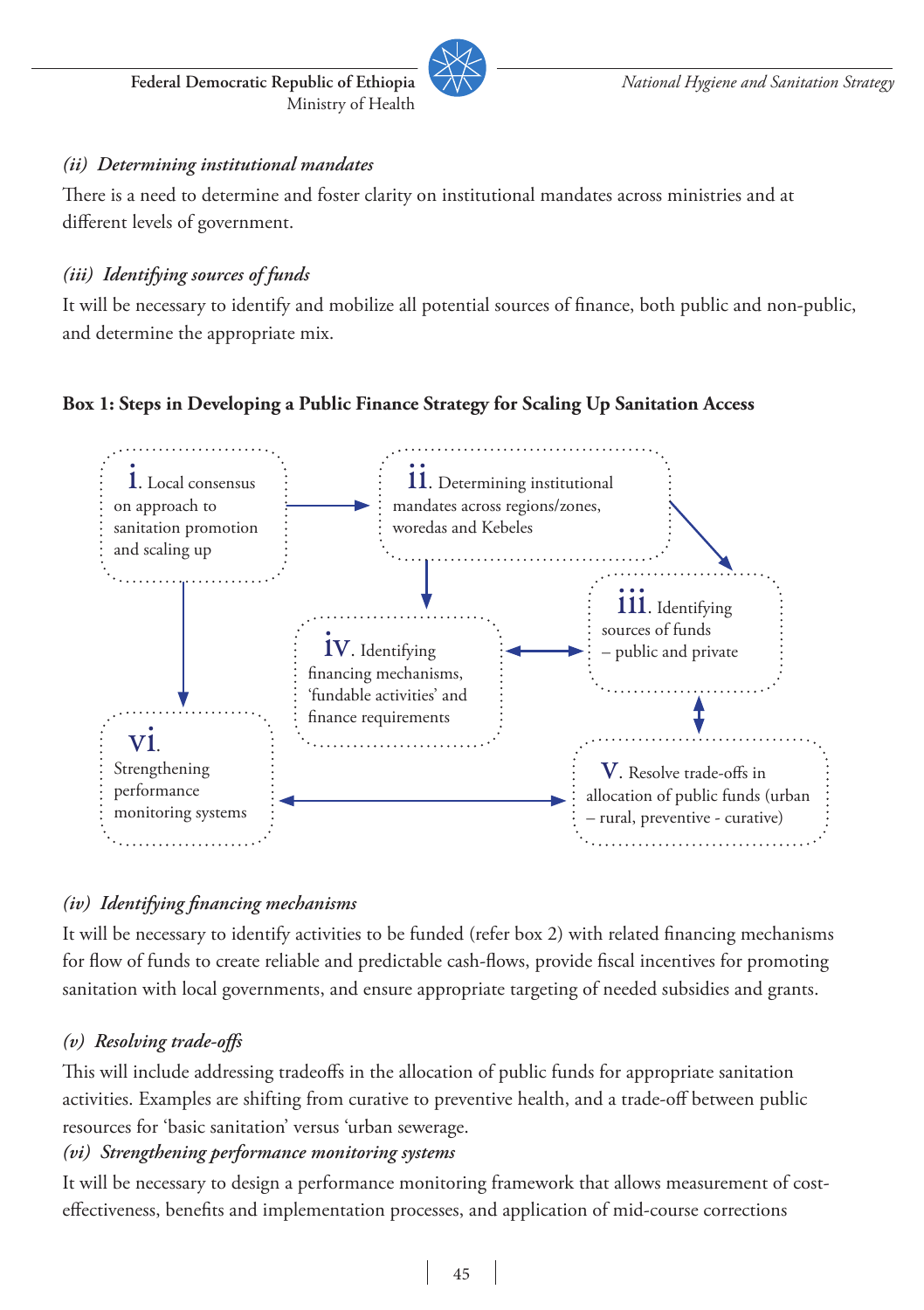

| Box 2: Fundable activities and sources of funding                                                                                                                |                                                       |
|------------------------------------------------------------------------------------------------------------------------------------------------------------------|-------------------------------------------------------|
| A. Creating an Enabling Environment                                                                                                                              | Source of funding (budget<br>line)                    |
| Strengthening Health bureaus to effectively spearhead<br>sanitation promotion programs and support sanitation<br>coordination forums (e.g. technical assistance) | Health national/regional - capital                    |
| Policy and legislation development                                                                                                                               | Health national - recurrent                           |
| Documentation and dissemination of best practices,<br>learning events, seminars and exchange visits                                                              | Health national - recurrent                           |
| Sanitation monitoring and information system development,<br>continuous data collection and analysis                                                             | Health all levels - recurrent                         |
| Training and reorientation of extension staff                                                                                                                    | Health / Capacity building<br>national - capital      |
| Applied research in environmental health (e.g cost<br>effectiveness and impact of various best practices)                                                        | Education / Health national<br>/ regional - recurrent |
| Continued Advocacy and consistent lobbying for integration<br>of ISH into national and regional development programs                                             | Health national / regional - capital                  |
| <b>B.</b> Promoting Demand for Sanitation                                                                                                                        |                                                       |
| Social marketing campaigns in small towns and urban<br>centres (consumer needs assessment, creative development,<br>implementation of campaign, and evaluation)  | Health regional - recurrent                           |
| Wages, transport and facilitation material for health extension staff                                                                                            | Health all levels - recurrent                         |
| Performance-linked incentives for local government<br>and local leaders (e.g. awards)                                                                            | Health national /<br>regional - recurrent             |
| Total sanitation and home improvement campaigns<br>and public (community) meetings                                                                               | Woreda - capital (start<br>up campaigns)              |
| Sanitation and hygiene education in schools                                                                                                                      | Education all levels-recurrent                        |
| Development of promotional material, school<br>curricula and guidelines for ISH                                                                                  | Health/Education national<br>/ regional - capital     |
| C. Strengthening Supply of Sanitation Facilities                                                                                                                 |                                                       |

Training and technical support (provision of basic tools, moulds, etc) for small-scale service providers (artisans)

Regional / Woreda Health – capital

 $\overline{\phantom{a}}$ 

 $\overline{\phantom{a}}$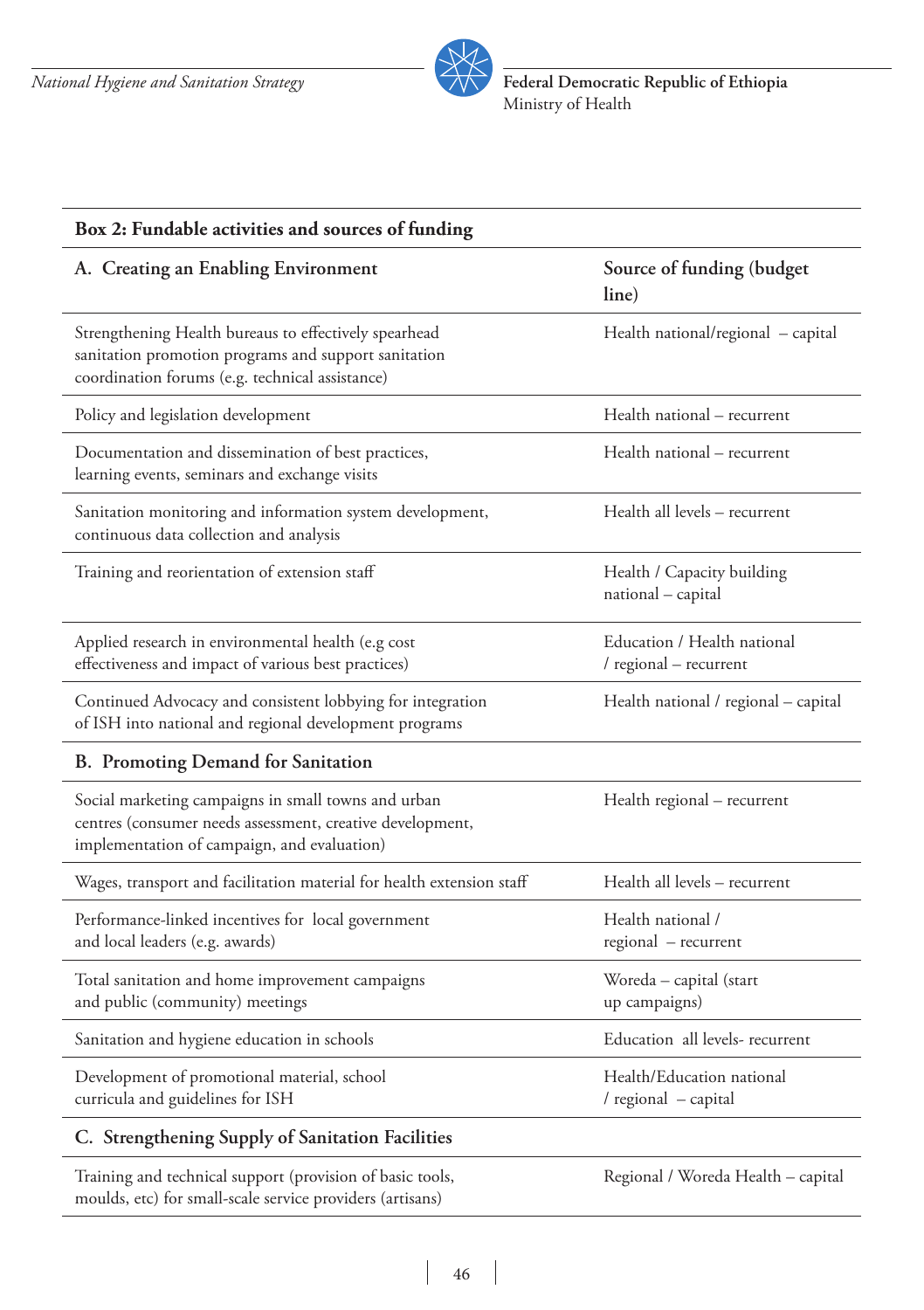| Supporting measures for access to credit for artisans<br>and households – feasibility studies and negotiations<br>with micro credit institutions/associations | Health national / regional – capital                                              |
|---------------------------------------------------------------------------------------------------------------------------------------------------------------|-----------------------------------------------------------------------------------|
| Regulation and supervision of service providers                                                                                                               | Regional / Woreda<br>Health - recurrent                                           |
| Development and product research for options and<br>tested alternatives e.g. twin (lined) pits, biogas                                                        | Health national /<br>regional – recurrent                                         |
| Demonstration toilets to showcase alternative technologies and designs                                                                                        | Regional / Woreda Health - capital                                                |
| Sanitation facilities for schools and health centres                                                                                                          | Regional / Woreda<br>Health/Educ - capital                                        |
| Construction of public sanitation facilities                                                                                                                  | Municipalities – capital<br>and private sector (recovery<br>through user charges) |
| Construction of Household sanitation facilities                                                                                                               | Household financing                                                               |
| Construction of sanitation promotion/sales and information centres                                                                                            | Municipalities – capital                                                          |
| Development of sewerage systems or sludge<br>management systems in cities and large towns                                                                     | Municipalities - capital,<br>loans (user charges)                                 |

#### **5.6. Research, Monitoring and Evaluation (M&E)**

#### 5.6.1. Research

As well as the regional research stations are monitoring water quality, regional research initiatives by different public health learning institutions could look into different software and hardware approaches tried elsewhere to be adapted to local conditions. Such research might assess the relative merits of:

- Contact women, hygiene promoters house to house promotion approach ◉
- ◉ School environmental sanitation and hygiene clubs, and the child to child approach
- Religious leaders 'picture based tool kits' such as those done by PHAST and RWSEP (Church style ◉ pictures<sup>15</sup>, "colour my beautiful home"<sup>16</sup>)
- ◉ Other media such as folk songs, drama, role play, and radio
- Latrine options for urban, rural, domestic, institutional, local and manufactured materials such as: ◉
	- Pit lining, platforms and superstructure »
	- Ecological sanitation »
	- Biogas. »

<sup>&</sup>lt;sup>15</sup> Church style paintings have been used in the RWSEP project (refer to cover page)

<sup>16 &</sup>quot;Colour my beautiful home"is a community monitoring process developed by UNICEF in Papua New Guinea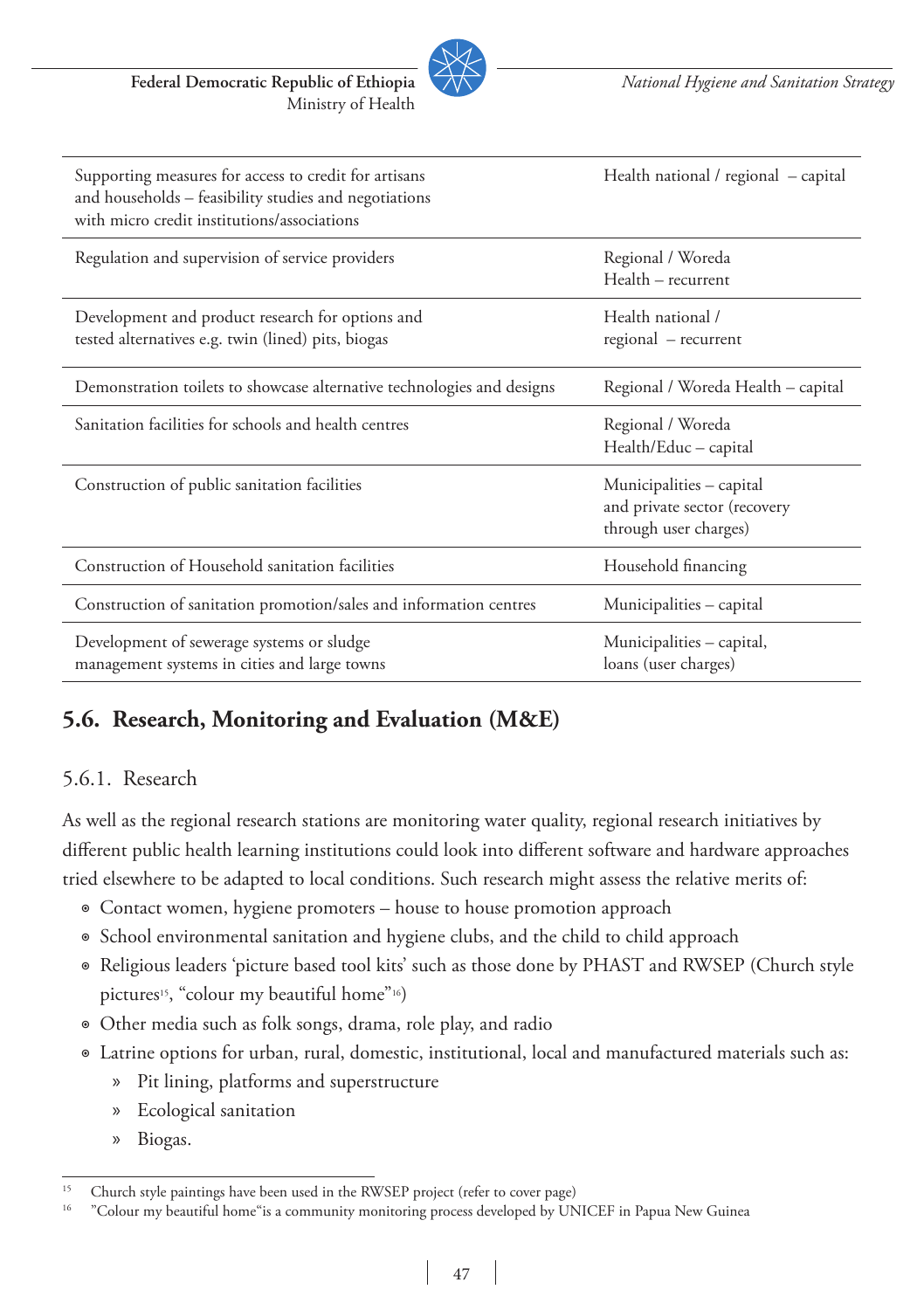

#### 5.6.2. Monitoring

The epidemiology of health impact measurement is complex and unpredictable. In WaSH, it is now acceptable to use proxy indicators of health improvement. Changes in health status depend on the adoption of safer hygiene behaviour and it is therefore better to adopt behaviour change as proxy indicators of health improvement. The 100% sanitized household and village target reflects the requirement that a critical mass of greater than 80 percent must adopt a safe behaviour for the health impact to be felt.

#### *Community Planning and Monitoring*

Key indicators at community level might include:

- Numbers with safe dry season water access within 300 meters (women and children as primary ◉ water carriers)
- ◎ Safe excreta management systems (particularly for young children)
- Handwashing after contact with faeces (particularly targeting mothers and child minders) ◉
- The number of households actually practising the full safe water chain. ◉

Measuring behavioural impact can be part of the ongoing monitoring by the community of their own progress and is an integral part of the Hygiene Evaluation Procedure. This approach ('plausible inference') measures something which is clearly measurable, close to the intervention, and is easily understood by the community because they are the ones who set the targets

#### *Water Quality*

Regional water quality testing laboratories will be boosted by the increased availability of potable water quality testing kits together with Global Positioning System (GPS) mapping of water points.

#### *Supportive supervision*

Regular supportive supervision as well as being an essential personnel management tool, is also an effective means of monitoring process and progress.

#### 5.6.3. Evaluation

Systems for the independent and objective evaluation of projects and programs need to be introduced to capture examples of best practice as well as assessing the costs.

### *PILLAR 2*

### **6. sanitation promotion and marketing**

#### *This section will discuss:*

- *6.1 Behavior and social change*
- *6.2 Advocacy and communication*
- *6.3 Social marketing*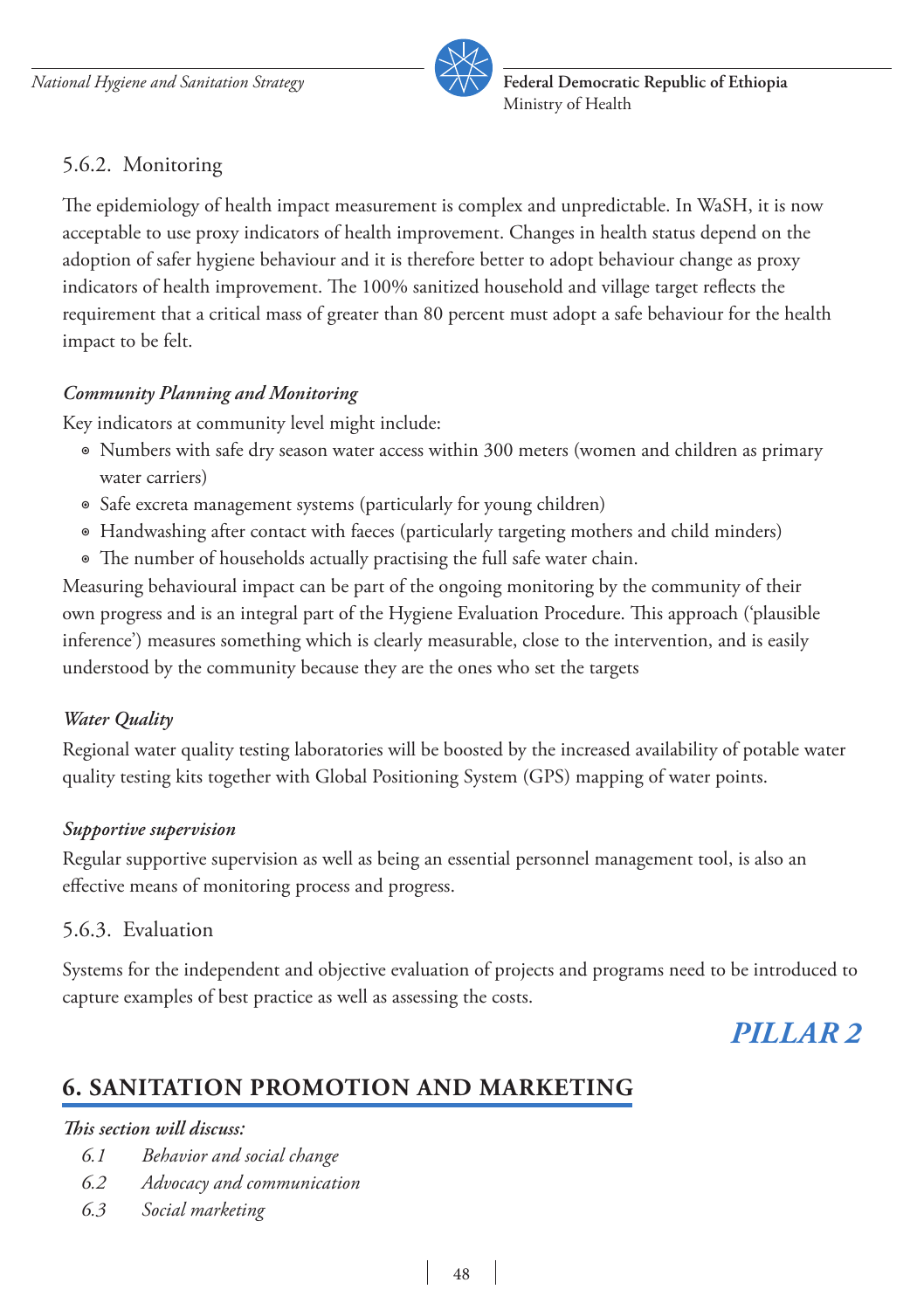**Federal Democratic Republic of Ethiopia** *National Hygiene and Sanitation Strategy* Ministry of Health



### **6.1. Behaviour and Social Change**

#### 6.1.1. Self Motivation for Change

Shifting from traditional teaching approaches to the process of facilitating people's participation is an important step but the strategy requires extension workers to push the process one step further. People must take individual responsibility for sanitation in their households and collective responsibility for sanitation in their communities. Extension workers will need new attitudes, skills and tools which enable and support the empowerment process.

#### 6.1.2. Participatory Hygiene & Sanitation Transformation (PHAST)

One possible approach, custom built for WaSH, is PHAST (Participatory Sanitation and Hygiene Transformation). This is a synchronised participatory tools package including Picture Based Tool Kits (PBTKs) which can be used for baseline WaSH information collection with the community, community level action planning, promotion and monitoring. UNICEF and IRC have PHAST trainers and are producing a range of toolkits (WaterAid also have pictures) to link with the proposed PHAST training program. In Amhara, RWSEP has also developed church-based pictures which could be adapted for wider use.

#### 6.1.3. Participatory Skills

Facilitating participation is about attitude and the willingness to "hand-over the stick and listen". The participatory tools must be simple and easily understood by the facilitator (whether contact women, HEWs, HPs or LSPs) and all participants. Participatory skills cannot really be taught but rely on experience and supportive supervision. The important issue is that the participatory process is defined in S.M.A.R.T<sup>17</sup>. packages with clear indicators so that both the facilitator and participant know where they are going and how they plan to get there.

#### 6.1.4. Community Mobilization

Sanitarians and HEWs from MoH, community mobilizers and engineers from the MoWR plus school inspectors, head teachers (MoE) and extension workers (MoRD) must share a common commitment to the task of fostering 'self-motivation for change'.

An example is an inter-sectoral WaSH Woreda team which together go to the community to:

- Present water, sanitation, hygiene (WaSH) to the community as integrated environmental health ◉ components to be managed by the community itself
- Explain the 'Triple A' cycle ◉
- Elect WaSH Committee with 50 percent women ◉

<sup>&</sup>lt;sup>17</sup> S.M.A.R.T. – Specific Measurable Achievable Replicable and Timebound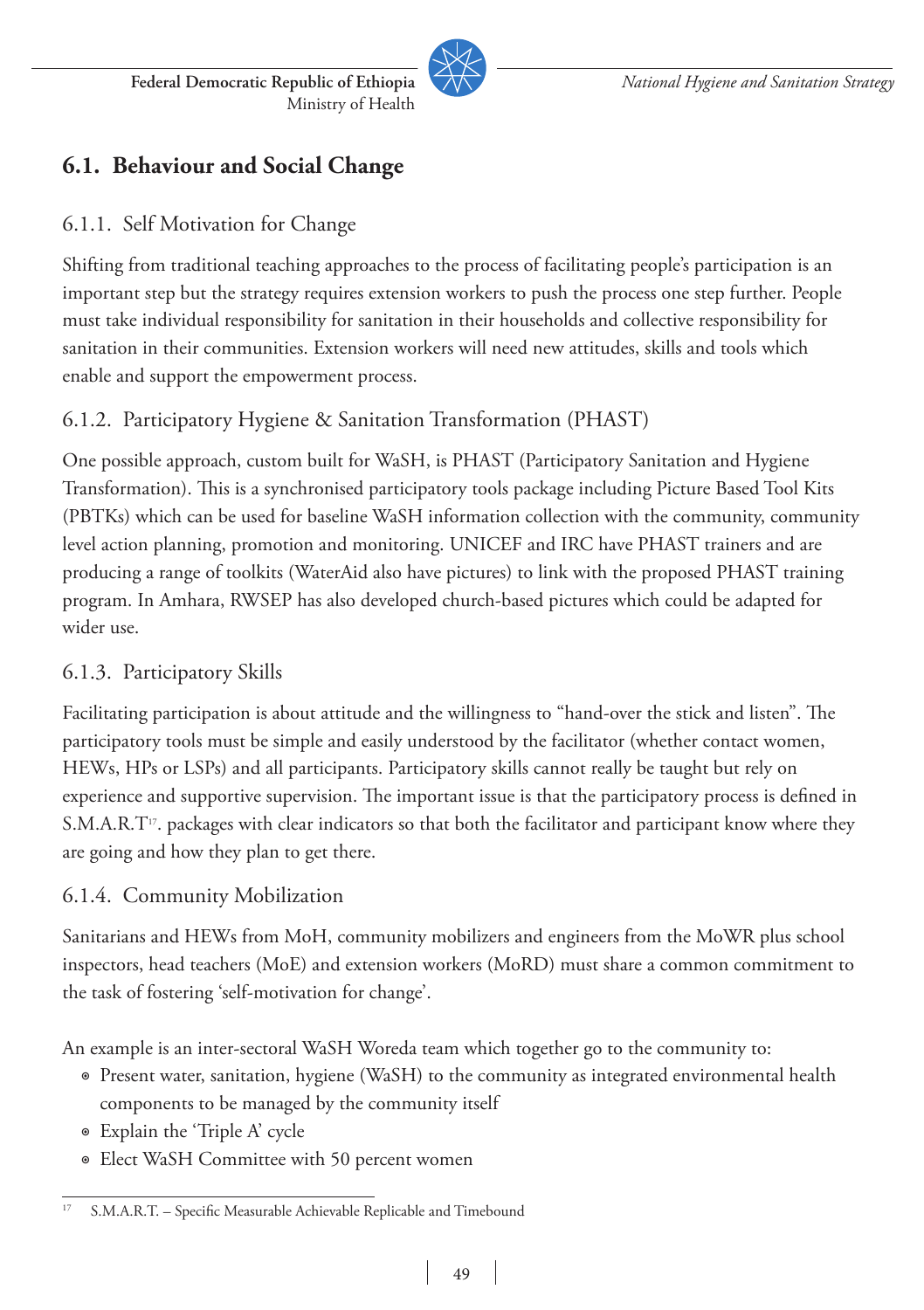

Facilitate an integrated community WaSH plan where the community commits to the principle of ◉ 100% sanitized households, 100% sanitized schools and 100% sanitized village. This commitment could be made a pre-condition of the WaSH finance package.

#### 6.1.5. Demand Responsive Approach

An important underlying principle is that facilitators apply a Demand Responsive Approach (DRA) which is designed to move all stakeholders away from a supply driven, one size fits all service provision top-down methodology to a process where the 'users' own and manage the process. DRA lets users identify and articulate their demand through participatory methods which allow them to make an informed choice from a range of technical and service level options. Different participatory tools can be applied so that users and facilitators can consider the following key aspects and plan their sanitation interventions accordingly:

- Environmental factors ◉
- Social and cultural norms ◉
- Technical factors and options ◉
- Perceptions and priorities ◉
- Financial constraints ◉
- ◎ Institutional and legal framework.

### **6.2. Advocacy and Communication**

#### 6.2.1. Advocacy Opportunities

The profile of sanitation will require constant emphasis and reinforcement at all levels:

- From the community level to encourage uptake through intermediary levels to invoke promotion ◉
- At the policy level to leverage political commitment and funding. ◉

There are also important opportunities from the private sector particularly in the context of leveraging investment and improving the availability of soap and sanitaryware. There are a number of convincing arguments:

#### *Sanitation as a basic human right*

- Simple sanitary arrangements afford people dignity, self respect, convenience and safety. ◉
- Women and girls face risks being forced to carry out their ablutions away from the house ◉particularly at night.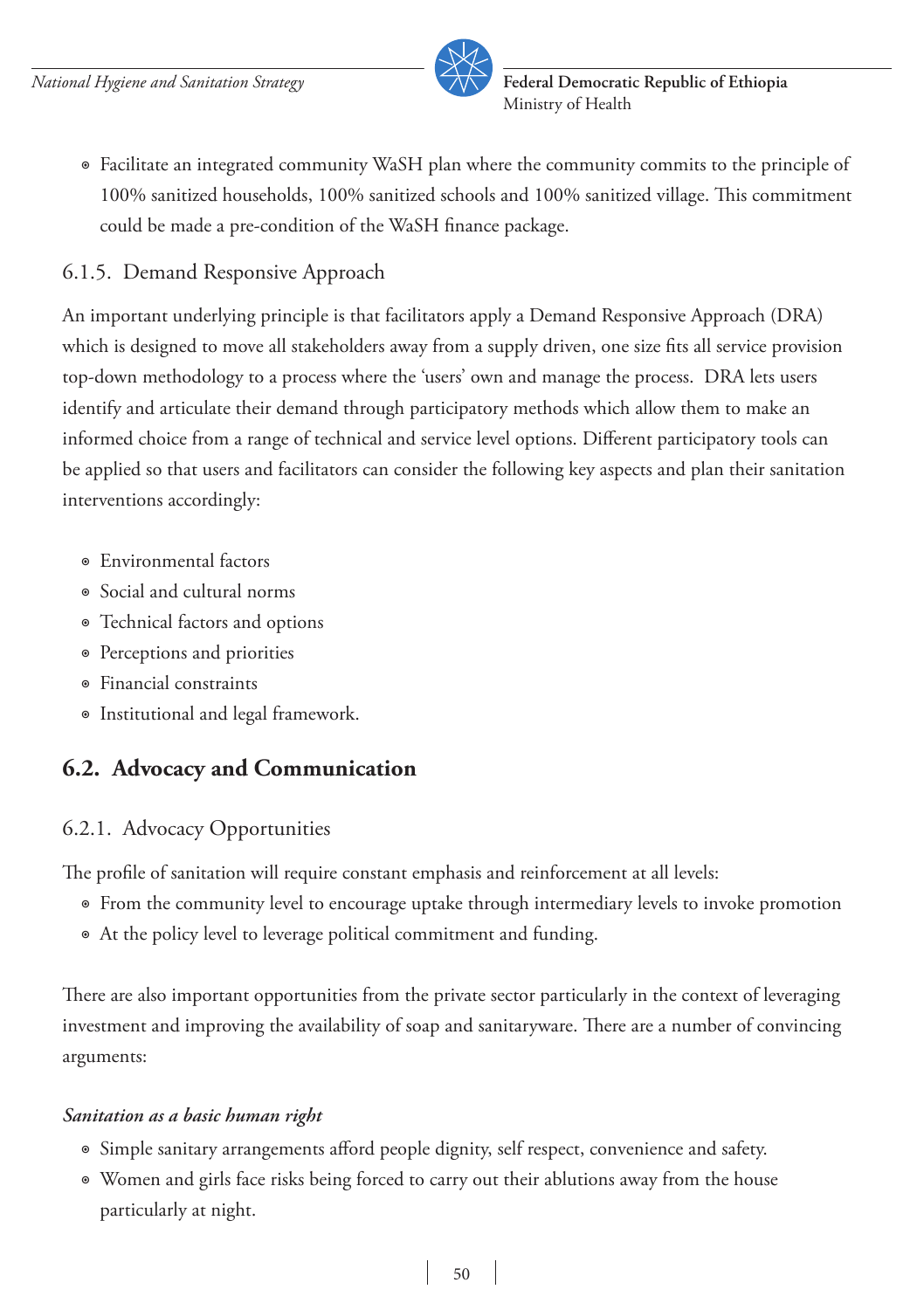#### *Current sanitation access*

- $\bullet$  In rural areas less than 13 percent of the population has access to a latrine. While the urban figure of 70 percent appears to show far greater access, it is likely that access for poor people in urban slums is similar to that found in rural areas
- Figures on access to, and use of hand-washing facilities, use of soap (or a substitute) and observance ◉ of the safe water chain (based on anecdotal evidence) are thought to be low.

#### *The current health cost*

Although there is no hard data for Ethiopia, the UNICEF WES section suggest that sanitation related diseases account for more than 30 percent of the burden of disease in Ethiopia, and that one child is thought to die of a diarrheoal related disease every 2 minutes. Added to the cost of human life, is the cost of lost days due to illness, productivity, learning opportunities and ultimately, socio-economic development.

#### 6.2.2. Sanitation Benefits

There are many convincing arguments which support the benefits of improving sanitation.

#### *Political*

Women stand most to gain from sanitation and represent 50 percent of the electorate. This means ◉ that there are potential votes in sanitation

#### *Socio-economic*

- Savings on cost of treating sickness (diarrhoea). ◉
- Reduced days lost being sick, caring for the sick, visiting health facilities. ◉
- Increased earnings potential. ◉

#### *Educational*

- Less diarrhoea and better nutrition equals improved intellectual development. ◉
- Girl child school attendance is enhanced by access to safe, private, convenient, hygienic latrines ◉ with handwashing facilities
- Girl child school attendance is increased because they spend less time caring for sick siblings. ◉

#### *Communication strategies*

As suggested in section 6, it will be important to evaluate existing communication strategies to objectively measure cost-effectiveness. This will include looking at the appropriateness of using HEWs,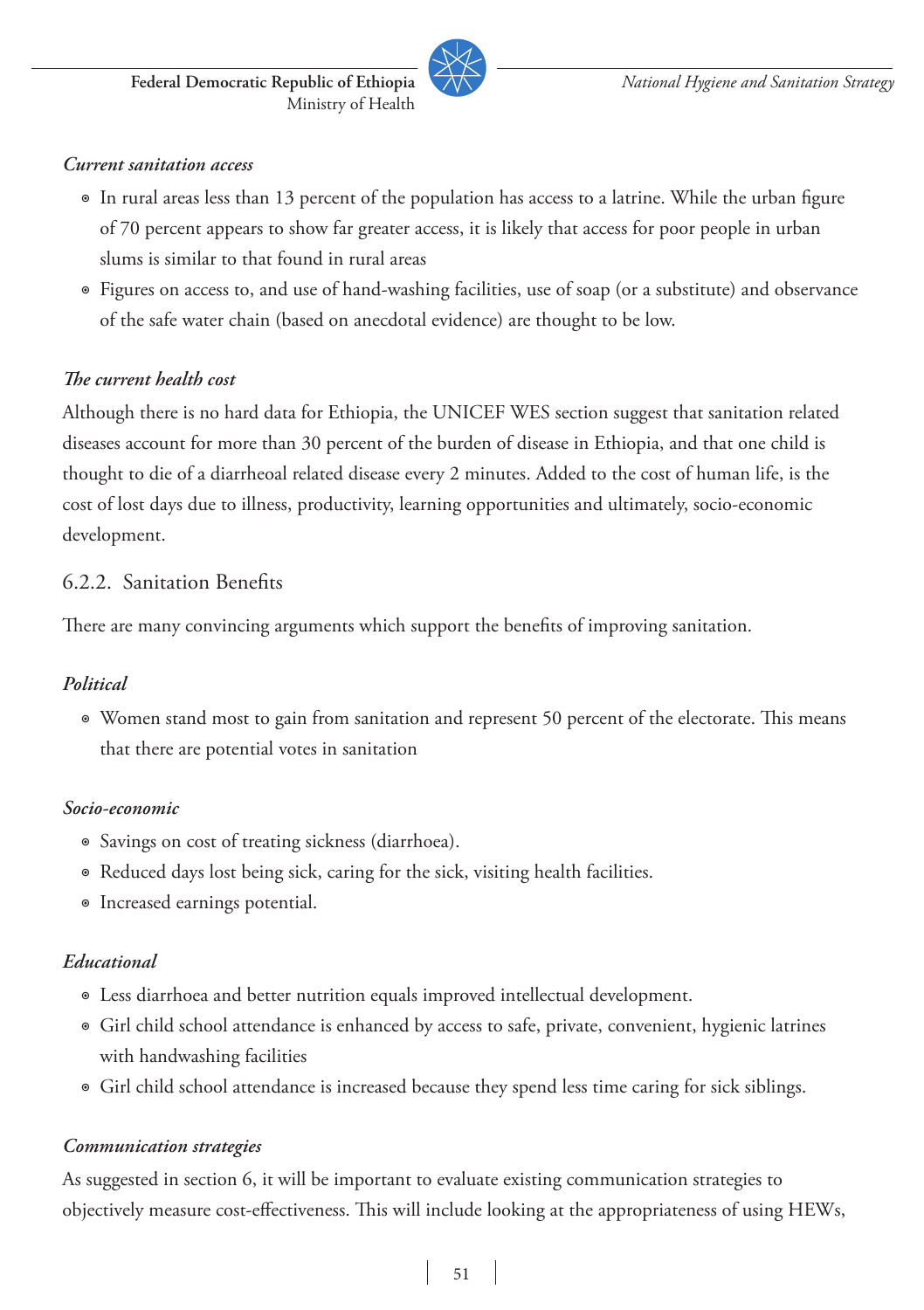

contact women (Finida), house to house<sup>18</sup> visits, religious leaders, Idir, and local artisans (CSFB) and Picture-based tool kits (PHAST)

- UNICEF and WaterAid IEC/picture based toolkits for sanitation and hygiene transformation/ » promotion (PHAST)
- RWSEP church style sani-pictures and posters »
- WaterAction flip charts »
- Radio where ownership is particularly high in Tigray ◉
- TV where the value of using TV for rural areas is limited for mass mobilization because of limited ◉access (less than 3 percent) but it has been effectively applied elsewhere to influence decisionmakers.

### **6.3. Social (Sanitation) Marketing**

#### 6.3.1. Commercializing Sanitation

While recognizing the importance of integration, it is also understood that the demand for key sanitation barriers is low compared to the high demand for access to a water supply source. Key barriers are Safe Management of Faeces (SMOF) and handwashing with soap (or a substitute) and water after defecation or contact with children's faeces, and the safe water chain. The barriers, while needing a behaviour change, also require a variety of technologies and commodities such as latrine slabs, soap (or a substitute) and a handwashing facility or a tap on a water pot for safe extraction of drinking water. While traditionally people have been encouraged to adopt new behaviours through health or hygiene education, it is now recognized that there are other opportunities. As with any commodity there is a need for research into viable technical options, willingness to pay, consideration of retail outlets, assessment of appropriate communication media and safe behaviour trials. This approach is termed social marketing in that it applies commercial marketing methods to achieve social benefits. It has been successfully applied to promote condom use in the context of reducing HIV transmission. The approach looks at preference, product, price, promotion and place.

### *PILLAR 3*

### **7. Access to Hardware**

#### *This section will discuss:*

- *7.1 Safe management of faeces*
- *7.2 Sanitation Technology Preference*
- *7.3 Supply chains*
- *7.4 Targeting special technical needs*

<sup>18</sup> House to house (school to school) visits are a simple effective procedure for collecting baseline, promoting, enforcing and evaluating ISH performance. It is ideally carried out by a combined team of politicians and appropriate technocrats – health assistants, extension workers, education officers etc.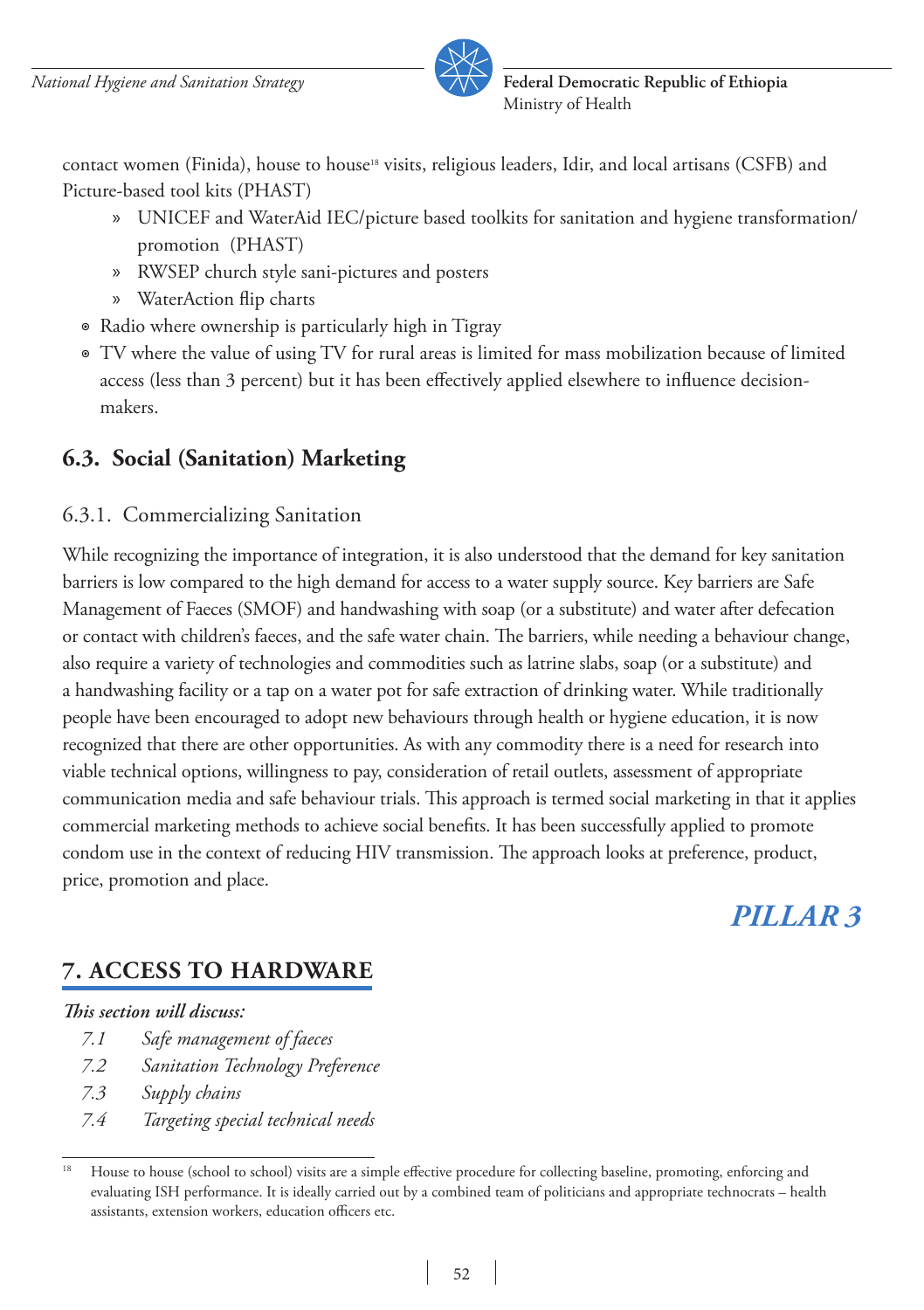**Federal Democratic Republic of Ethiopia** *NA National Hygiene and Sanitation Strategy* Ministry of Health



#### **7.1. Safe Management of Faeces**

#### 7.1.1. Household Latrines 'Do-it-yourself'

Individual householders, where able, will have total responsibility for constructing a traditional pit latrine comprising of a stable pit, secure platform and robust private superstructure (including weatherproof roof). Each latrine will have a handwashing facility made from local materials. Those wishing to expand on the basic traditional design must buy components from the local service provider or sani-outlet. The community will decide how those in need of help will be supported.

#### 7.1.2. Latrine Designs

Latrine designs will depend on a large range of factors discussed in the sections on the Demand Responsive Approach and Sanitation Marketing. The first objective is to exclude faeces from the living environment and for this the Cat's Method (simple burial) is the first step on the ladder to safe management, particularly when applied to children's faeces. The next steps will depend on the availability of space, construction materials, and the ability to dig and construct. These factors are largely influenced by soil structure, topography and climate, all of which will ultimately determine use and durability as well as affordability.

Key features will include:

- ◎ Secure, stable pit round, conical and not too deep
- Solid, sealed (tight lid) platform with termite resistant logs and smooth plastered finish to ease ◉ cleaning and ensure that children or animals cannot fall in
- $\bullet\,$  Secure, stable (preferably moveable) superstructure which ensures privacy and a sense of security. It should be strong enough to resist rain, wind and animals
- Ventilation with locally available materials. ◉

### **7.2. Sanitation Technology Preference**

#### 7.2.1. Sani-ladder in Pictorial Form

Different options can be presented in a pictorial ladder format or as a kit which allows people to consider the benefits of different options while understanding the cost of each option. The ladder is often presented as a set of randomly presented pictures which focus group participants can assemble in the form of a ladder which moves from high risk (unsafe practice) to lower risk (safer practice). It is important to emphasize that lower risk often comes with a higher financial cost in the short-term but is cheaper in the longterm because of health benefits. The ladder can also be used to assess people's current situation and where they would like to be, and then set targets and to monitor progress.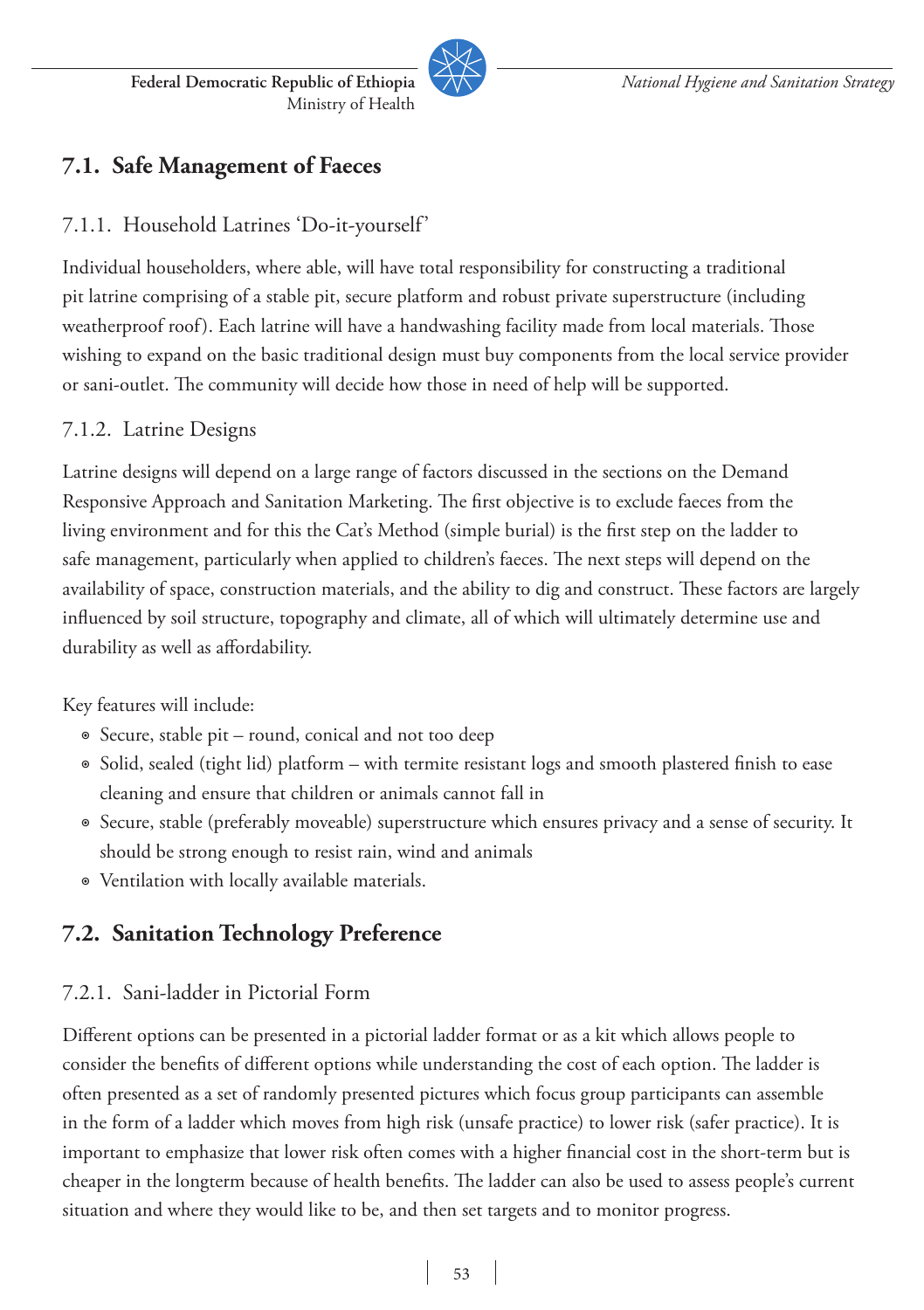

#### **Figure 3. Sanitation (S.M.o.F.) ladder**



#### 7.2.2. Intermediate Technologies

Where local materials are unavailable or simply inappropriate, it might be necessary to consider different shaped concrete slabs and stabilized soil blocks which combine DRA with social marketing and introduce the need for local service providers and creative finance.

#### 7.2.3. Institutional Latrine Types

In addition to rural and urban domestic latrine designs there are also institutional design issues for schools (different age and sex groups), health posts and public toilets for markets, lorry parks and bus terminals. Communal toilets have also been developed as an option for high-density settlements. Where schools or health posts have space, the portable 'aborloo' or 'ecopit' might be considered. The slab and superstructure are placed over shallow pits. When the pits are 2/3 full, a new shallow pit is dug, and the slab and superstructure are moved to the new pit while soil and ash cover the contents of the old pit and a tree sapling is planted.

#### **7.3. Supply Chains**

#### 7.3.1. Informed Demand Creation

An informed demand creation process will, in part, rely on making a variety of desirable and affordable sanitary options available to households either at woreda centres or as mobile production units. These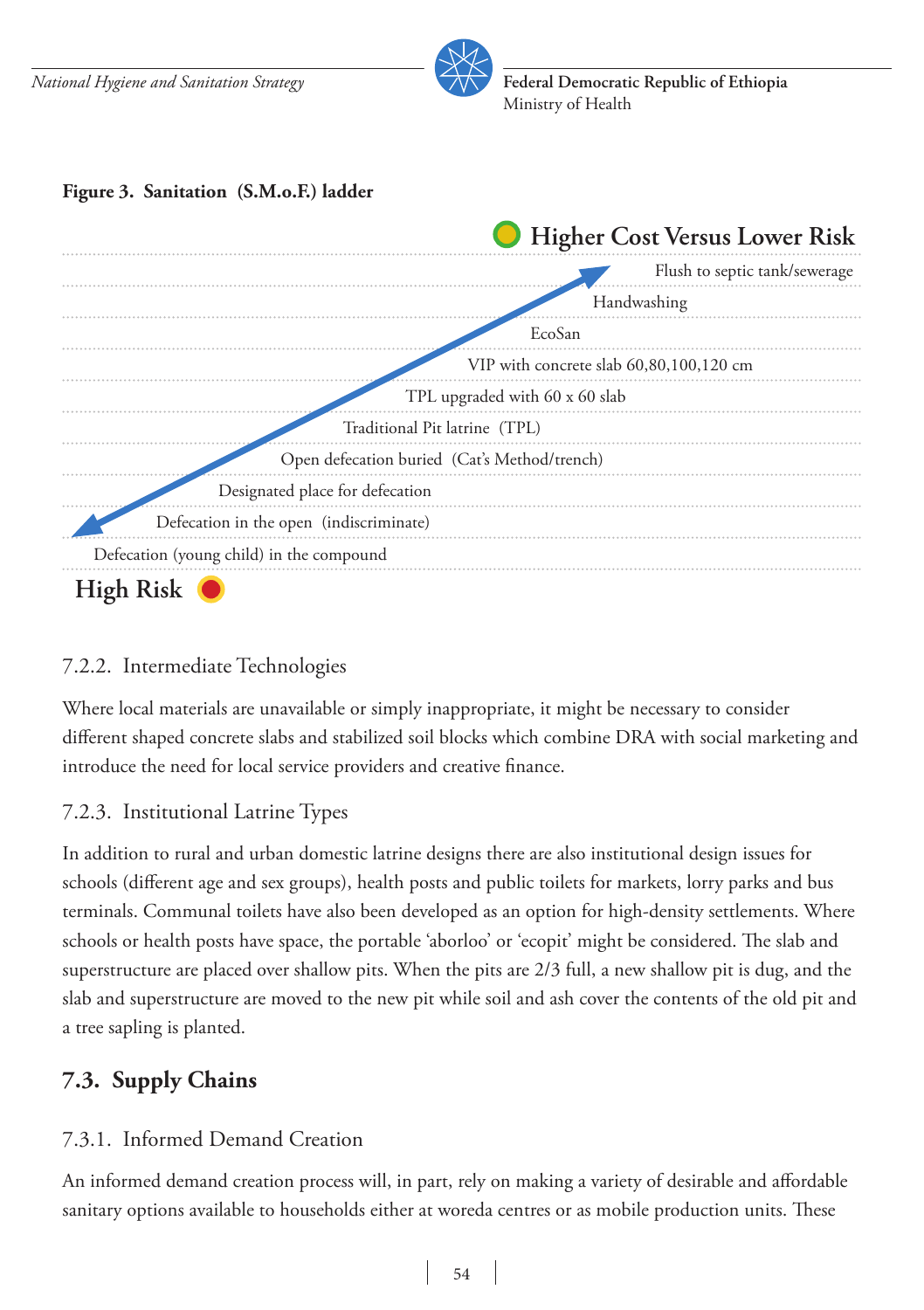**Federal Democratic Republic of Ethiopia** *NA National Hygiene and Sanitation Strategy* Ministry of Health



could service individual households willing to bear the 'call-out' charges as well as communities who elect a sanitation campaign approach.

#### 7.3.2. Local NGOs and Local Service Providers

Local NGOs and local service providers will be encouraged to apply different promotional methods as well as simple construction skills and supply streams. This will include those involved in biogas promotion, recycling and vacuum truck operators.

#### 7.3.3. Local Service Providers and Slab Production Centre (Sani-centre) Establishment

It will be important for woreda teams to define the roles and functions of their local service providers so that householders and community leaders can be secure in the knowledge that they are qualified to do the job:

- $\circ$  Guidelines will need to prepared for tendering, contracting, quality assurance as well as O&M
- LSPs (possibly existing artisans or retailers) will need to be trained and equipped ◉
- Male and female LSPs should be identified, trained and equipped ◉
- Links to vocational training centres (including Selam in Addis Ababa)need to be made. ◉

#### 7.3.4. Standards and Manuals on Latrine Construction

A review and evaluation needs to be done of different latrine technologies in use and preparation of simple guidelines/manuals for construction

#### 7.3.5. Treatment Options

Different treatment options need to be considered where appropriate.

#### **7.4. Targeting Special Technical Needs**

#### 7.4.1. Men - the Gate Keepers

By defecating in fields far from home, male family members present a lesser risk of domestic contamination but as the fund holder, digger and builder, they must be persuaded to sanction, support and even carry out latrine construction.

#### 7.4.2. Women Determine Family Health

There is a very real gender divide in sanitation roles and attitudes. Female family members play a central role in determining hygiene standards at the household level as well as having their own special hygiene requirements particularly with respect to menstruation and ritual cleansing. Female family members are the primary stakeholders and must be central to any sanitation promotion campaign. It might therefore be appropriate to follow the lead from other countries and make loans available to women specifically to meet their sanitation and hygiene needs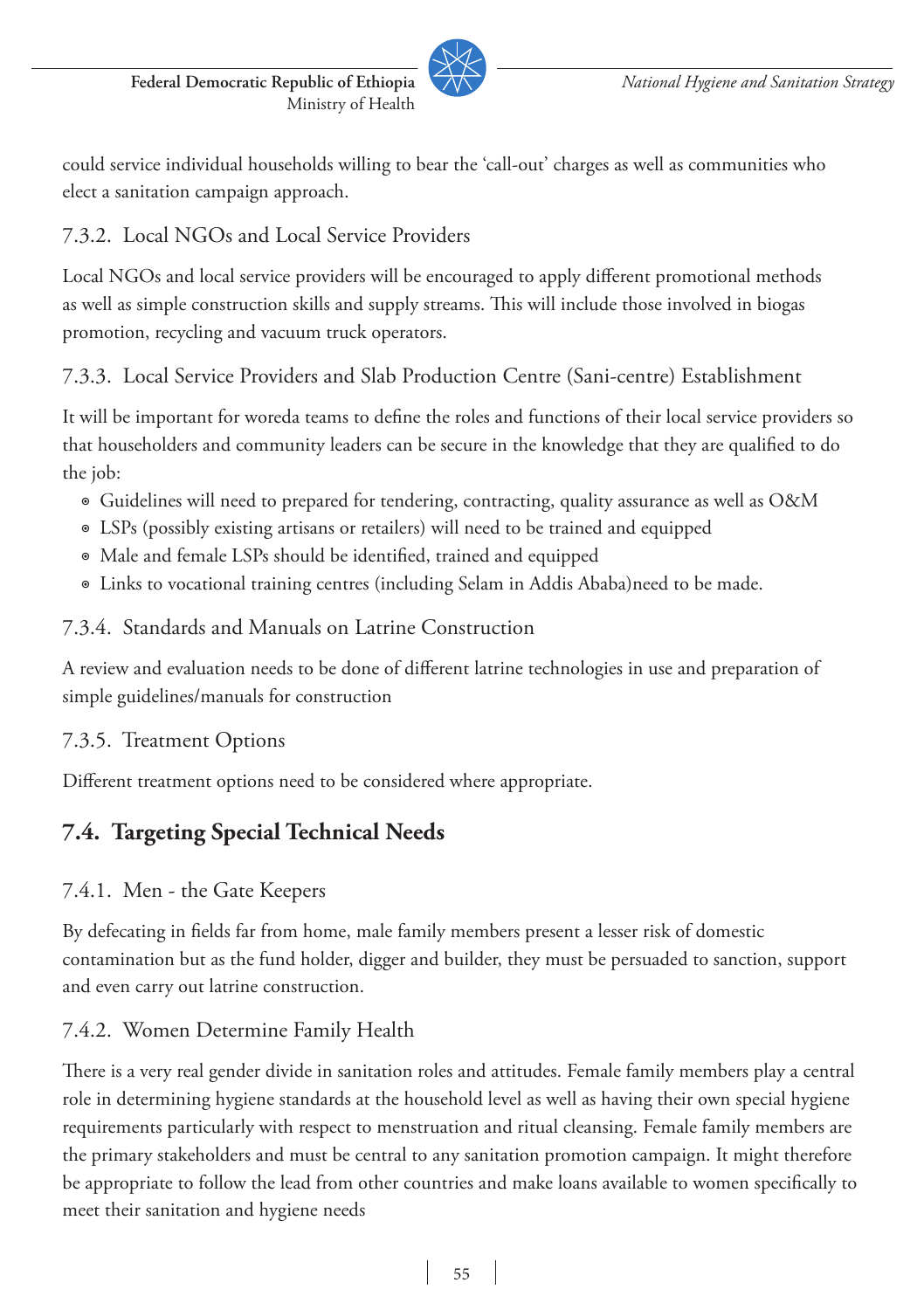

### 7.4.3. Pre-school and School children

Young children must share primary stakeholder status with their mothers as they are at greatest risk from their own contamination. Isolating children's faeces from the domestic environment is therefore a major priority. Besides it being important to provide appropriate sanitation facilities at all schools, the school offers a wealth of promotional opportunities:

- Testing, introducing, demonstrating appropriate latrine and handwashing options ◉
- The school can be a production and distribution centre for slabs (once water supply completed) ◉
- Sanitation and hygiene can be mainstreamed in the school syllabus (sanitation and hygiene fables) ◉
- Child sanitation monitors covering child to child, child to sibling, child to parent ◉
- School hygiene clubs ◉
- Drama, song, poster competitions, and colour my healthy, happy, hygienic home. ◉

7.4.4. Special Needs of the Vulnerable

#### *HIV/AIDS Patients*

In the advanced stages of AIDS, patients may well have chronic diarrhoea but be unable to walk far from their resting-place. It has been reported that some carers dig a small hole in the corner of the room. A small round or square sanplat would reduce the risk of contamination. Patients might also find it difficult to squat and therefore require some form of pedestal or seat. It will be appropriate to consult with patients, carers and medical staff.

#### *Paraplegic*

Other people may well also have squatting difficulties and may prefer a pedestal design. It is important that people with such difficulties are consulted about appropriate solutions.

### **7.5. Handwashing Options**

### 7.5.1. Handwashing Frequency Constraints

There is frequent finger contact with faeces by people caring for a baby or toddler, particularly one who has diarrhoea,. In rural Ethiopia, there is also quite a high level of intimacy with cow faeces particularly where it is dried and shaped as a saleable fuel source. When washing hands with soap and water is a relative luxury as both water and soap are scarce, it is easy to understand a low frequency of handwashing and lapses of hygiene.

### 7.5.2. Handwashing Frequency in Ethiopia

Although there are no robust studies about the frequency of handwashing in Ethiopia, it is generally held that handwashing after defecation is low, but higher before and after eating (to remove grease). Among Muslims, particularly the more strict, hand and body washing is widely practised. Where rigorous hygiene education has been applied as reported by WaterAid and RWSEP, handwashing frequency after contact with faeces is reported to be regularly practised by women. An ethnographic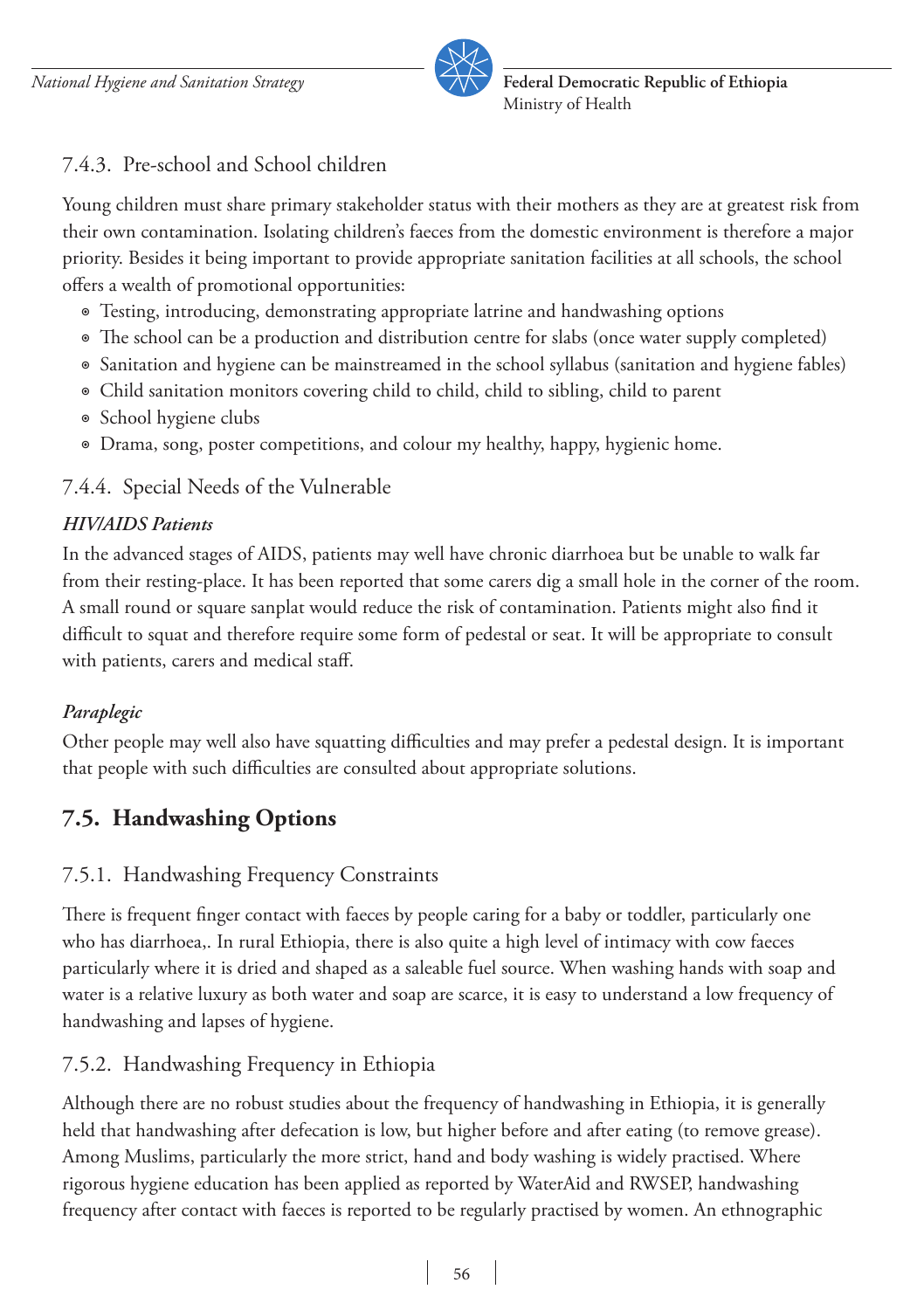**Federal Democratic Republic of Ethiopia** *NA National Hygiene and Sanitation Strategy* Ministry of Health



study by CARE revealed that on average only 5 percent of water collected is allocated for handwashing. This represents a considerable challenge.

#### 7.5.3. Handwashing After Contact with Faeces

An improved water supply should result in an increased amount of water available at the household level for improved personal hygiene particularly:

- Hand-washing with soap (or substitute) after contact with faeces ◉
- Face washing (to reduce eye infections). ◉

It is rare to observe a water pot with a tap and some soap (or a substitute) conveniently located, and even rarer to find households with a bath shelter. Water is considered to be such a valuable commodity, it must be preserved.

#### 7.5.4. Soap (or a Substitute)

Although it is accepted the most critical behavioural component of handwashing is the time spent rubbing hands, it is also acknowledged that soap encourages the process, and a significant aspect in creating the habit or ritual is that 'fingers smell and feel clean'. However besides water availability, there is also a pressing need to make soap available at a price which makes it less of a luxury and more of an essential commodity. Again there are no robust data and it will be necessary to apply social marketing techniques to better understand the situation at the household, village, woreda and regional levels. In particular, consideration needs to be given to the role of local producers and retailers as well as the multi-nationals like UNILEVER.

#### 7.5.5. Soap (or a Substitute) – Local Alternatives

Where soap availability is in question, it will be important to consider promoting locally available substitutes such as leaves and ash or consider the viability of local soap production.

#### 7.5.6. Technical Options for Handwashing

Some work has been done by RWSEP, WaterAid, UNICEF and others to develop low water usage handwashing facilities out of locally available materials. Problems occur around filling them up, preventing interference by children (or animals) and leakage

#### 7.5.7. Gourds or Tippy Taps

Locally available gourds with natural spouts have been promoted in the Amhara region. This is usually a plastic container hung from a tree which can be tilted or tipped to release a small amount of water for washing hands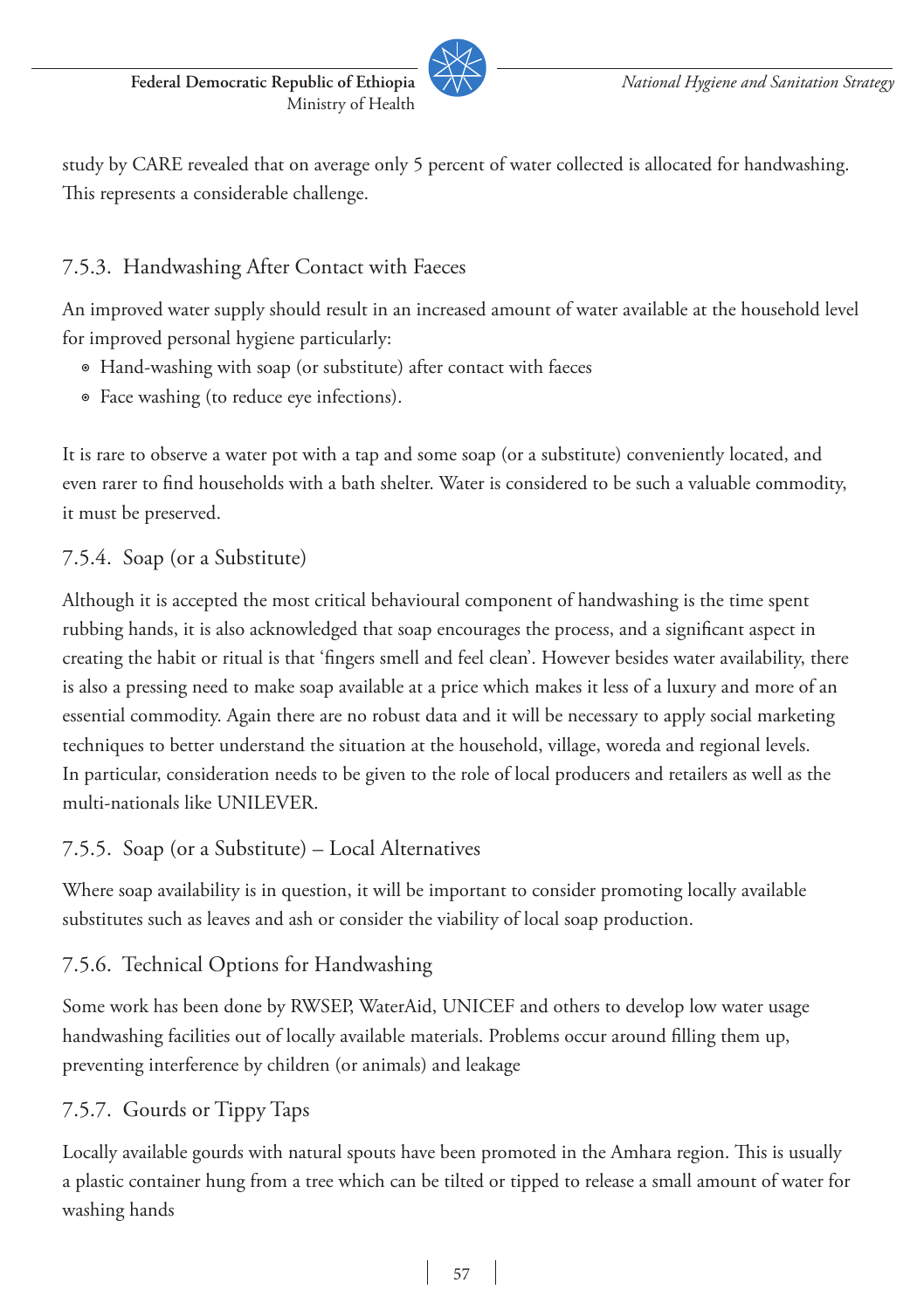

#### 7.5.8. Clay Pots Fitted with Taps

The cost of the taps is currently prohibitive and there is the added problem that children forget to close the tap.

#### 7.5.9. Steel Tanks with Taps

Small tanks with taps and a basin have been fabricated for school handwashing facilities but there are problems with rust and routine refilling.

### **7.6. Safe Drinking Water Chain Options**

#### 7.6.1. The Safe Water Chain

Water is often delivered as an end in itself with little consideration to its health and hygienic use. Generally once the water point is established and some rudimentary hygiene education is carried out, people are left to their own devices as to how they will collect, transport, store and extract drinking water. Preserving a safe water chain from extraction and collection through to consumption is an important barrier to faecal-oral transmission through water.

#### 7.6.2. Water Point Protection and Cleanliness

The design of water points are more effectively and hygienically used when the design reflects the needs of the water collectors who are generally women and children. There might also be special needs around a clothes washing facility and an animal watering option. Ergonomic design features to reduce awkward lifting as well as water wastage can be relatively cheaply included during construction together with durable drainage.

#### 7.6.3. Transport in Clean Covered Containers

Traditional clay pots although heavy are the preferred means of transport and storage. Their advantage over plastic jerry cans is the ease with which they can be cleaned without disinfecting agents and the fact that they keep water cool. Problems occur when covering the pots with grass which stops water loss but introduces potential contamination.

#### 7.6.4. Storage in Clean Covered Containers

Drinking water is stored in clay pots because of their natural cooling properties and ease of cleaning. As with water transport, covers are an important issue.

#### 7.6.5. Extraction with a Separate Cup or Tap

Work has been done to encourage a two cup (gourd) system and RWSEP have developed a kitchen utensil rack for this purpose. Taps have proved expensive and, as with handwashing, there is the risk that children leave them running.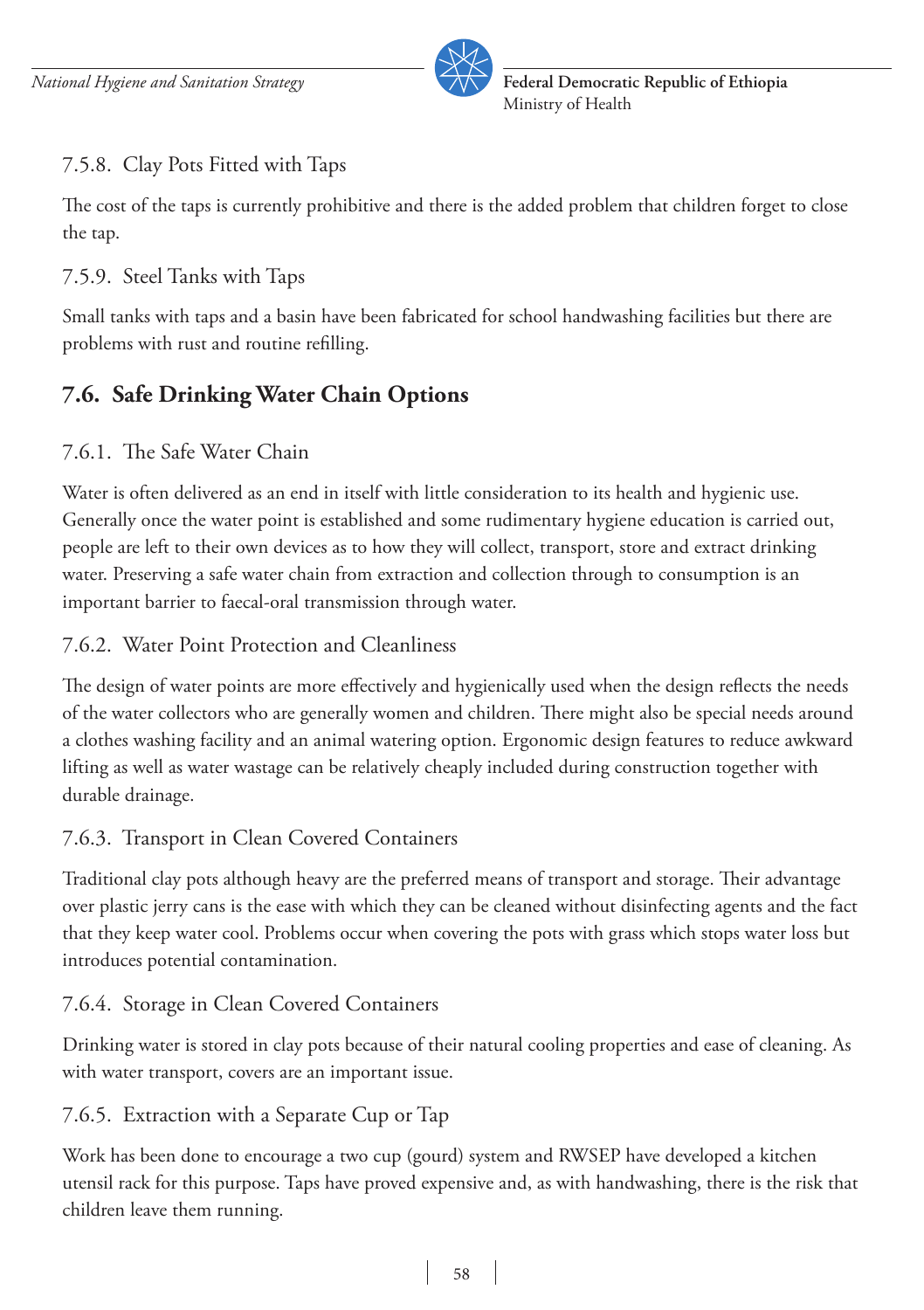

#### 7.6.6. Technical Safe Water Chain Options

As with handwashing behaviour, the water chain is a relatively under-studied area which will benefit from the application of demand responsive, social marketing approaches to understand current practices and improve technical options currently available.

### **8. annexures**

#### **8.1. Annexure 1: Assumptions**

#### 8.1.1. Political Commitment

The strategy depends on woreda administrators embracing 100% improved sanitation as a high priority for the woreda, and making firm commitments on making funds available for promotion and enforcement. If 100% sanitation can be made a performance measure at different levels then the strategy will be effective.

#### 8.1.2. Critical Mass

Early adopters have traditionally played a critical role in sanitation and hygiene improvement and it is hoped that woreda administrations with partners can influence this group. They, in turn, will influence their peers and ultimately the laggards.

#### 8.1.3. The Right Mix

Promoting 100% adoption of improved sanitation and hygiene will rely on political commitment invoking dedicated woreda resource mobilisation. Regions and zones will need to prepare guidelines or 'minimum costed promotion packages' which have already been proved to yield success.

#### 8.1.4. Donor and NGO Compliance

It is important that donor 'projects' and 'programmes' do not subvert government efforts by providing unsustainable incentives to extension staff or by subsidising slab supplies in selected areas.

#### 8.1.5. Intersectoral Collaboration

Achieving synergy between the different but complementary efforts of the woreda administrations through health, rural development, water supply and education is an aspect that needs to be given dedicated attention. Intersectoral collaboration will need to be built, nurtured and rewarded. Again donor and NGO projects must be discouraged from creating privileged partners subject to a parallel reward structure.